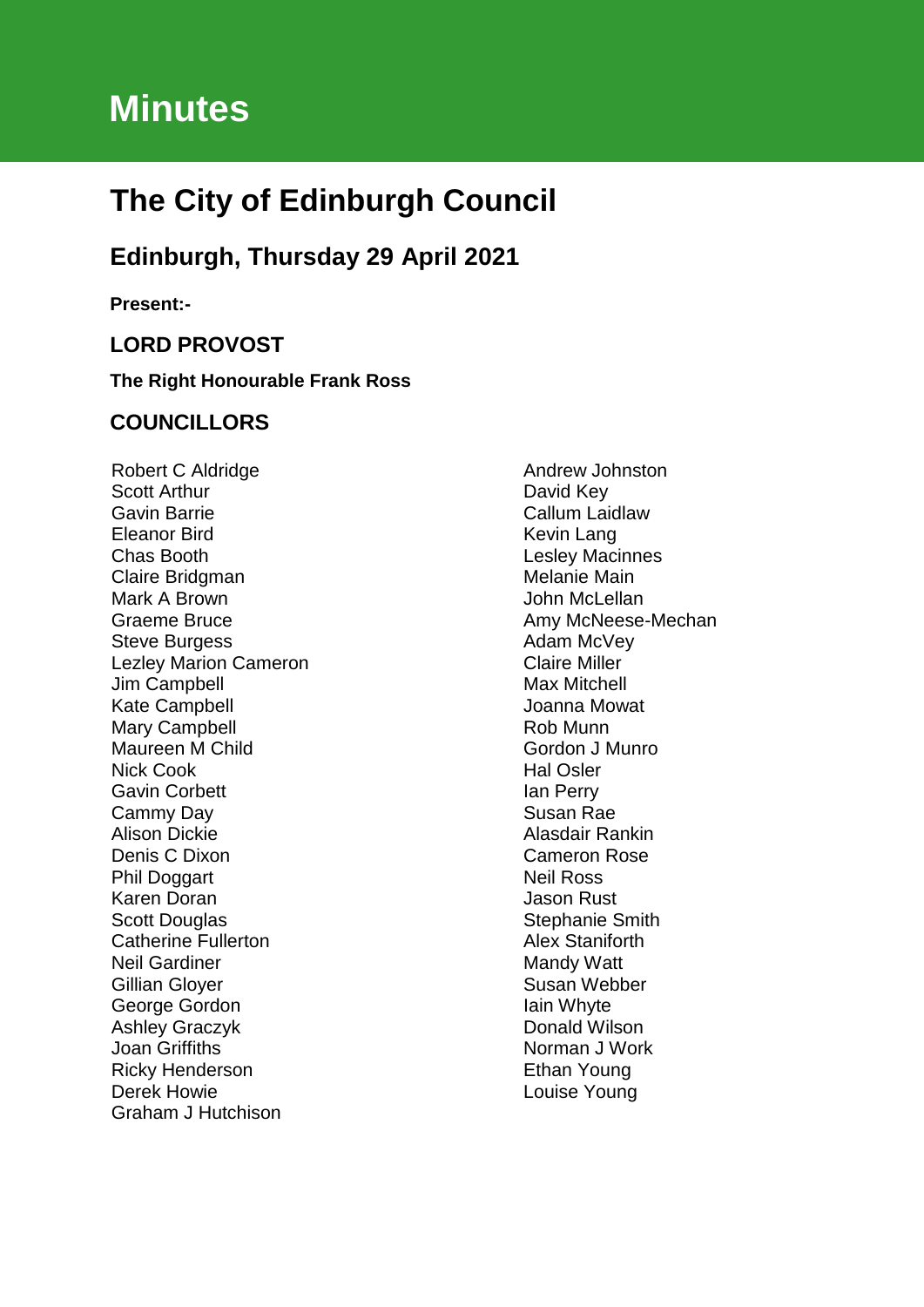# **1 Declaration of Interests**

### **Decision**

- a) To note that Councillor Lezley Marion Cameron had declared and interest as a member of EICC, EDI, CEC Holdings, Edinburgh Leisure, RSNO, and a Director of the Edinburgh Community Solar Cooperative (ECSC).
- b) To note that Councillor Gordon had declared and interest as Chair of EICC.

# **2 Future Provision of Public Conveniences – referral from the Transport and Environment Committee**

### **a) Deputation – Colinton Community Council**

The deputation expressed concern at a number of issues raised in the report referred to the Council from the Transport and Environment Committee, particularly in relation to existing public toilets. They felt that the policy with which the public toilets in Colinton had been aligned had not been properly validated due to a failure of the Council to engage with the Community Council.

The deputation indicated that they felt that reports and representations to Committee had been deeply misleading in regard to the public toilets at Colinton. They also stressed that the older toilets situated within an out building in Spylaw Park were not generally available for use by members of the public.

The Deputation indicated that they could not see any other viable use for the public toilet building in Colinton.

### **b) Deputation – Colinton Amenity Association**

The deputation indicated that they were in the process of launching their initiative "Discover Colinton" in an attempt to attract more visitors in and around the Colinton area. They had received funding in the form of a Community Grant for publicising this initiative and felt it was of great importance to be able to provide public toilet facilities to those visitors. They urged the Council to support the continued provision of the public toilets in Colinton.

### **c) Deputation – The Colinton Tunnel**

The deputation indicated that they had been working since 2016 to encourage visitors to Colinton with the aim of helping to maintain the few remaining businesses and encourage the establishment of new ones. They stressed that footfall numbers in the Colinton area had increased greatly and the need for the public toilets was essential.

The deputation indicated that the public toilets were only 10 years old, had had no problems with vandalism or anti-social behaviour, were DDA compliant and served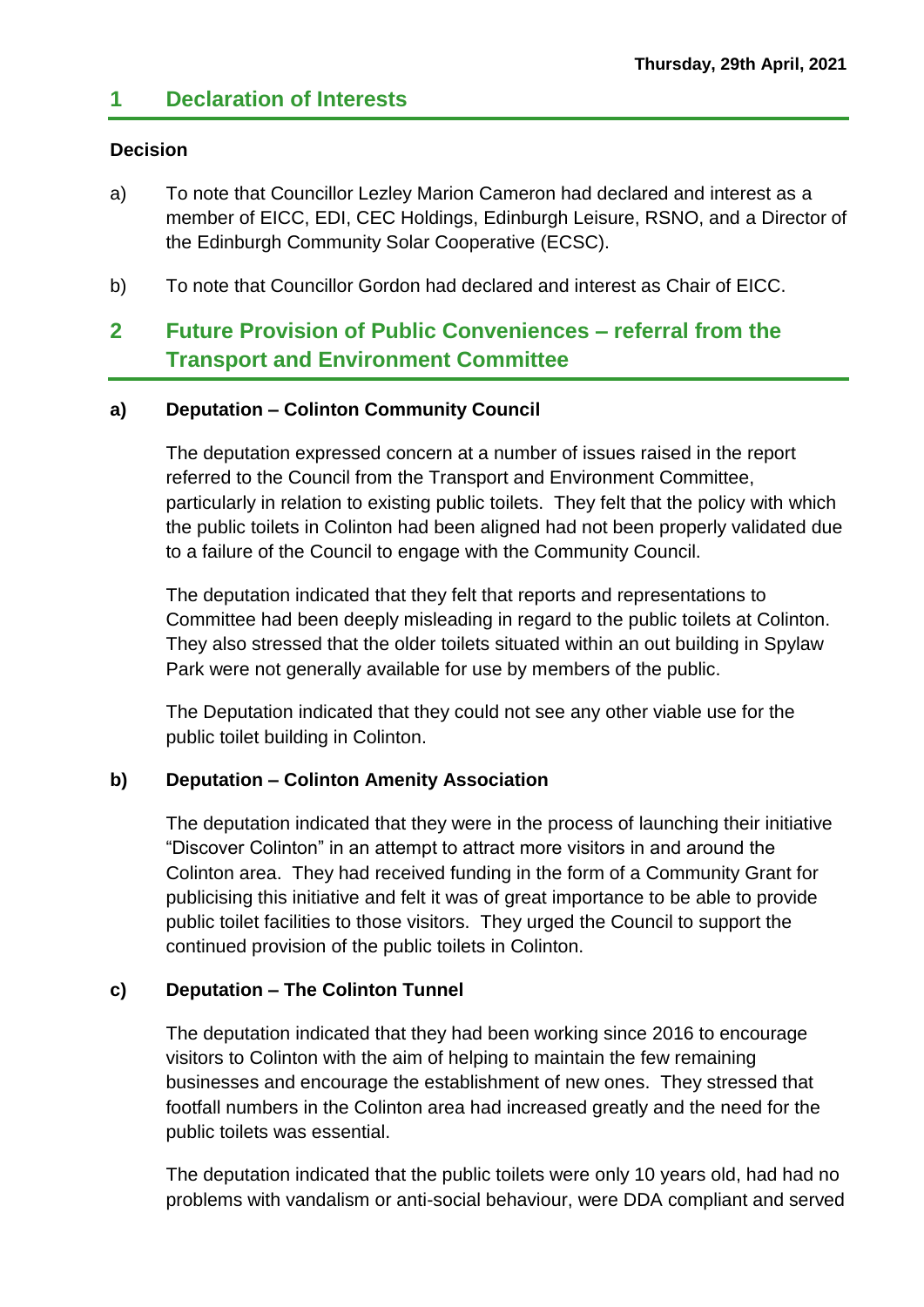a genuine and growing need in the community. They urged the Council to support Colinton in their future plans for the re-opening and continuation of Colinton Public Toilets.

### **d) Deputations – Colinton Village Enterprise SCIO**

The deputation indicated that they had recently used Community Asset Transfer legislation in respect of an outbuilding in Spylaw Park and stressed that the toilets within the building were not in the public realm. The toilets within the outbuilding dated back to the 1970's or earlier and had only been used during the Enterprise's occasional outdoor community events. The deputation stressed that while it was their aim to completely refurbish and develop the building into a community hub, work was not likely to start on the project for some time and therefore, fit-forpurpose toilet facilities would not exist for several years and even then, would be subject to the Hub's opening hours.

The deputation urged the Council to re-open the existing public toilets in Colinton.

#### **e) Referral from the Transport and Environment Committee**

The Transport and Environment committee had referred a report setting out plans for future provision of public conveniences in Edinburgh and seeking approval to progress with focusing on ensuring there were appropriate facilities in premier parks in the first instance to the Council for approval of an additional £450,000 of additional resources from COVID funds for additional temporary public toilets.

#### **f) Question by Councillor Rust – Submitted in terms of Standing Order 15.2**

The following Question, together with the answer, and supplementary question and answer, had been submitted by Councillor Rust in terms of Standing Order 15.2:

**Question** At 4.20 of the report it states: "*The analysis of existing provision shows that the public convenience at Colinton sits outside the terms of the proposed plans*." and in Appendix 1 it is the sole convenience listed as, *"Toilet locations which do not align with proposed plans for future provision."*

> Please can you specifically set out the basis for Colinton Public Convenience sitting outside the terms of the Council's proposed plans in terms of the report.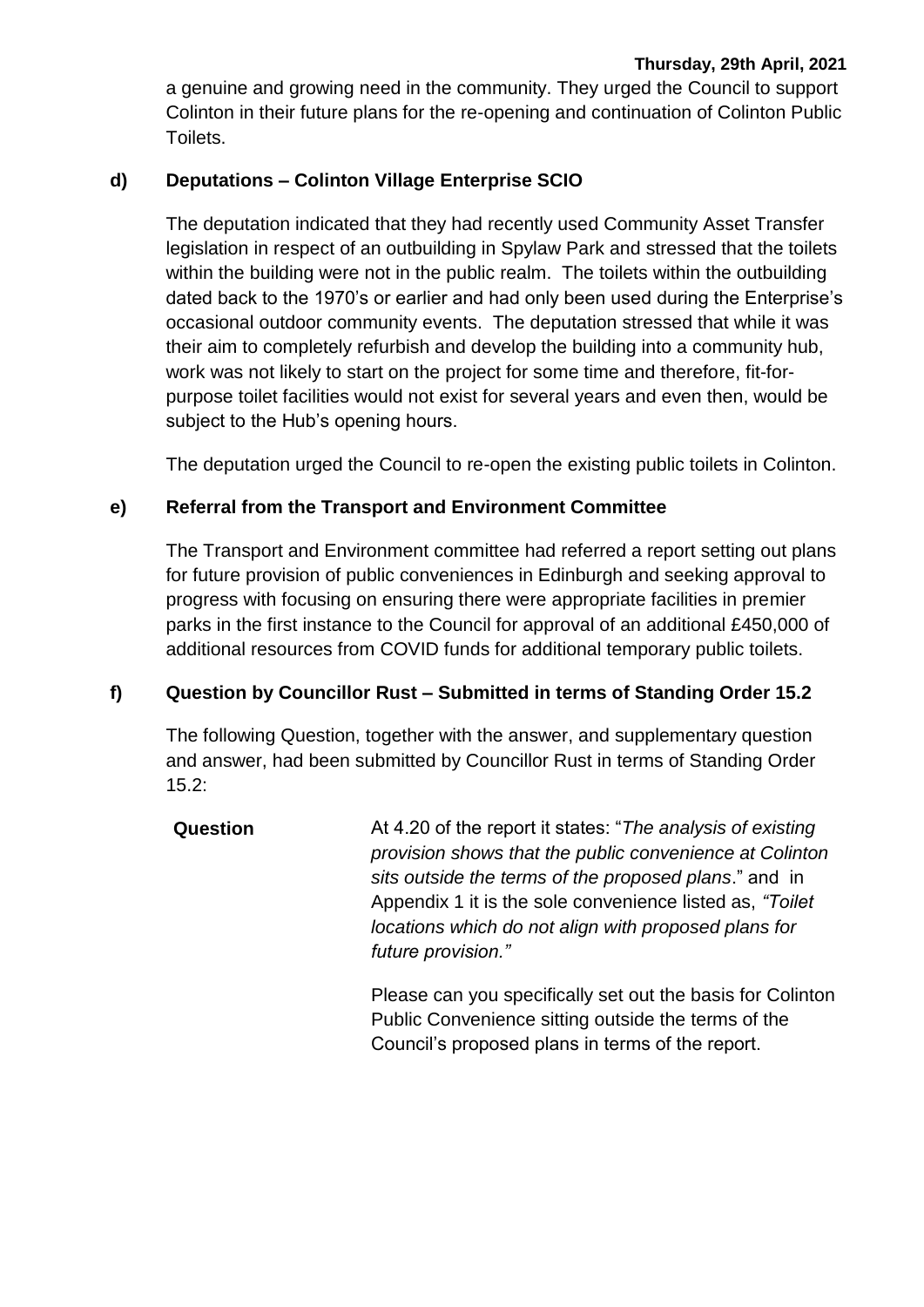| <b>Answer</b>                                              | Transport and Environment Committee approved the<br>approach set out in the Committee report on the future<br>provision of public conveniences. This approach focuses<br>provision:                                                                                                                                                                                                                                                                                                             |  |  |  |
|------------------------------------------------------------|-------------------------------------------------------------------------------------------------------------------------------------------------------------------------------------------------------------------------------------------------------------------------------------------------------------------------------------------------------------------------------------------------------------------------------------------------------------------------------------------------|--|--|--|
|                                                            | In premier parks;                                                                                                                                                                                                                                                                                                                                                                                                                                                                               |  |  |  |
|                                                            | At locations which are promoted as places for a<br>higher number of visitors (e.g. Portobello beach<br>or the Pentland Hills Regional Park);                                                                                                                                                                                                                                                                                                                                                    |  |  |  |
|                                                            | In each of Edinburgh's official town centres; and                                                                                                                                                                                                                                                                                                                                                                                                                                               |  |  |  |
|                                                            | In travel centres where people arrive after journeys<br>$\bullet$<br>on which facilities are typically limited.                                                                                                                                                                                                                                                                                                                                                                                 |  |  |  |
|                                                            | On the basis of this approach, Colinton Public<br>Convenience sits outside the terms of this approach.                                                                                                                                                                                                                                                                                                                                                                                          |  |  |  |
| <b>Supplementary</b><br>Question                           | Thank you very much Lord Provost and thank you to the<br>Convener for her answer. The Convener references the<br>Committee report and again gives the same headings in<br>the answer, so just to clarify is the publicly accessible<br>strategy document lying behind this with current<br>information so I'm thinking for example it mentions<br>Premier Parks, these defined, it talks about visitor<br>number promotion in the answer, so it there a strategy<br>document lying behind this? |  |  |  |
| <b>Supplementary</b><br><b>Answer</b>                      | The key content was held in the Transport and<br>Environment Committee papers, I will ask senior officers<br>to return to you with a more specific answer to that<br>particular supplementary question, thank you Councillor<br>Rust.                                                                                                                                                                                                                                                           |  |  |  |
| <b>Comments by</b><br>the Lord<br><b>Provost</b>           | Councillor Macinnes if we can just make sure that that<br>supplementary answer is circulated to all elected<br>members please.                                                                                                                                                                                                                                                                                                                                                                  |  |  |  |
| <b>Comments by</b><br><b>Councillor</b><br><b>Macinnes</b> | Indeed thank you                                                                                                                                                                                                                                                                                                                                                                                                                                                                                |  |  |  |

### **Motion**

To agree an additional £450,000 of additional resources from COVID funds for additional temporary public toilets.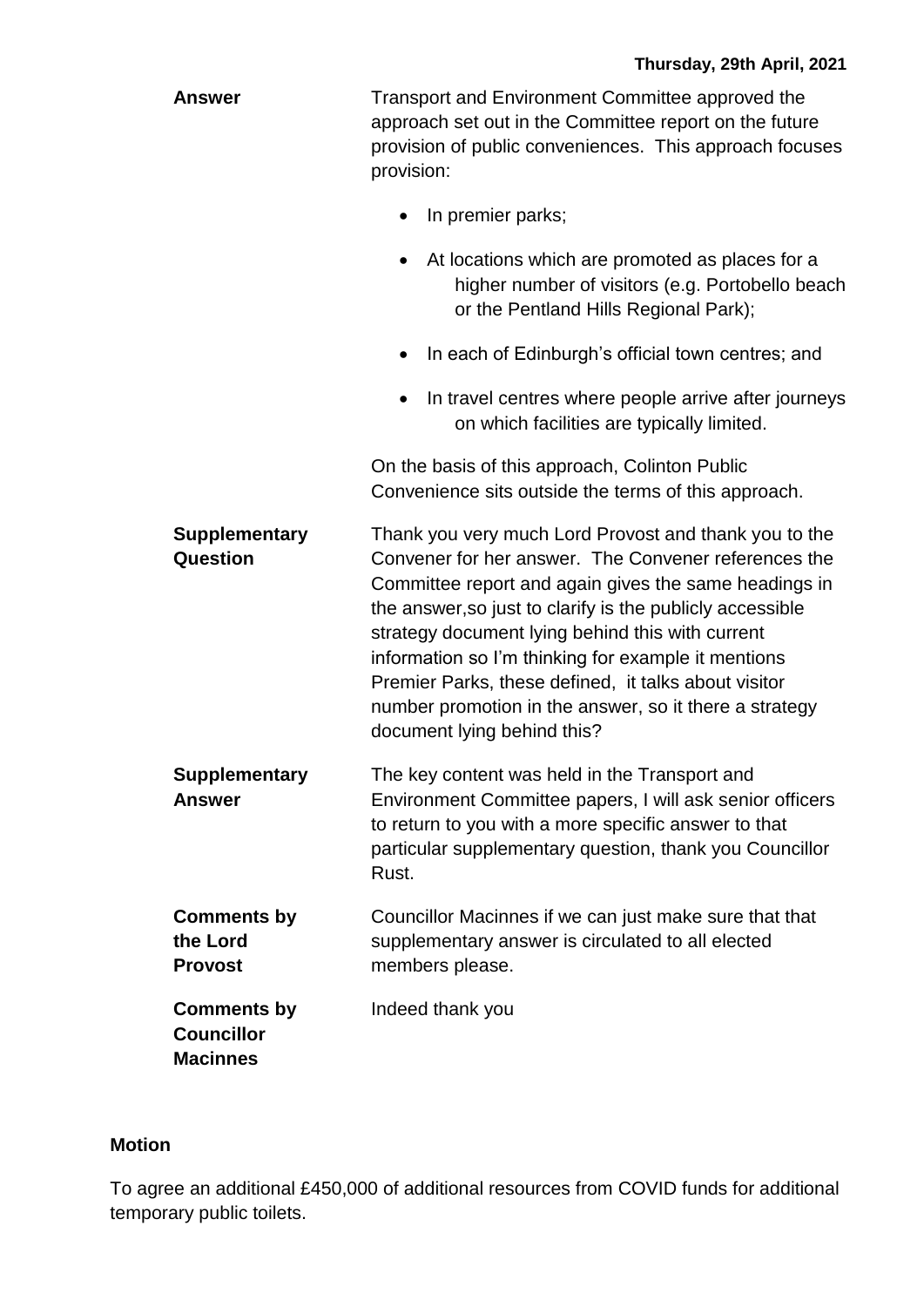- moved by Councillor Macinnes, seconded by Councillor Doran

### **Amendment**

- 1) To agree an additional £450k of additional resources from COVID funds for additional temporary public toilets; the monies could also be used to re-open public toilets currently closed in order to provide adequate public toilet provision in the City.
- 2) To note the estimated investment required to create new or refurbish public conveniences;and accelerate exploration of commercial partnerships to deliver facilities based on a concessions model, reporting back to Committee within two cycles (noting this approach had already been taken for a combined café and public conveniences at Joppa)
- 3) When the public toilets were closed at Haymarket to facilitate the delivery of the Haymarket development the sale was conditional on re-provisioning these facilities within the development and were detailed on the original planning permission; to note that the current planning permission did not show public toilets provided and instruct officers to investigate whether this burden was not transferred in subsequent sales and report back to Committee with their findings.
- 4) To reject paragraph 4.20 of the report by the Executive Director of Place and call for Colinton Public Convenience to be retained and maintained as part of the Council's strategy going ahead.

- moved by Councillor Mowat, seconded by Councillor Rust

In accordance with Standing Order 22(12), the amendment was adjusted and accepted as an amendment to the motion.

### **Voting**

The voting was as follows:

| For the motion (as adjusted) | $\overline{\phantom{0}}$ | 45 votes |
|------------------------------|--------------------------|----------|
| For the amendment            | -                        | 17 votes |

(For the motion (as adjusted): The Lord Provost, Councillors Aldridge, Arthur, Barrie, Bird, Booth, Bridgmn, Burgess, Cameron, Kate Campbell, Mary Campbell, Child, Corbett, Day, Dickie, Dixon, Doran, Fullerton, Gardiner, Gloyer,Gordon, Graczyk, Griffiths, Henderson, Howie, Key, Lang, Macinnes, Main, McNeese-Mechan, McVey, Miller, Munn, Munro, Osler, Perry, Rae, Rankin, Neil Ross, Staniforth, Watt, Wilson, Work, Ethan Young and Louise Young.

For the amendment: Councillors Brown, Bruce, Jim Campbell, Cook, Doggart, Douglas, Hutchison, Johnston, Laidlaw, McLellan, Mitchell, Mowat, Rose, Rust, Smith, Webber and Whyte

#### **Decision**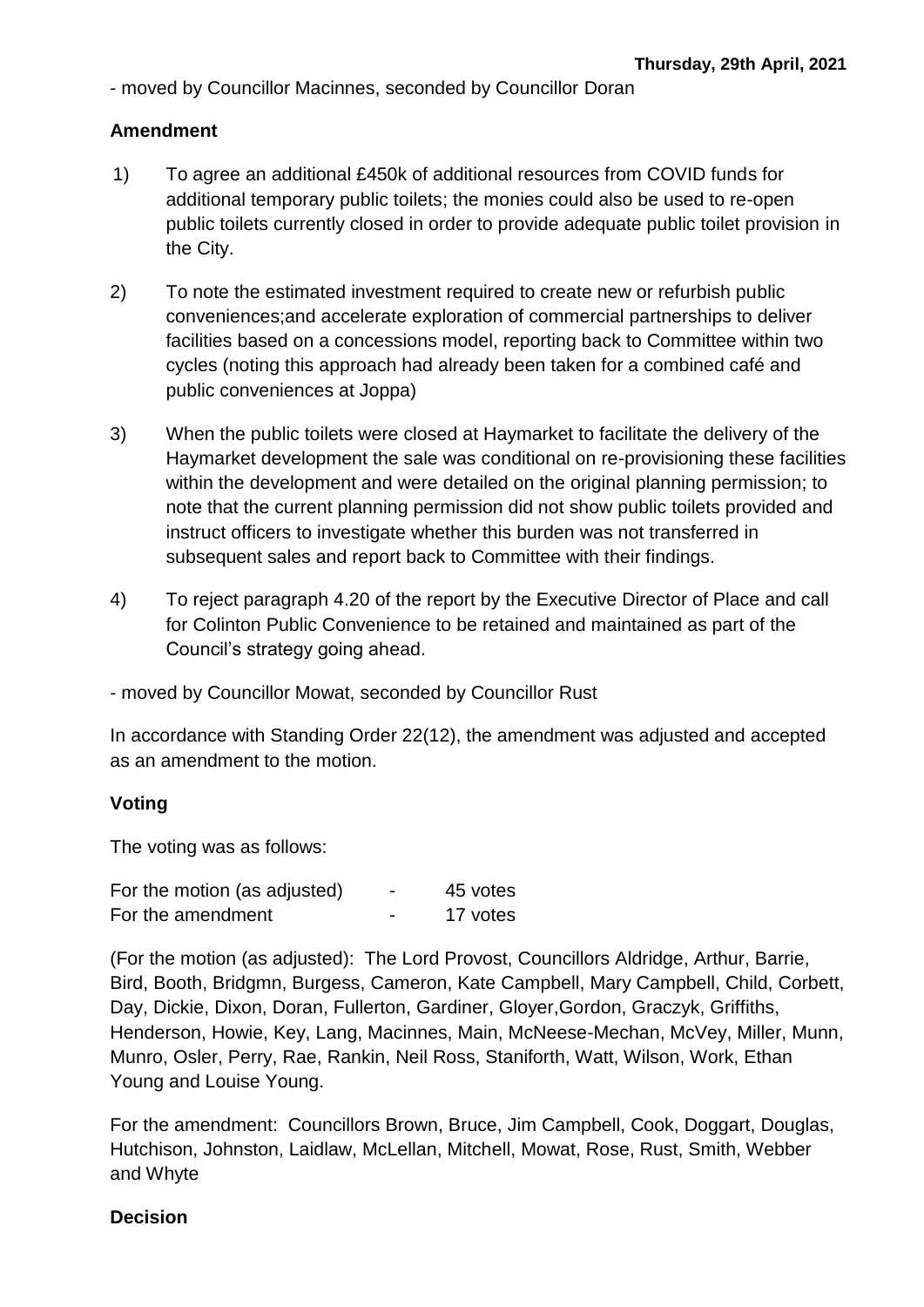To approve the following adjusted motion by Councillor Macinnes:

- 1) To agree an additional £450,000 of additional resources from COVID funds for additional temporary public toilets; the monies could also be used to re-open public toilets currently closed in order to provide adequate public toilet provision in the City;
- 2) To note the estimated investment required to create new or refurbish public conveniences; and accelerate exploration of commercial and community partnerships to deliver facilities based on a concessions model, reporting back to Committee within two cycles (noting this approach had already been taken for a combined café and public conveniences at Joppa)
- 3) When the public toilets were closed at Haymarket to facilitate the delivery of the Haymarket development the sale was conditional on re-provisioning these facilities within the development and were detailed on the original planning permission; to note that the current planning permission did not show public toilets provided and instruct officers to investigate whether this burden was not transferred in subsequent sales and report back to Committee with their findings.

(References: Transport and Environment Committee of 22 April 2021; referral from the Transport and Environment Committee)

# **3 Motion by Councillor Webber - Public Confidence**

### **a) Deputation – South West Edinburgh in Motion**

The deputation felt that the schemes being introduced during the pandemic were highly devisive, discrimitory and potentially unlawful, with schemes having no specific or measurable goals had been installed in the face of clear community opposition. They were of the view that community views had been ignored, goal posts constantly shifted and they were concerned about how the results from the street schemes survey would be used as they felt there was no clarity on how responses would determine policy.

The deputation believed that it would not be appropriate for this consultation to report back in two months' time to the Transport and Environment Committee to inform decision making at the June meeting. If it did report back, they felt it would severely undermine the visible commitment to the Council's approved policy for consultations and the repercussions would impact other Council business and the ability for the Council to be effective or offer best value in the longer term.

### **b) Deputation – Newington Hotels Group**

The deputation expressed concern with the conduct and competency of the Council particularly in regard to the spaces for people schemes installed throughout Edinburgh's conservation areas. They indicated that they were supportive of active travel and accepted the need to mitigate the risk of transmission of COVID 19 through the use of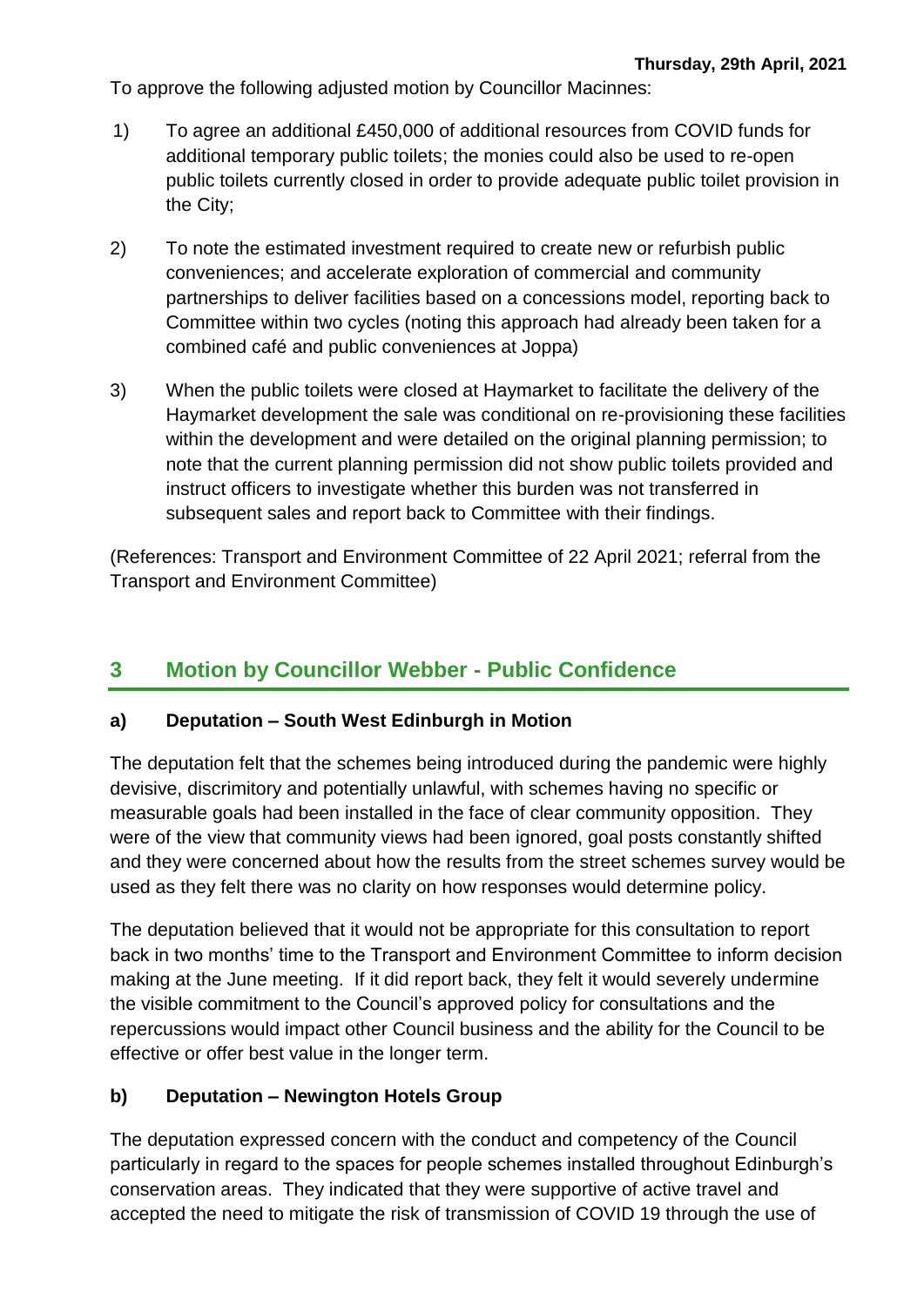emergency Temporary Traffic Regulation Orders (TTRO). They stressed that their main concern lay specifically with the construction, appearance and placement of the segregated units within Edinburgh's protected historic environment.

The deputation indicated that they had been advised by council officers that the cycle segregates did not fall under emergency COVID TTROs and traffic legislation but had been installed under class 30 permitted development under planning legislation, the same planning laws under which local authorities had a statutory duty to preserve conservation areas.

The deputation urged the Council to remove the segregation units from Edinburgh's conservation areas.

# **c) Deputation – Silverknowes Community Group**

The deputation felt that public confidence in the Council was extremely low and that they were not being listened to regarding active travel initiatives city-wide. They believed that the recent consultation for retaining spaces for people breached acceptable quality standards to be able to fulfil its purpose, did not even reflect the Council's own consultation framework and that fundamentally the approach fell drastically short of the Council Directive.

The deputation urged the Council to make a visible commitment to the approved policy for consultation, a fresh approach to consulting around retaining Spaces for People measures be embraced, with respectful community engagement seen as a priority. They stressed that such dialogue would build trust by ensuring all Quality Standards were adhered to.

# **d) Deputation – Get Edinburgh Moving**

The deputations indicated that they felt that the spapces for people schemes had impacted negatively on disabled people, on public transport, on the ability of emergency services to respond and the impact and on 99% of journeys that were not cycled. They felt that the Council's permanency plans were deeply flawed as they were connected to adverts showing how good spaces for people was rather than a balanced survey introduction and they followed responses so that they predicated on change being good and necessary.

The deputation asked the Council for collaboration, transparency, openness and above all for the deputation's views to not just be listened to but to be heard. The deputation believed that the motion submitted by Councillor Webber was a constructive and an appropriate start.

# **e) Motion by Councillor Webber**

The following motion by Councillor Webber was submitted in terms of Standing Order 17:

"Council: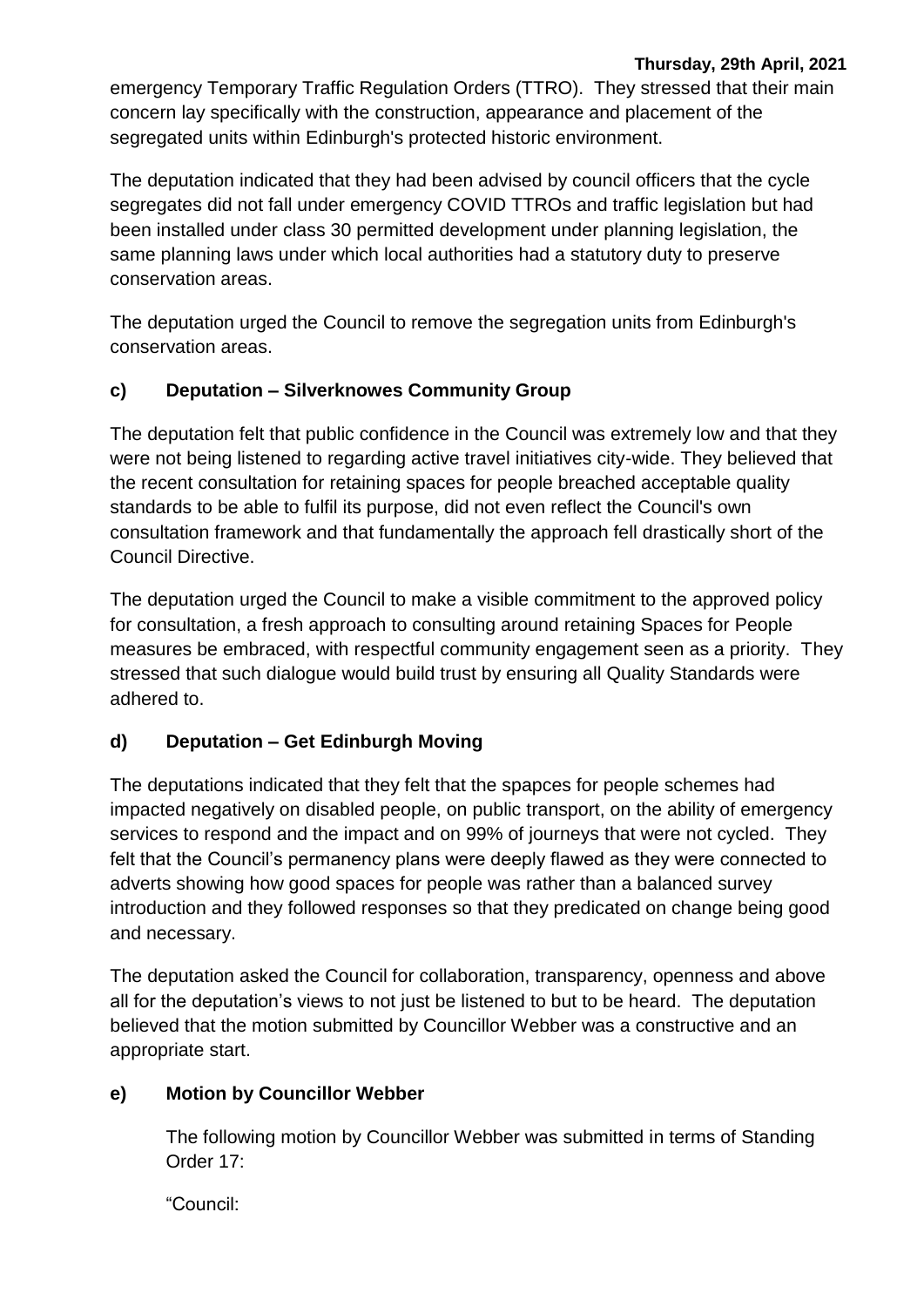Welcomes the substantial response to the recent Street Scheme Survey promoted on the Consultation Hub.

Subject to below, welcomes the opportunity to review and the full, complete feedback from those residents that chose to take part.

Notes with concern significant public disquiet with this exercise, not least given a strategic piece of work which impacts on wards across the entire city and with potentially permanent outcomes where there continues to be:

- a) Public opposition of many Community Councils and Local Residents Associations.
- b) Extensive negative coverage in local and national media.
- c) Significant concerns raised by consultative bodies representing less able citizens and users of public transport.
- d) Significant concerns raised by public transport bodies.
- e) The apparent failure of Council Officers to always give full and complete answers in public meetings.
- f) A disputed legal basis for the lawful promotion of some schemes.
- g) The leading nature of the attempted consultation.
- h) An absence of valid information to permit informed feedback.
- i) Absence of timely consistent data from the Cities network of cycle counters.
- j) A shortened timescale notwithstanding it being extended which still fell short of other less complex single-issue consultations.

In order to address any bureaucratic overreach and in an attempt to restore public confidence in the Council, The Executive Director is instructed to:

- 1) Arrange round table workshops with himself, his senior team leading on Spaces for People, any elected Member with an interest, and the Edinburgh Access Panel, Public transport providers, emergency services, businesses and local groups formed to represent residents.
- 2) Structure his forthcoming report to the Transport and Environment Committee on 17th June 2021 to include the output of point 1 (above) and to arrange all the SfP schemes into discrete contiguous routes for separate consideration and discussion, in each case detailing the feedback received from people residing on the streets, local businesses, etc, and including discrete Integrated Impact Assessments and legal justification to ensure fastidious application of the following applicable policies all approved at Policy and Sustainability Committee on 20th April 2021: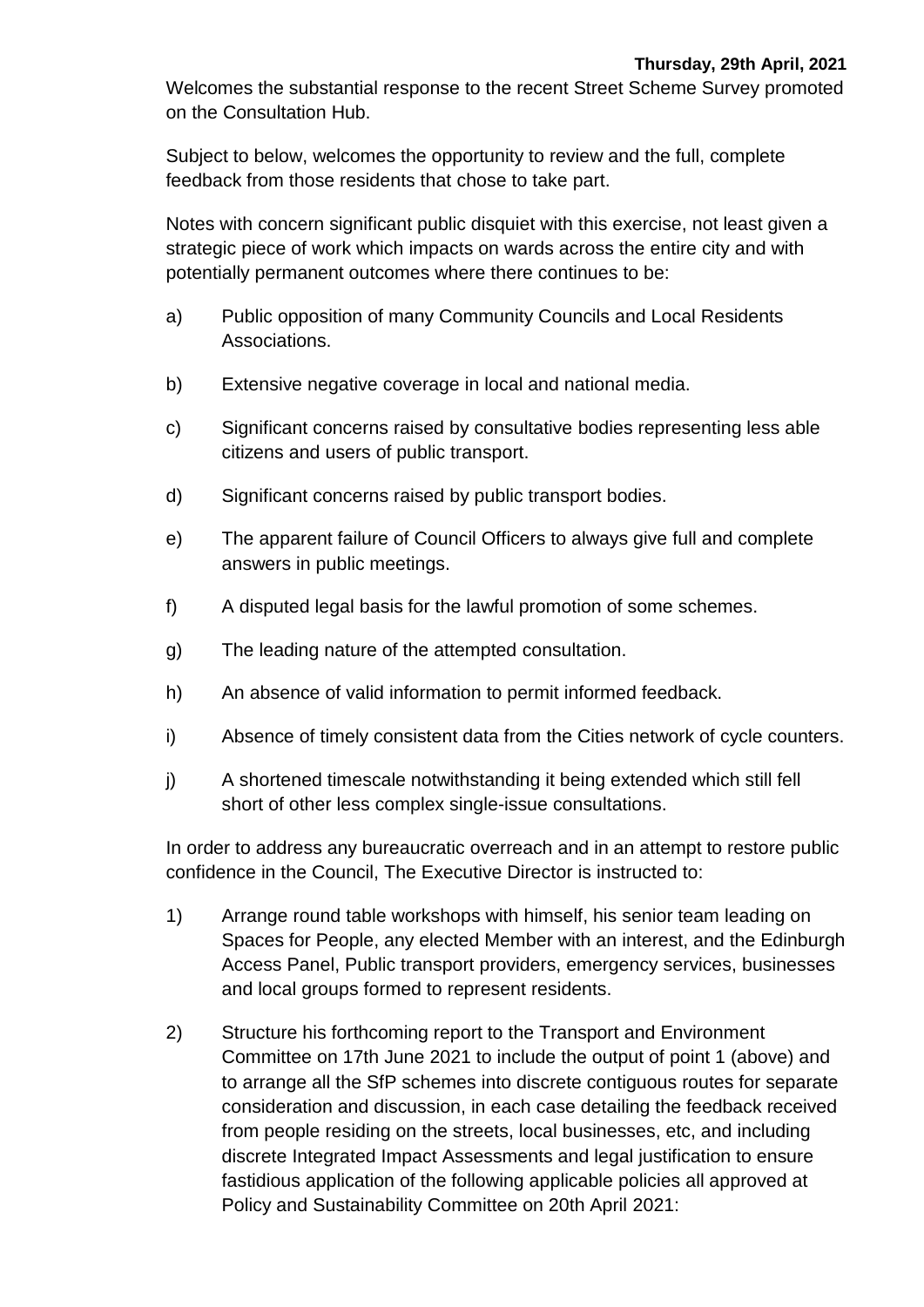- i) Equality and Diversity Framework 2021-2025 P & S Committee Report 20.4.21
- ii) COVID19 engagement and consultation approach from 1st July 2021."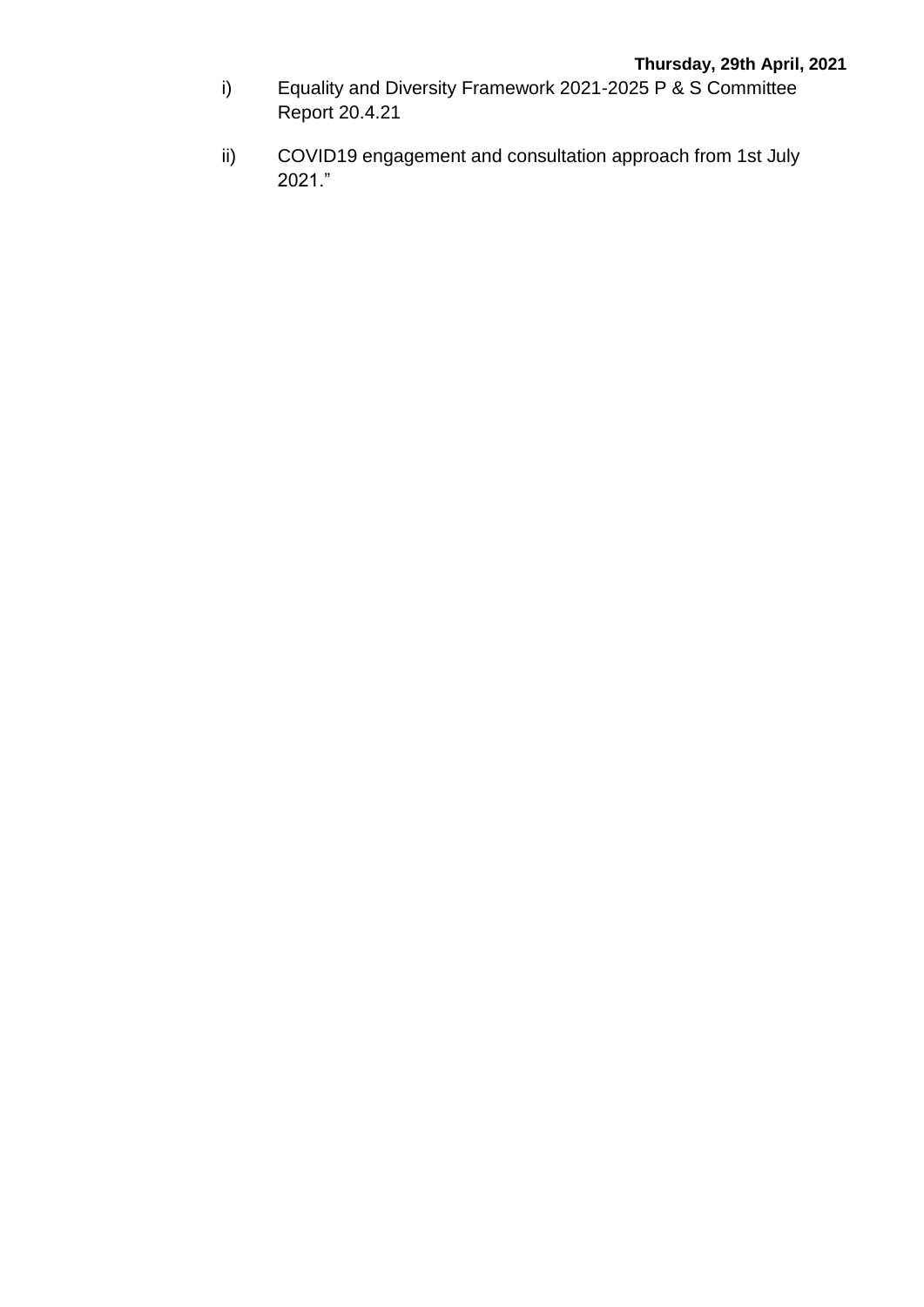### **Motion**

To approve the motion by Councillor Webber.

- moved by Councillor Webber, seconded by Councillor Jim Campbell

### **Amendment 1**

To welcome the substantial response to the recent Street Scheme Survey promoted on the Consultation Hub.

To note that extensive consultation and constructive engagement were in process, as agreed by the Transport and Environment Committee.

To welcome constructive dialogue with outside organisations, interest groups, consultative and representative groups, thanks all organisations and groups for their work and for issues they had identified and raised in consultation.

To note that a wide and detailed range of views had been expressed via the consultation and in public discourse, ranging from strategic city-wide issues to highly specific local details, and recognised the complexity of interpreting and reporting such findings.

To note the report scheduled for June to the Transport and Environment Committee on the results of the online consultation, the concurrent market research, the detailed internal project review and the recommendations against a background of the strategic transport policy framework, as well as Scottish government guidance, and ask that the report:

- be structured to allow members to amend both city-wide strategic decisions and/or street schemes as necessary, in order to take account of representations made before the meeting,
- comprehensively review the issues raised by equalities impact assessments and the options to address these,
- include references or appendices of additional information that has been unavailable so far, such as cycle counter data and answers to public questions, and
- include legal opinion on the dispute which had been raised

To note that a full detailed discussion would take place before a decision by elected members.

To note that extensive discussion, and subsequent requested changes to schemes, had already taken place with senior officers, elected members, specialist stakeholder groups, public transport providers, emergency services, businesses and local resident groups throughout the development and implementation of the Spaces for People project to date.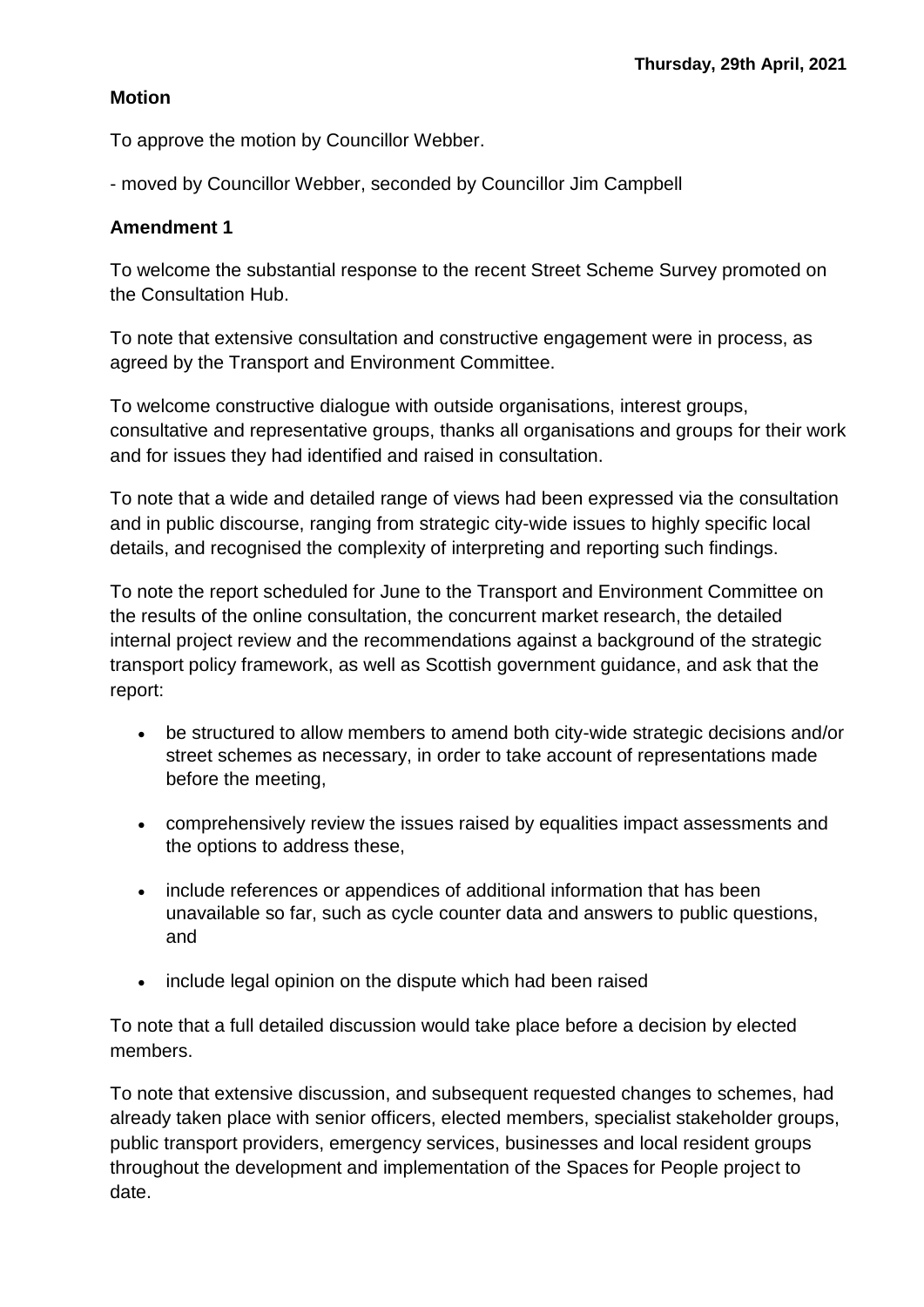To welcome the opportunity to examine the role of improved active travel infrastructure in meeting our sustainable transport aspirations and net zero carbon ambitions for Edinburgh.

- moved by Councillor Macinnes, seconded by Councillor Miller

### **Amendment 2**

To add to paragraph 1) of the motion by Councillor Webber:

a) after "workshops", insert "by locality".

b) after "any elected member", insert "representing a ward within that locality".

- moved by Councillor Aldridge, seconded by Councillor Louise Young

In accordance with Standing Order 22(12), Amendment 2 was accepted as an addendum to the motion

### **Voting**

The voting was as follows:

| For the Motion (as adjusted) | $\overline{\phantom{0}}$ | 25 votes |
|------------------------------|--------------------------|----------|
| For Amendment 1              | $\overline{\phantom{0}}$ | 37 votes |

(For the Motion (as adjusted): Councillors Aldridge, Barrie, Bridgman, Brown, Bruce, Jim Campbell, Cook, Doggart, Douglas, Gloyer, Hutchison, Johnston, Laidlaw, Lang, McLellan, Mitchell, Mowat, Osler, Rose, Neil Ross, Rust, Smith, Webber, Whyte and Louise Young.

For Amendment 1: The Lord Provost, Councillors Arthur, Bird, Booth, Burgess, Cameron, Kate Campbell, Mary Campbell, Child, Corbett, Day, Dickie, Dixon, Doran, Fullerton, Gardiner, Gordon, Graczyk, Griffiths, Henderson, Howie, Key, Macinnes, Main, McNeese-Mechan, McVey, Miller, Munn, Munro, Perry, Rae, Rankin, Staniforth, Watt, Wilson, Work and Ethan Young.)

#### **Decision**

To approve Amendment 1 by Councillor Macinnes.

#### **Declaration of Interests**

Councillor Arthur declared a non-financial interest in the above item as a work colleague was a member of one of the deputations.

### **4 Minutes**

#### **Decision**

a) To approve the minute of the Council of 11 March 2021 as a correct record.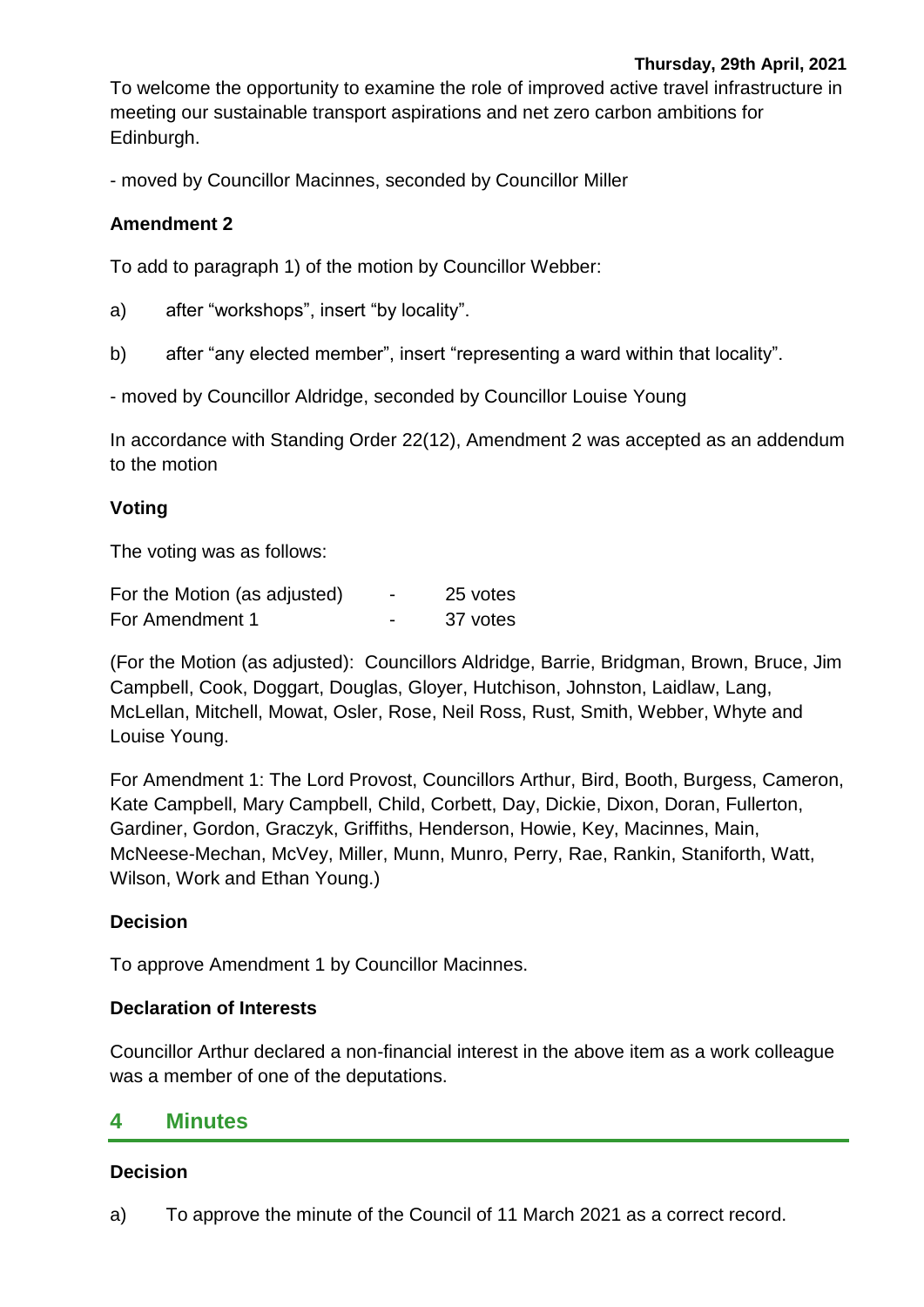b) To approve the minute of the Council of 16 April 2021 as a correct record.

# **5 Leader's Report**

The Leader presented his report to the Council. He commented on:

- Welcome results of survey done into Council services
- Edinburgh by Numbers report
- Scottish Parliamentary elections number of registered voters
- Safe opening of businesses in Edinburgh

The following questions/comments were made:

| <b>Councillor Whyte</b>         |   | Opening up of Edinburgh – increase in congestion<br>- use of public transport    |
|---------------------------------|---|----------------------------------------------------------------------------------|
| <b>Councillor Staniforth</b>    |   | Support for traveller communities                                                |
| <b>Councillor Aldridge</b>      |   | Libraries re-opening – crutial core resource                                     |
| <b>Councillor Day</b>           |   | Black Lives Matter - update on work of<br>independent review group               |
| <b>Councillor Macinnes</b>      | - | Increase in volume of traffic – road conditions                                  |
| <b>Councillor Johnson</b>       |   | Spaces for People programme – public transport<br>congestion - review            |
| <b>Councillor Main</b>          |   | Accommodation for homeless people - future                                       |
| <b>Councillor Osler</b>         |   | Pedetrian Crossing - East Fettes Avenue                                          |
| <b>Councillor Munro</b>         |   | <b>Financial settlement</b>                                                      |
| <b>Councillor Gordon</b>        | ۰ | <b>Food Growing Strategy</b>                                                     |
| <b>Councillor Jim Campbell</b>  | - | Withdrawal of hot food in schools                                                |
| <b>Councillor Burgess</b>       | - | Glasgow City Council Pension Fund - Fossil fuel<br>investment                    |
| <b>Councillor Kate Campbell</b> | - | Thanks to Council officers for help in providing<br>outdoor space for businesses |
| <b>Councillor Booth</b>         |   | Pledge for stand alone GME secondary school in<br>Edinburgh                      |
| <b>Councillor Fullerton</b>     |   | International Workers Memorial Day - Lothian<br>Buses - Zero Tolerance at work   |
| <b>Councillor Cameron</b>       |   | Edinburgh Eye Pavilion - update                                                  |
|                                 |   |                                                                                  |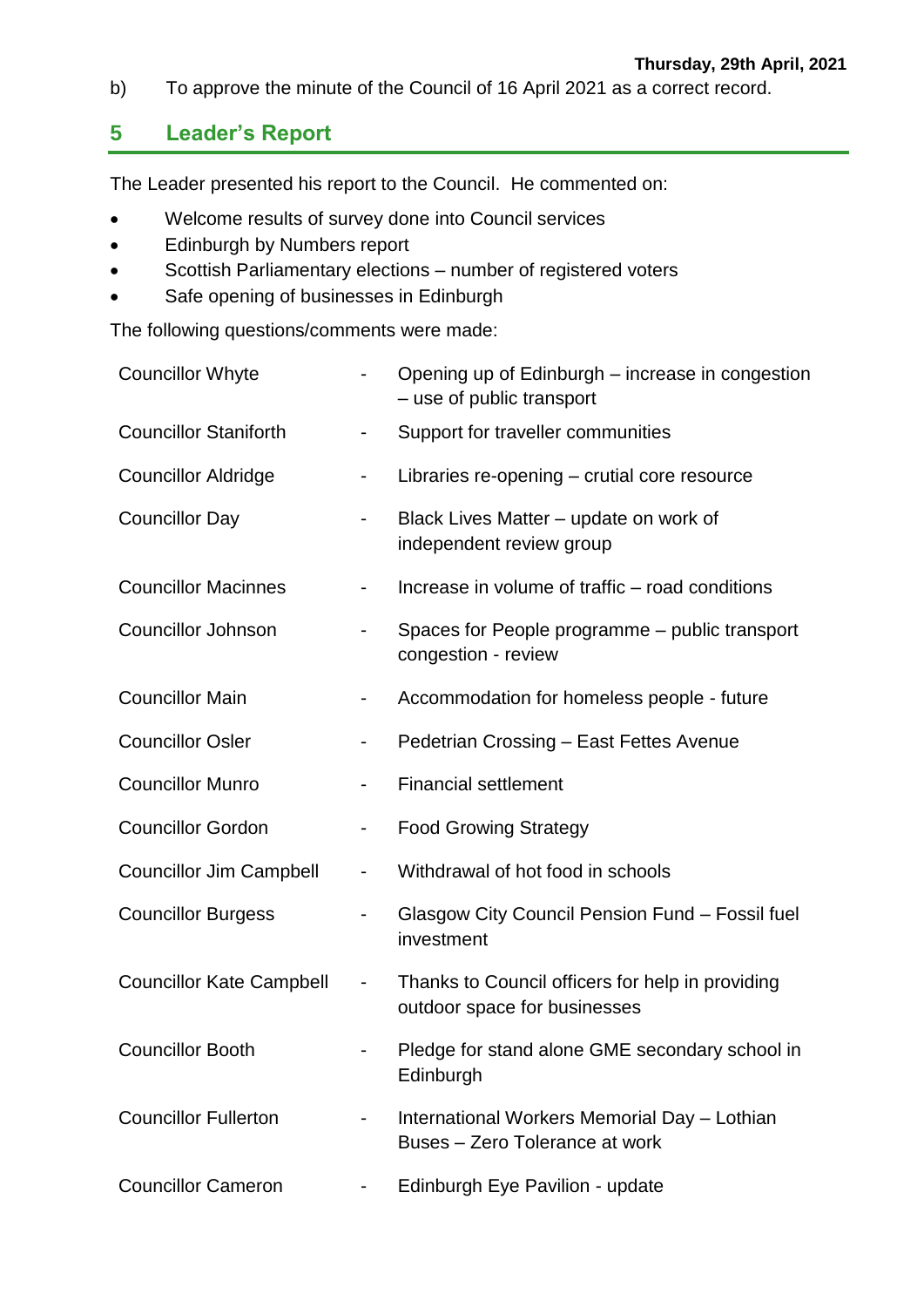| <b>Councillor Mary Campbell</b> | $\sim 100$ km s $^{-1}$ | Petition for Pledge - P&S                                                    |
|---------------------------------|-------------------------|------------------------------------------------------------------------------|
| <b>Councillor Gardiner</b>      | $\sim 100$ km s $^{-1}$ | Festivals in the City – work of planning officers                            |
| <b>Councillor Doggart</b>       | $\sim 100$              | Tourist Bodies – practical steps to encourage<br>tourists to visit Edinburgh |

# **6 Appointments to Outside Organisations – Edinburgh International Conference Centre (EICC)**

On 29 June 2017 the Council had appointed members to outside bodies for 2017-22. Councillor Smith had tendered her resignation as a member of the Edinburgh International Conference Centre (EICC), and the Council was asked to appoint a member in her place.

### **Decision**

To appoint Councillor Whyte as a member of the Edinburgh International Conference Centre in place of Councillor Smith.

(References – Act of Council No 8 of 29 June 2017; report by the Chief Executive, submitted)

# **7 Child Protection – Response to Motion**

In response to a motion by Councilor Dickie, details were provided of the Edinburgh Child Protection Committee Annual Report 2019/20 which included detail and context around a number of topics including; child protection referrals, interagency training, public information campaigns and matters in relation to whistleblowing.

## **Decision**

- 1) To note the the report by the Chief Executive.
- 2) To note the positive contribution of services across the City in keeping children safe.
- 3) To note the plan for an Internal Audit regarding whistleblowing outcomes, including those relating to child protection issues.
- 4) To note that this report had already been presented to the Education, Children and Families Committee on 2 March 2021 and that no changes were required.

(References – Education Children and Families Committee of 2 March 2021 (item 9); report by the Chief Executive, submitted.)

# **8 Women's Safety in Public Places – Motion by Councillor Watt**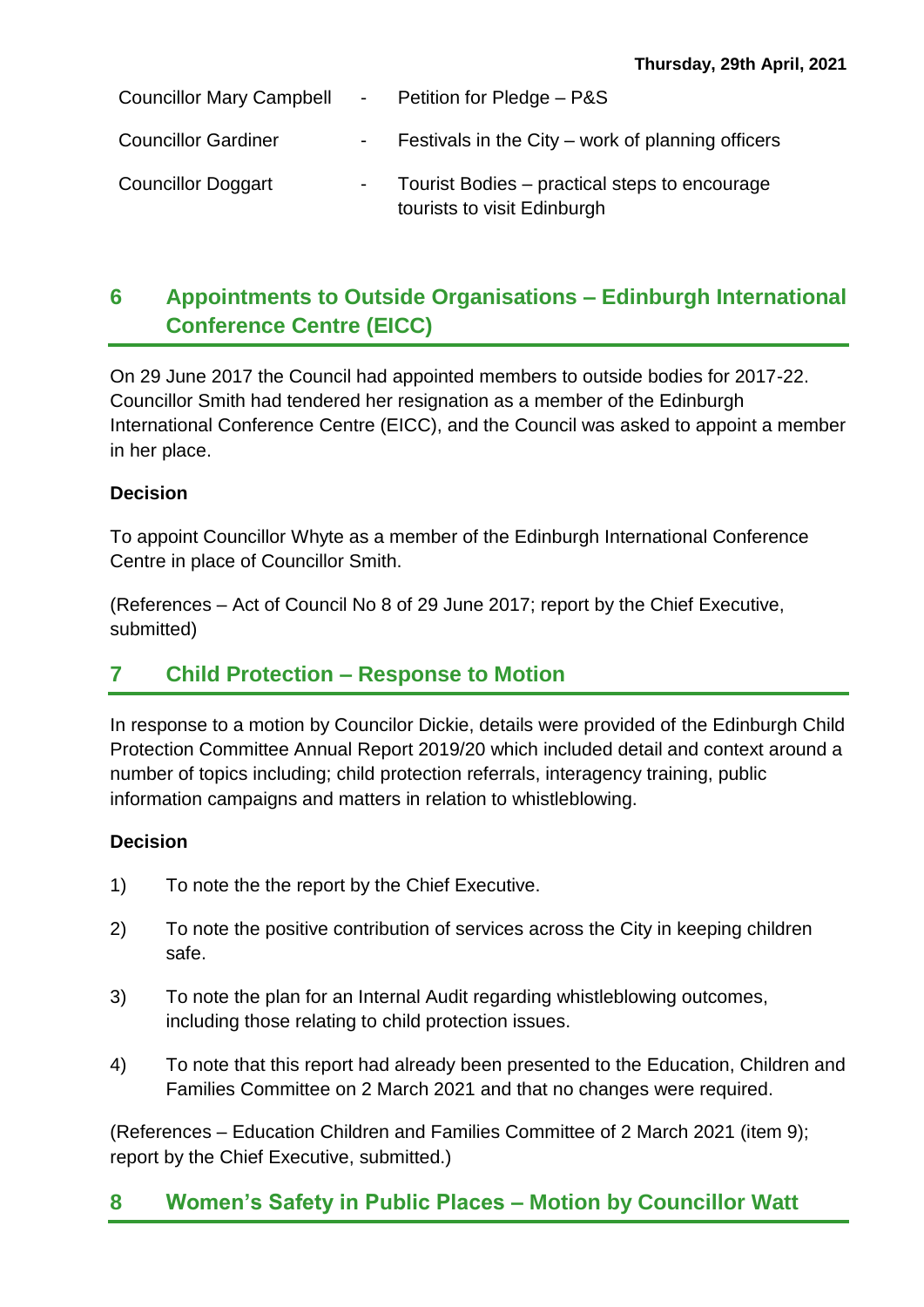#### **Thursday, 29th April, 2021**

The following motion by Councillor Watt was submitted in terms of Standing Order 17:

"Council deeply regrets that it has taken the murder of Sarah Everard, Bennylyn Burke & Wenjing Lin to bring women's safety in public spaces to mainstream attention across the country.

Council notes the need for structural change across society and its institutions ought not to be used as a reason for doing nothing in response to this problem.

Council agrees to bring a report to Policy & Sustainability within two cycles, detailing any actions to improve women's safety, including embedding considerations within risk assessments, placemaking and any other organisational changes to positively impact safety of women in Edinburgh.

This report should identify options for a consultation around the public places and spaces in Edinburgh where women feel safe, where they feel less safe and what can be done to improve their safety. With actions being reported back to the appropriate committee."

- moved by Councillor Watt, seconded by Councillor McNeese-Mechan

### **Decision**

To approve the motion by Councillor Watt.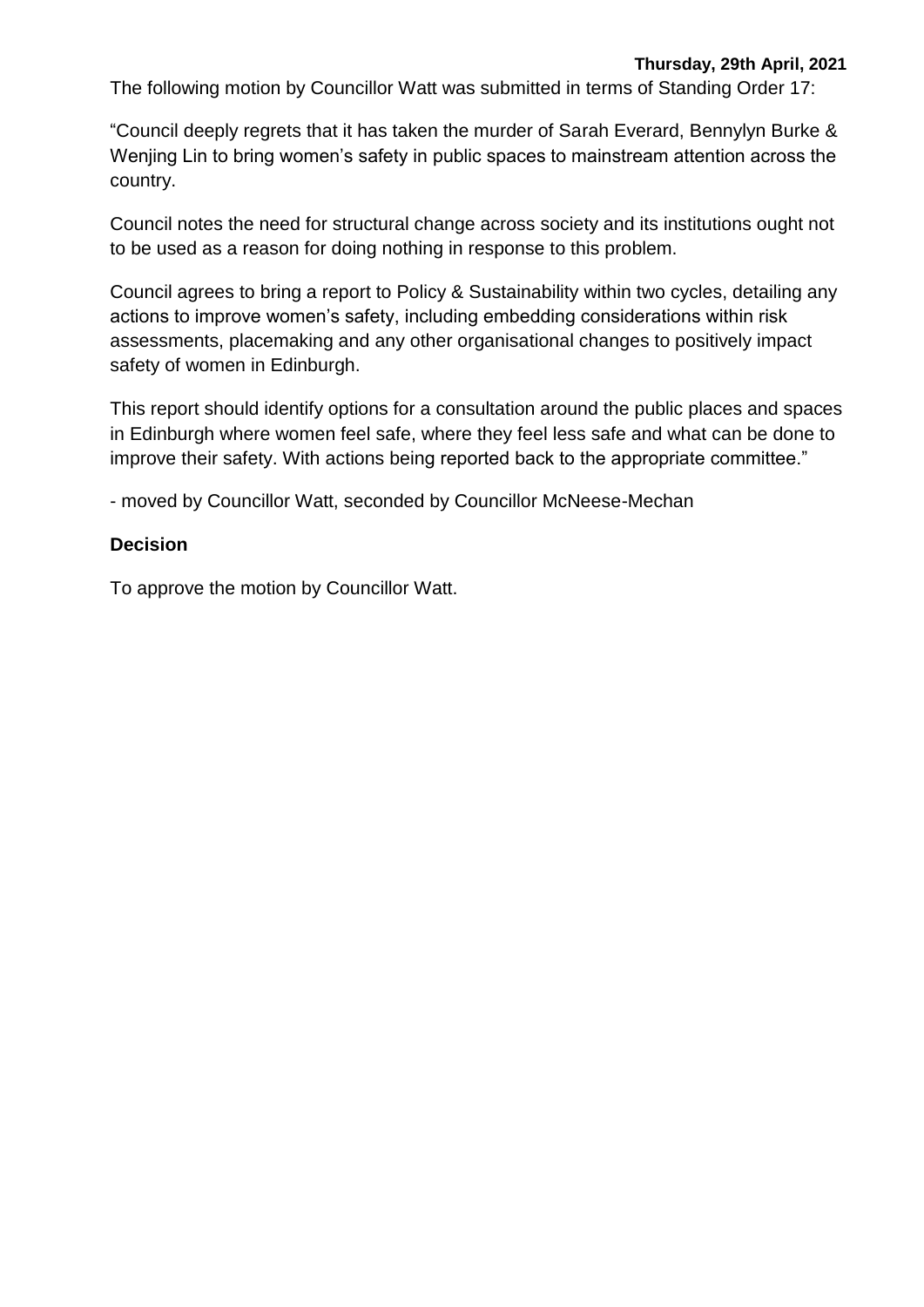# **9 Garden Waste Collection - Motion by Councillor Rust**

The following motion by Councillor Rust was submitted in terms of Standing Order 17:

"Council:

- 1) Notes that the Garden waste collection service operates using fixed registration windows and once the registration closes the Council is not able to accept additional registrations.
- 2) Understands that in the absence of registration the lawful options are essentially (a) to compost the garden waste; (b) to take it to the nearest recycling centre; or (c) to arrange for private collection.
- 3) Recognises that circumstances can arise where a householder omits to register within the registration period because for example, they (a) die, or become incapacitated or unwell and otherwise unable to deal with certain matters timeously; (b) move from a property outwith Edinburgh or move from a property without garden; or (c) through family bereavement or other pressures, not least during the pandemic genuinely forget.
- 4) Appreciates that the other options above are in many cases not practical for householders affected or in the case of the deceased for their estate.
- 5) Therefore, calls for a report in two cycles which:
	- (a) details the number of requests made to the Council outwith the registration windows since the system was launched and where recorded the reasons given for the failure to register to better understand the extent of this issue;
	- (b) considers the potential for extended registration periods and "manual" registration and "stickers" in exceptional circumstances which can be reconciled at year end;
	- (c) further explores the issue of support and system development for registration outwith the fixed periods with the IT provider;
	- (d) better informs regarding how the weight of garden waste impacts through small changes to household registrations and what level of built-in flexibility there is in collection routes; and
	- (e) generally advises as to any ways in which the process can be made more flexible for residents with minimum impact on the service being delivered."

#### **Motion**

To approve the motion by Councillor Rust.

- moved by Councillor Rust, seconded by Councillor Bruce.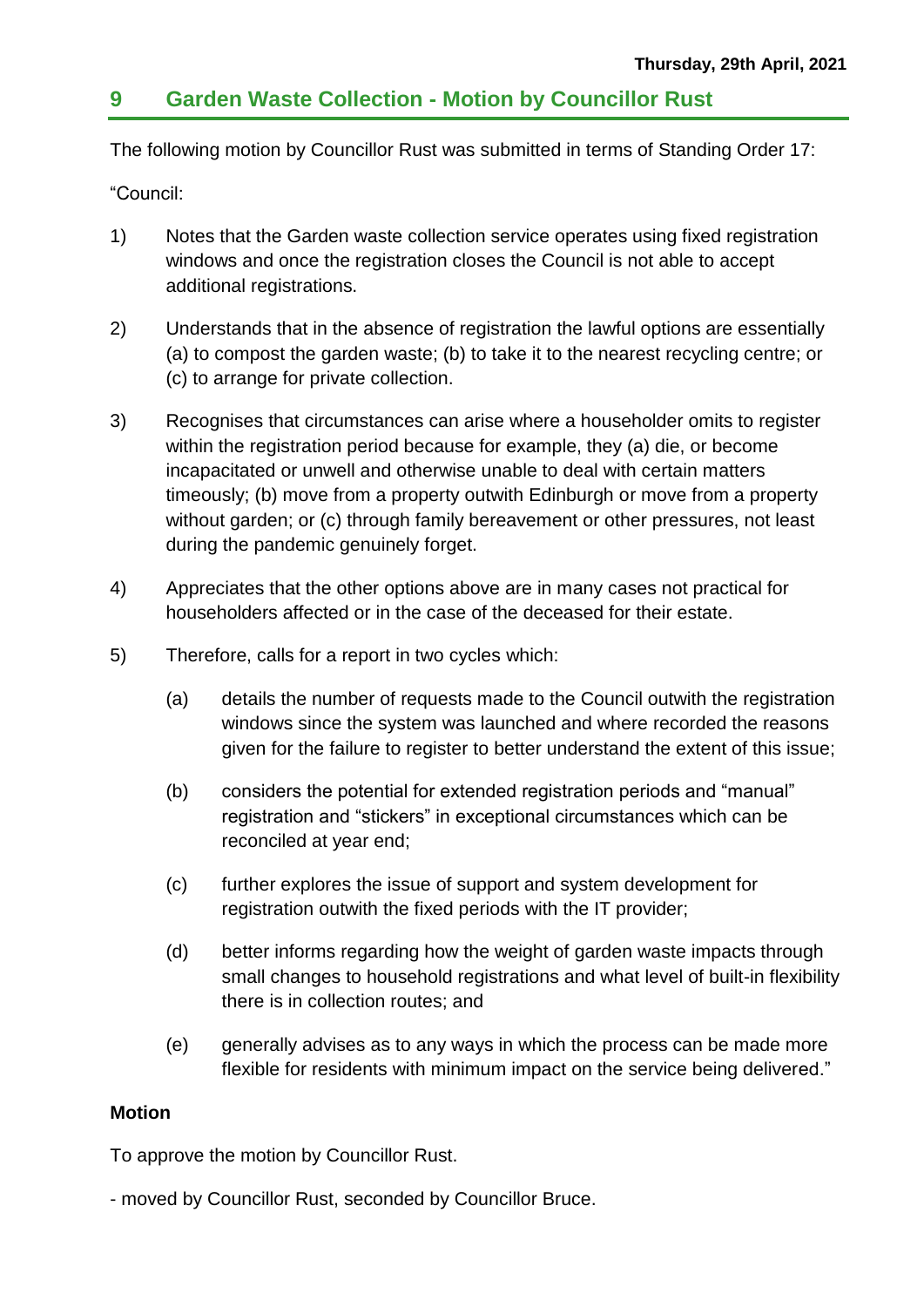### **Amendment 1**

- 1) To accept paragraphs 1-4 of the motion by Councillor Rust.
- 2) To replace paragraph 5 of the motion with:

Notes that officers are already working on changes to the registration window and process to allow customers who are forced into registering outside of the current windows to join the scheme within four weeks of application.

Notes the impact on complex collection route building requirements of absorbing requests outside of the current window.

Welcomes the remarkable success of the implementation of the garden waste scheme where, within a few short years of its introduction, 66% of eligible households are now participating in the scheme. Notes that this participation rate is considerably higher than the original anticipated levels of 46%.

Notes that the revenue budget report agreed by Council on 18 February 2021 provided detail on the £35 charge for the garden waste service. This includes the following information as one of the outcomes that will be delivered through the service charge.

Investment in administration support and system development to allow the midyear sign up window to be greatly expanded addressing the high levels of complaints from residents and councillors on the restriction of the current window timescales and the inability to join these if missed.

Notes that there is a report scheduled for June's Transport and Environment Committee which will detail these proposals and that the committee will be asked to decide whether to proceed with these new arrangements which are designed to meet some of the concerns outlined above.

- moved by Councillor Macinnes, seconded by Councillor Doran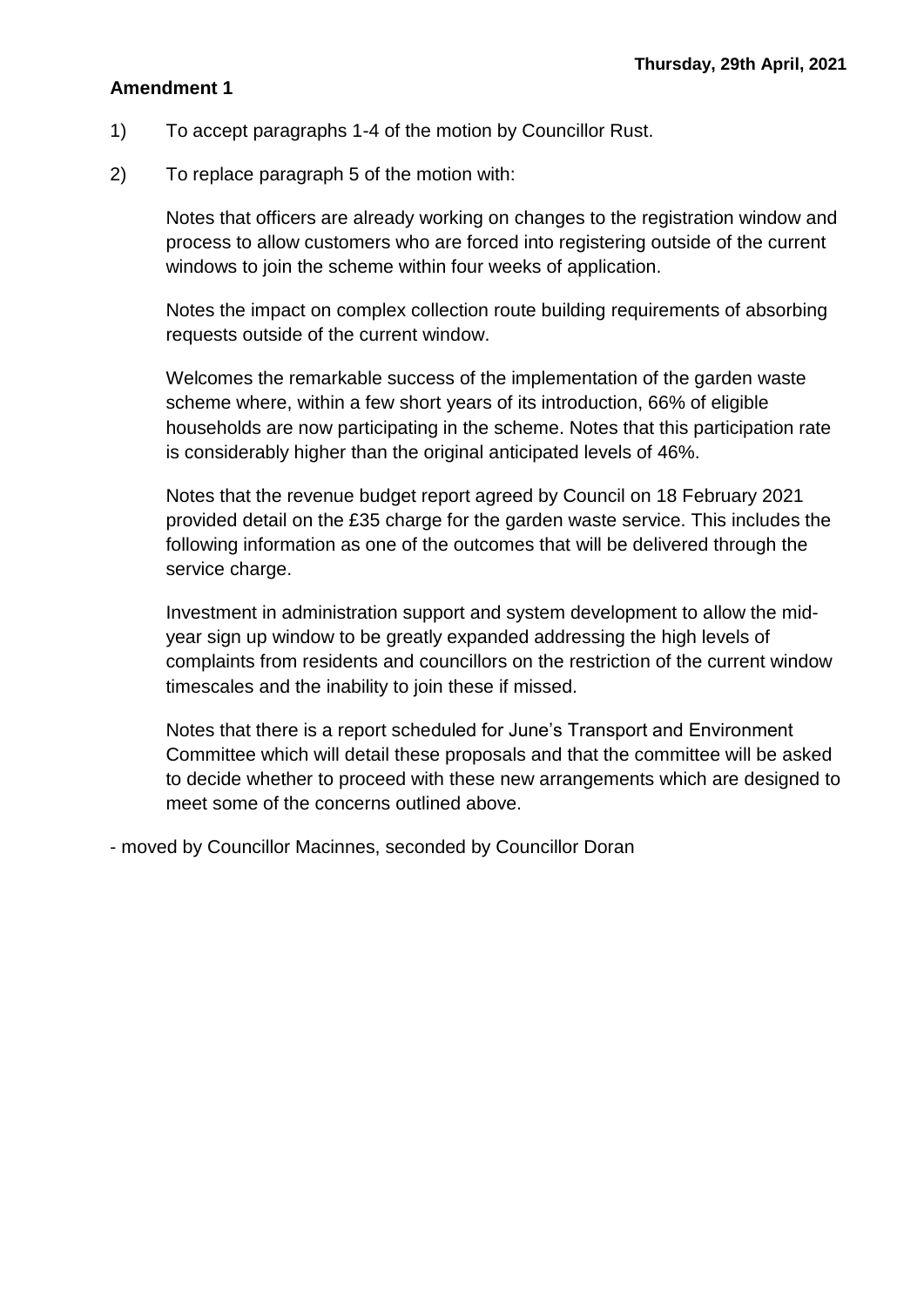### **Amendment 2**

To add at paragraph (5) of the motion by Councillor Rust a further requirement for the requested report:

(f) to include options for how an automatic renewal process could be available (either by opt in or opt out) to avoid residents accidental missed renewals.

- moved by Councillor Louise Young, seconded by Councillor Osler

### **Amendment 3**

- 1) To accept paragraphs 1-4 of the motion by Councillor Rust.
- 2) To replace paragraph 5 of the motion with:

Notes that officers are already working on changes to the registration window and process to allow customers who are forced into registering outside of the current windows to join the scheme within four weeks of application.

Notes the impact on complex collection route building requirements of absorbing requests outside of the current window.

Notes that the revenue budget report agreed by Council on 18 February 2021 provided detail on the £35 charge for the garden waste service. This includes the following information as one of the outcomes that will be delivered through the service charge.

Investment in administration support and system development to allow the midyear sign up window to be greatly expanded addressing the high levels of complaints from residents and councillors on the restriction of the current window timescales and the inability to join these if missed.

Notes that there is a report scheduled for June's Transport and Environment Committee which will detail these proposals and that the committee will be asked to decide whether to proceed with these new arrangements which are designed to meet some of the concerns outlined above.

3) adds a further requirement for the report to the Transport and Environment Committee in June:

"to include options for how an automatic renewal process could be available (either by opt in or opt out) to avoid residents accidental missed renewals".

- moved by Councillor Lang, seconded by Councillor Osler

In accordance with Standing Order 22(12), Amendment 1 was accepted as an amendment to the motion and Amendment 2 adjusted and accepted as an addendum to the motion.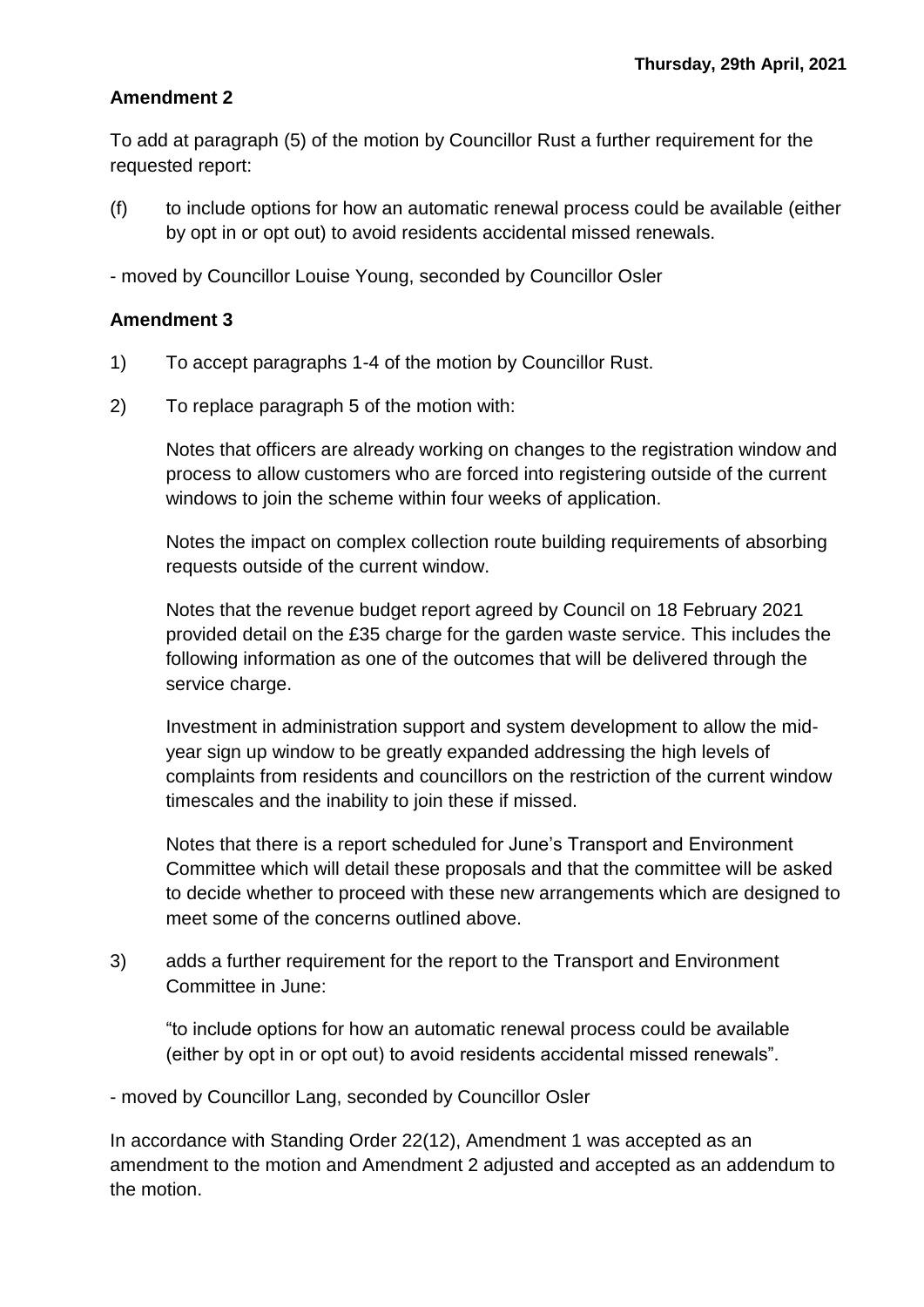## **Voting**

The voting was as follows:

| For the Motion (as adjusted) | $\overline{\phantom{0}}$ | 55 votes |
|------------------------------|--------------------------|----------|
| For Amendment 3              | $\overline{\phantom{0}}$ | 6 votes  |

(For the motion (as adjusted): The Lord Provost, Councillors Arthur, Barrie, Bird, Booth, Bridgman, Brown, Bruce, Burgess, Cameron, Jim Campbell, Kate Campbell, Mary Campbell, Child, Cook, Corbett, Day, Dickie, Dixon, Doggart, Doran, Douglas, Fullerton, Gardiner, Gordon, Graczyk, Griffiths, Henderson, Howie, Hutchison, Johnston, Key, Laidlaw, Macinnes, Main, McLellan, McNeese-Mechan, McVey, Miller, Mitchell, Mowat, Munn, Munro, Perry, Rae, Rose, Rust, Smith, Staniforth, Watt, Webber, Whyte, Wilson, Work and Ethan Young.

## **Decision**

To approve the following adjusted motion by Councillor Rust:

- 1) To note that the Garden waste collection service operated using fixed registration windows and once the registration closed the Council was not able to accept additional registrations.
- 2) To understand that in the absence of registration the lawful options were essentially (a) to compost the garden waste; (b) to take it to the nearest recycling centre; or (c) to arrange for private collection.
- 3) To recognise that circumstances could arise where a householder omitted to register within the registration period because for example, they (a) died, or became incapacitated or unwell and otherwise unable to deal with certain matters timeously; (b) moved from a property outwith Edinburgh or moved from a property without garden; or (c) through family bereavement or other pressures, not least during the pandemic genuinely forgot.
- 4) To appreciate that the other options above were in many cases not practical for householders affected or in the case of the deceased for their estate.
- 5) To note that officers were already working on changes to the registration window and process to allow customers who were forced into registering outside of the current windows to join the scheme within four weeks of application.
- 6) To note the impact on complex collection route building requirements of absorbing requests outside of the current window.
- 7) To welcome the remarkable success of the implementation of the garden waste scheme where, within a few short years of its introduction, 66% of eligible households were now participating in the scheme. To note that this participation rate was considerably higher than the original anticipated levels of 46%.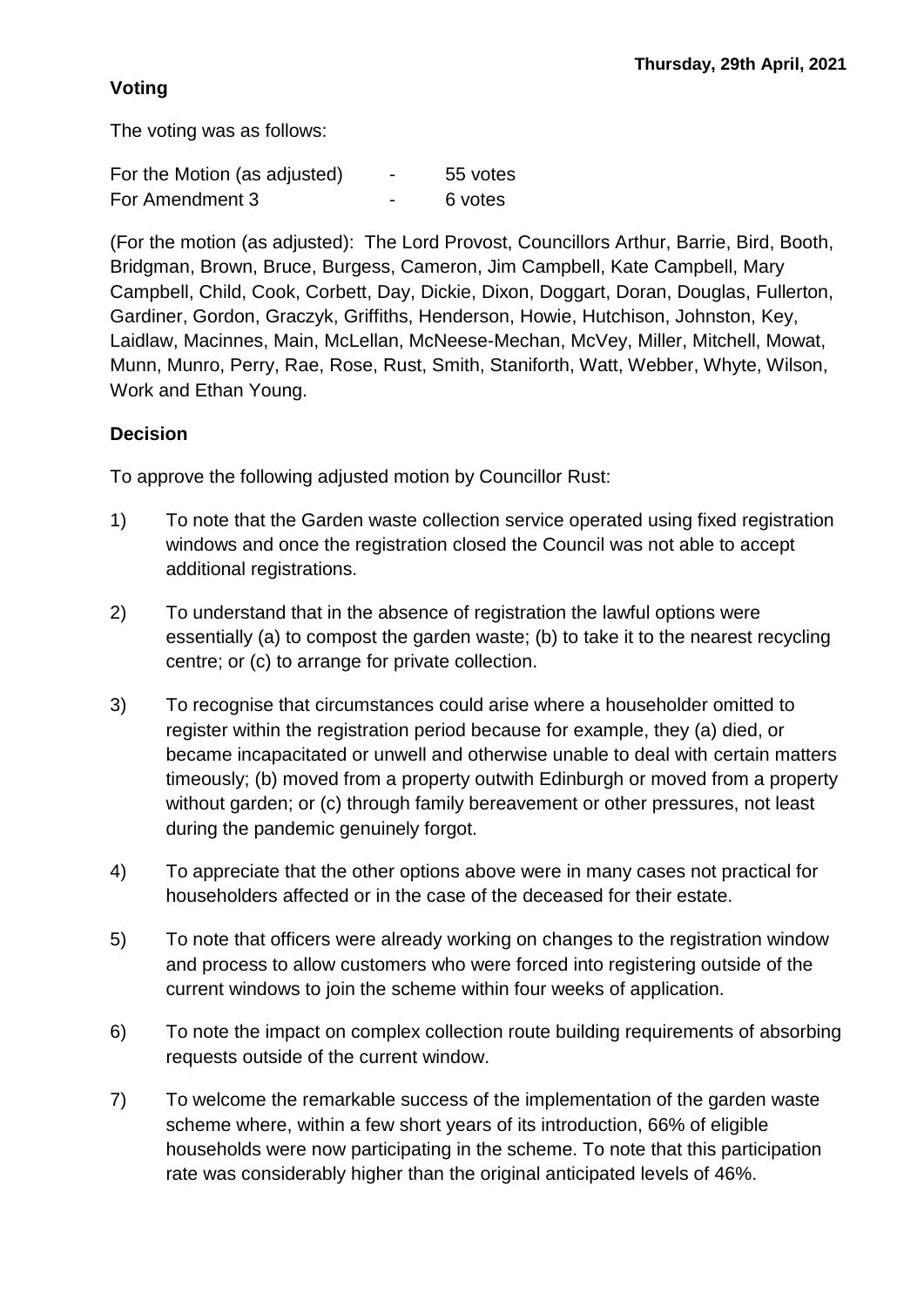8) To note that the revenue budget report agreed by Council on 18 February 2021 provided detail on the £35 charge for the garden waste service. This included the following information as one of the outcomes that would be delivered through the service charge:

Investment in administration support and system development to allow the midyear sign up window to be greatly expanded addressing the high levels of complaints from residents and councillors on the restriction of the current window timescales and the inability to join these if missed.

- 9) To note that there was a report scheduled for June's Transport and Environment Committee which would detail these proposals and that the committee would be asked to decide whether to proceed with these new arrangements which were designed to meet some of the concerns outlined above.
- 10) To add a further requirement for the report to the Transport and Environment Committee in June:

"to include options for how an automatic renewal process could be available (either by opt in or opt out) to avoid residents accidental missed renewals".

# **10 City Parks – Motion by Councillor Osler**

The following motion by Councillor Osler was submitted in terms of Standing Order 17:

"Council thanks and appreciates the dedication of many Council staff in their efforts in trying to keep the City's many parks to an acceptable standard during the last year. The easing of lockdown will bring the much anticipated re-opening of outdoor hospitality and the resumption of the sale of alcohol from licensed premises until 10pm. If similar circumstances to those in Summer 2020 are repeated, open spaces in the city may experience increased massing of groups, as well as anti-social behaviour resulting from a lack of available public conveniences.

Council calls for a report to Policy and Sustainability within one cycle, indicating with costings what additional waste clearing and environmental resources, including public conveniences in respect of Parks, will be necessary and should be provided, to address the consequences of increased massing and anti-social behaviour, for:

- Council Parks
- Local Town centres and
- the City Centre."

### **Motion**

To approve the motion by Councillor Osler.

- moved by Councillor Osler, seconded by Councillor Neil Ross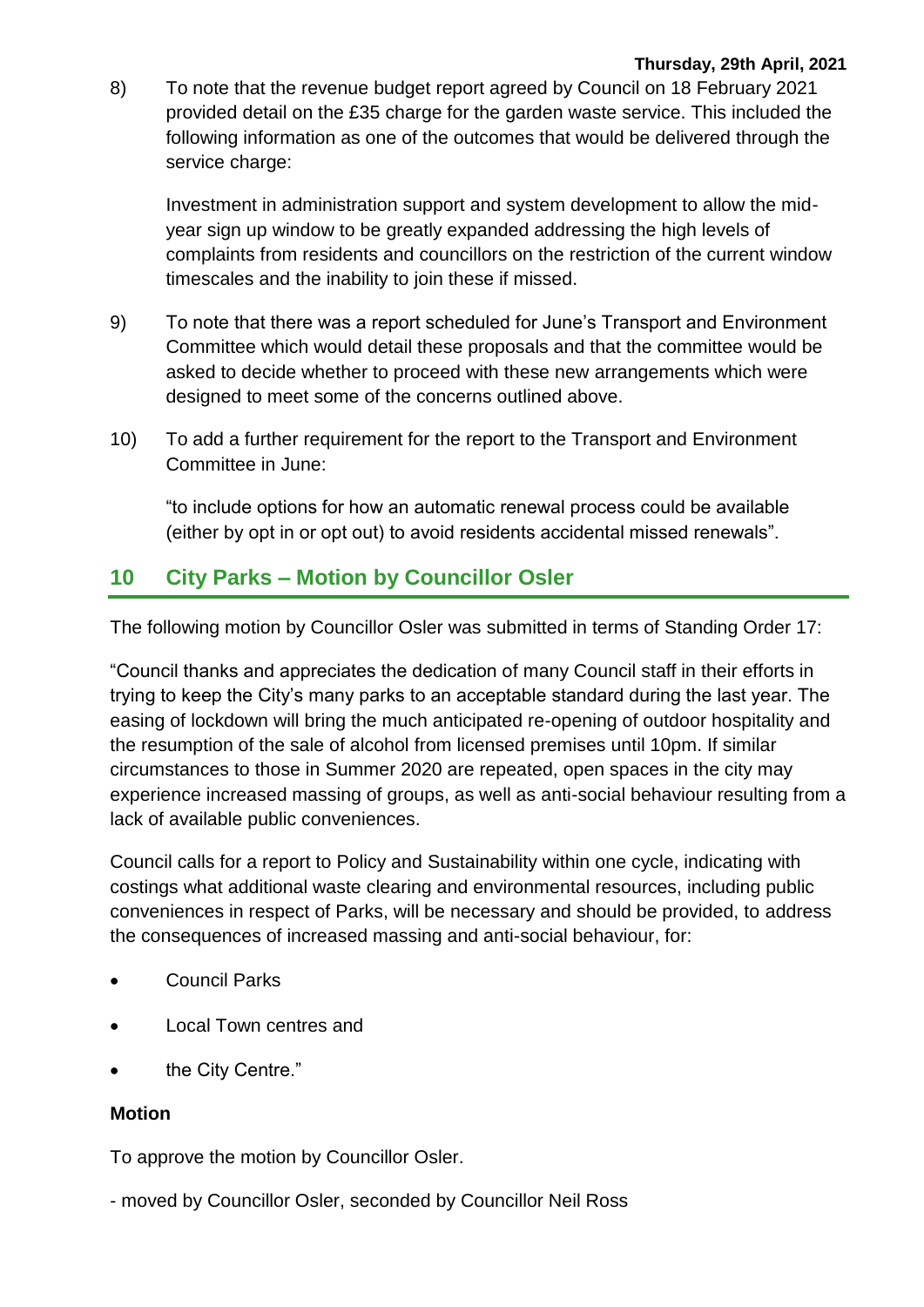### **Amendment**

To delete the second paragraph of the motion by Councillor Osler and replace with;

Notes that the provision of additional accessible temporary public conveniences was approved at Transport and Environment Committee last week and referred to Full Council today for the approval of funding.

Notes that a robust process is in place to allocate additional funding for Covid-related expenditure and the city's recovery plan, and notes that this will be the case for any additional pressures incurred in managing additional footfall in our local high streets and parks and greenspaces.

Notes that longer term implications for parks and greenspaces and waste and cleansing should be considered as part of our on-going budget strategy and any continued Covid restrictions.

Notes the budget passed in February allocated additional investment of around £4m to help support upgrades and improvements in our parks.

Agrees that officers continue to analyse use of public space against deployment of waste resources to ensure issues are minimised and that information on any additional pressures on waste and environment services resulting from intensive use of public space will be included in the next Adaptation and Renewal report to the Policy and Sustainability Committee.

- moved by Councillor Wilson, seconded by Councillor McNeese-Mechn

In accordance with Standing Order 22(12), the amendment was accepted as an amendment to the motion.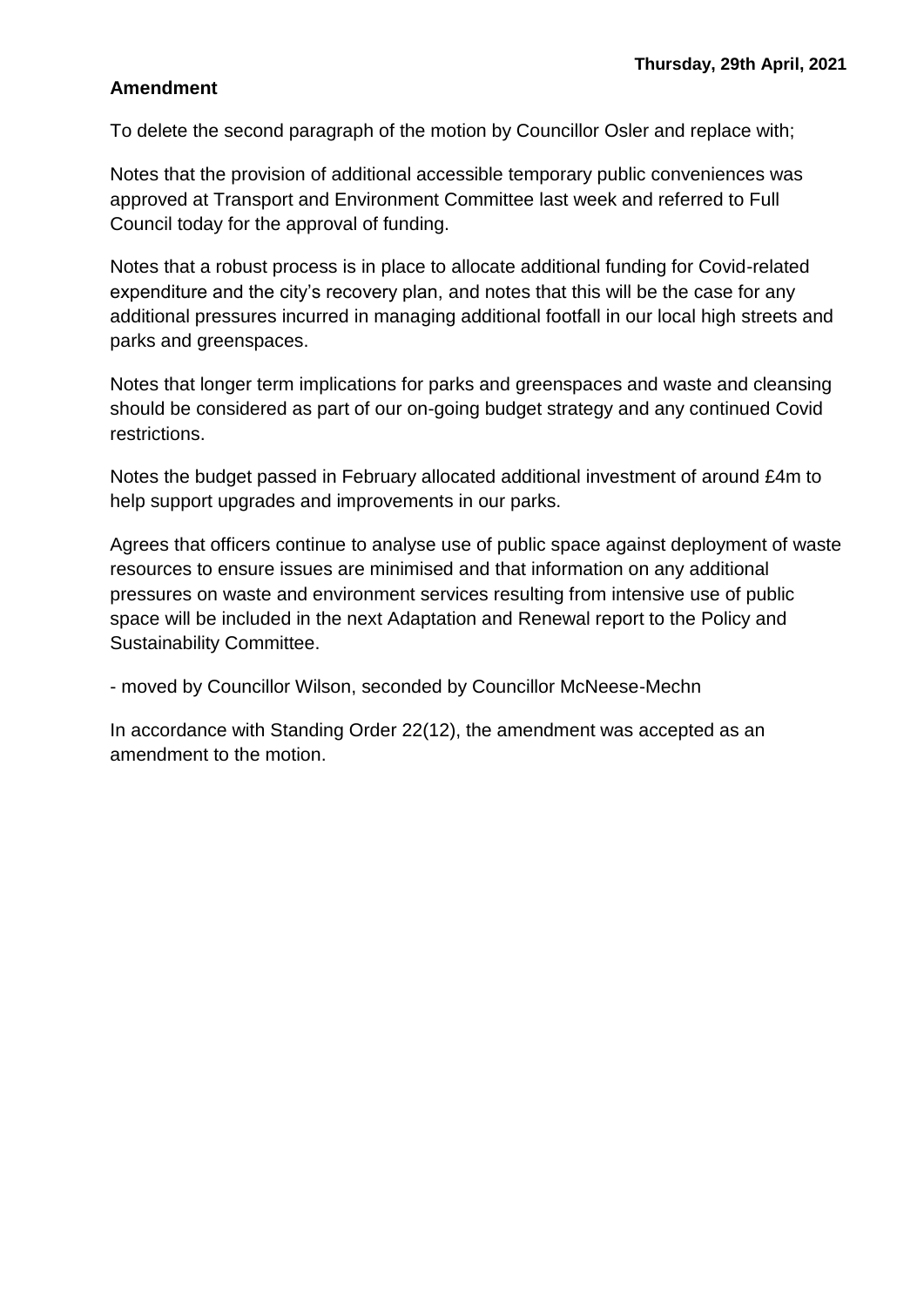### **Decision**

To approve the following adjusted motion by Councillor Osler:

- 1) To thank and appreciate the dedication of many Council staff in their efforts in trying to keep the City's many parks to an acceptable standard during the last year. The easing of lockdown would bring the much anticipated re-opening of outdoor hospitality and the resumption of the sale of alcohol from licensed premises until 10pm. If similar circumstances to those in Summer 2020 were repeated, open spaces in the city might experience increased massing of groups, as well as anti-social behaviour resulting from a lack of available public conveniences.
- 2) To note that the provision of additional accessible temporary public conveniences was approved at Transport and Environment Committee last week and referred to Full Council today for the approval of funding.
- 3) To note that a robust process was in place to allocate additional funding for Covidrelated expenditure and the city's recovery plan, and note that this will be the case for any additional pressures incurred in managing additional footfall in the local high streets and parks and greenspaces.
- 4) To note that longer term implications for parks and greenspaces and waste and cleansing should be considered as part of the on-going budget strategy and any continued Covid restrictions.
- 5) To note the budget passed in February allocated additional investment of around £4m to help support upgrades and improvements in the parks.
- 6) To agree that officers continue to analyse use of public space against deployment of waste resources to ensure issues were minimised and that information on any additional pressures on waste and environment services resulting from intensive use of public space would be included in the next Adaptation and Renewal report to the Policy and Sustainability Committee.

# **11 Local Member Oversight – Motion by Councillor Jim Campbell**

The following motion by Councillor Jim Campbell was submitted in terms of Standing Order 17:

### "Council:

Warmly notes the evolution of "Click to Report" on the Council website, which has proved to be an invaluable way for service users to inform us of issues that require Council action during the pandemic. Understand the attraction of this web-based solution available via many, many, devices, and which including mapping, location, image and reporting options for residents. Further notes the efficient solution this should offer, with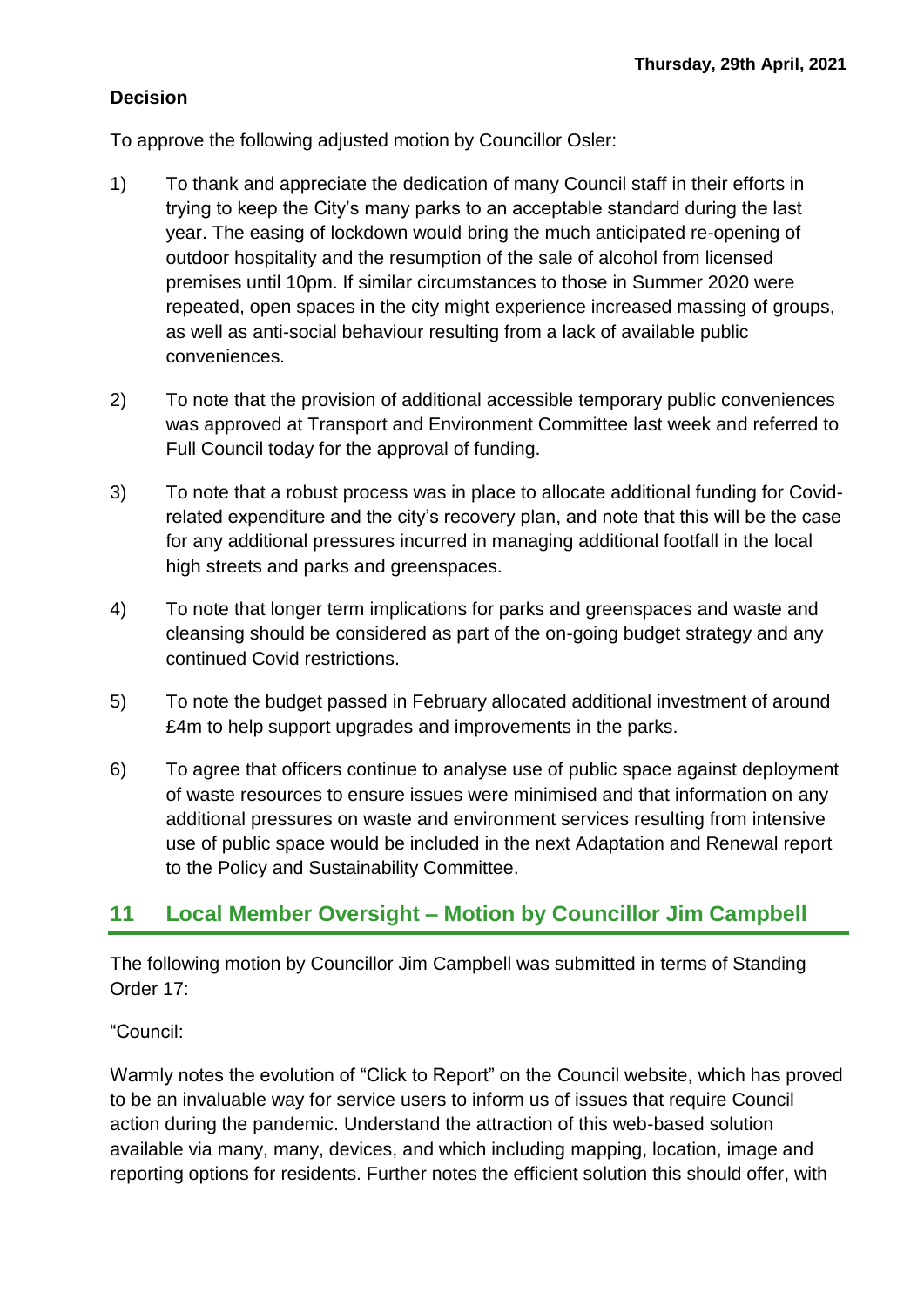reports logged through the Verint platform, passing automatically to Services back-office management systems.

Requests a report within 2 cycles to the Policy and Sustainability Committee setting out proposals for "Click to Report" so that Members and Officers supporting Members can lodge reports on behalf of constituents, view the details of reports made by constituents directly and gain real time performance reporting by Ward."

### **Motion**

### Council:

Warmly notes the evolution of "Click to Report" on the Council website, which has proved to be an invaluable way for service users to inform us of issues that require Council action during the pandemic. Understand the attraction of this web-based solution available via many, many, devices, and which including mapping, location, image and reporting options for residents. Further notes the efficient solution this should offer, with reports logged through the Verint platform, passing automatically to Services back-office management systems.

Requests a written update within 2 cycles to the Policy and Sustainability Committee setting out proposals for "Click to Report" so that Members and Officers supporting Members can lodge reports on behalf of constituents, view the details of reports made by constituents directly and gain real time performance reporting by Ward.

- moved by Councillor Jim Campbell, seconded by Councillor Mowat

### **Decision**

To approve the motion by Councillor Jim Campbell.

# **12 Scottish Youth Parliament Election – Motion by Councillor Bird**

The following motion by Councillor Bird was submitted in terms of Standing Order 17:

### "Council:

Warmly welcomes the role of the Scottish Youth Parliament (SYP) in platforming the voices of Scotland's young people, championing youth led community engagement, and empowering young people to express their views freely and have their opinions listened to in all matters affecting them, in line with Article 12 of the UNCRC.

Notes that the next SYP election will take place in November 2021 and that nominations for expressions of interest to be a candidate are now open until June 30th.

Recognises SYP's commitment to be truly inclusive and ensure diversity across its membership and the need for wide participation to achieve that aim.

Acknowledges the responsibility of elected members from across the political spectrum to promote and support the SYP election and its place in our city's democratic calendar by,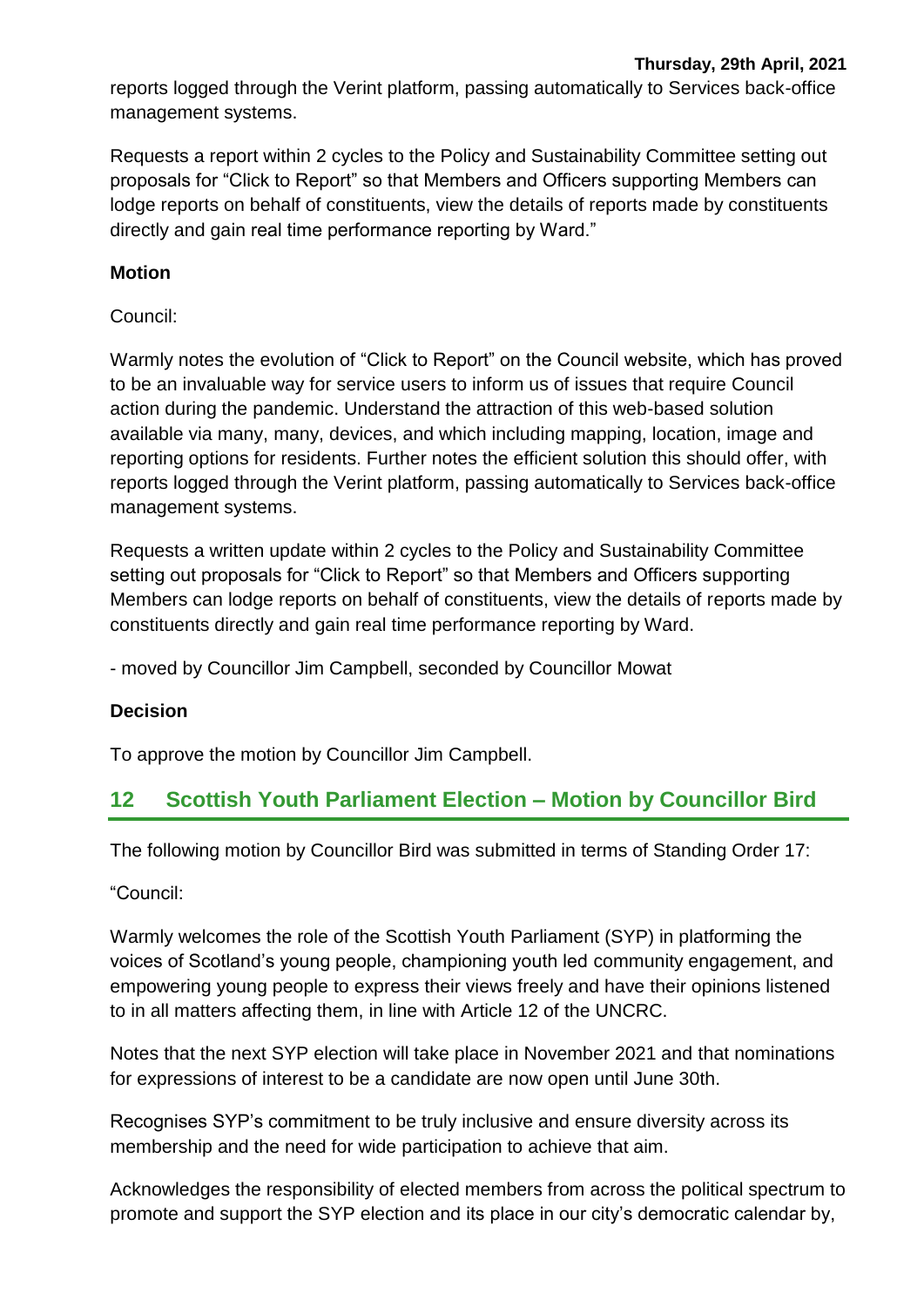for example, sharing information on social media and with youth and community organisations in their local area.

Recognises the work of previous and existing MSYPs in championing the issues that are most important to young people and campaigning to affect the change they want to see. Encourages Edinburgh's young people aged between 14 and 25 to visit SYP's social media platforms to find out more about the upcoming election and to consider standing to hold local and national government to account on the policies they care about most."

- moved by Councillor Bird, seconded by Councillor Perry

### **Decision**

To approve the motion by Councillor Bird.

# **13 Sewage Discharges into the River Almond – Motion by Councillor Hutchison**

The following motion by Councillor Hutchison was submitted in terms of Standing Order 17:

"Council:

- 1) Notes great concern at reports that Scottish Water plants discharged raw sewage into the River Almond over 500 times in 2019.
- 2) Joins West Lothian Council in calling on Scottish Water to urgently bring forward an action plan to end such discharges.
- 3) Notes that in addition to having a potentially negative impact on local wildlife this also affects the quality of life of residents and the attractiveness of hospitality businesses operating along the river, including those within the City of Edinburgh Council area.
- 4) Understands that landowners have a responsibility to maintain the cleanliness of any watercourses running through their land. Further understands that the Scottish Environmental Protection Agency (SEPA), as the regulator of Scottish Water, is responsible for investigating any unlicensed discharges of sewage, and requests that members of the public report any such discharges via the SEPA website without delay.
- 5) Instructs the Council Leader to write to the relevant Scottish Minister when a new Scottish Government is formed, requesting an acceleration in the capital programme to mitigate risks of unlicensed discharges into the River Almond, and all other waterways that flow with the City of Edinburgh, with the aim of completing this programme by the original deadline or sooner."

### **Motion**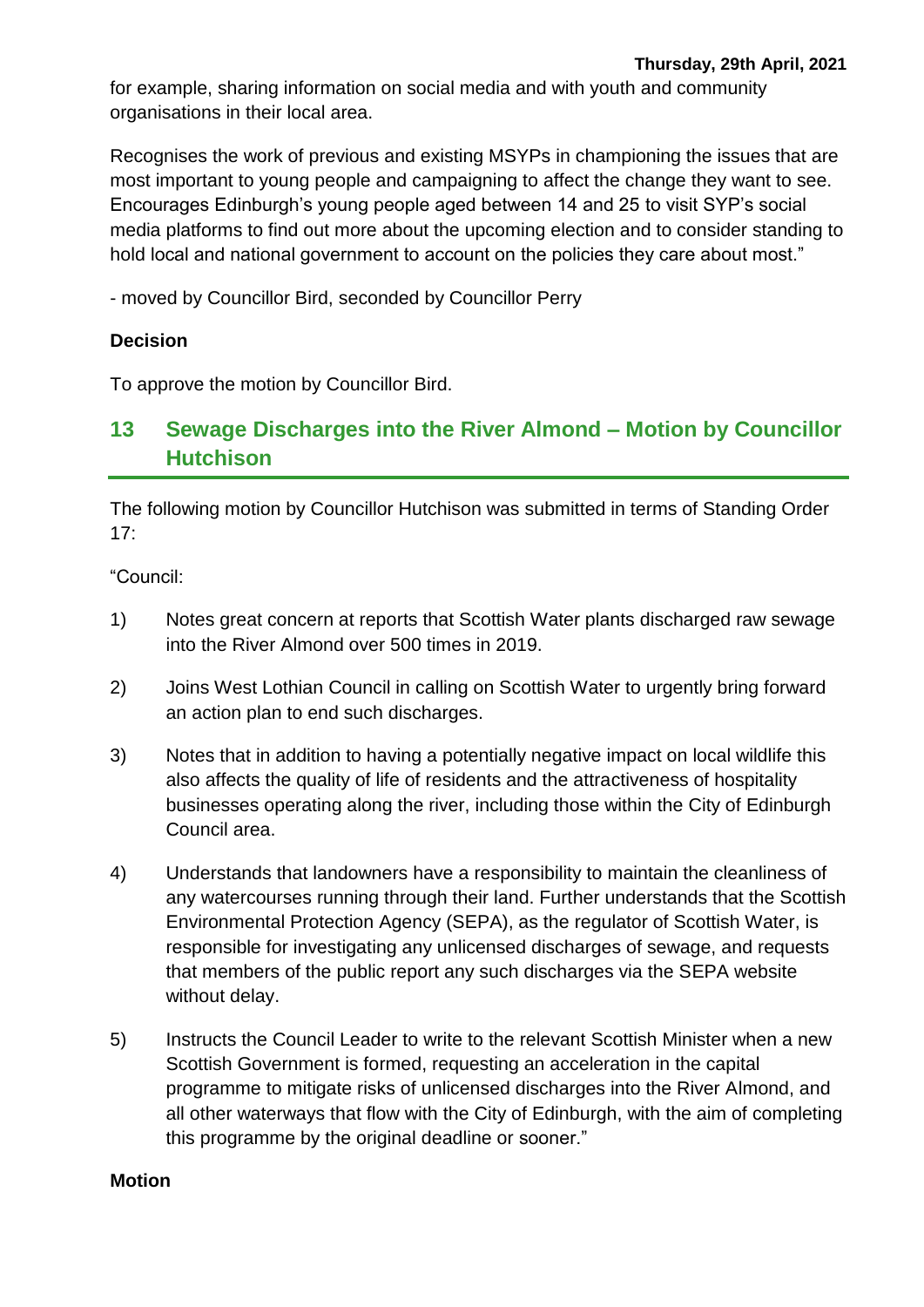To approve the motion by Councillor Hutchison.

- moved by Councillor Hutchison, seconded by Councillor Smith

### **Amendment**

- 1) Notes with great concern that FOI data secured by the River Almond Action group has identified 501 instances of sewage being released into the River Almond in 2019 from Wastewater Treatment Works (WWTW) operated by Veolia on behalf of Scottish Water.
- 2) Thanks groups like the River Almond Action Group and the Forth Rivers Trust for their continuing work towards clean, healthy river environments and calls on Scottish Water to address the concerns they have raised as a matter of urgency.
- 3) Notes the source of discharges are Combined Sewer Overflows (CSOs) which, at times of peak flow, permit sewage and sanitary waste to be discharged into waterways but that their use can be minimised by sufficient investment in drainage capacity and adequate maintenance.
- 4) Notes, with concern, that CSO releases include the discharge of human waste and physical debris such as wet wipes, condoms and sanitary products, threatening the marine environment and harming aquatic life, potentially impacting the health of river users and adding plastic pollution to the river and the Firth of Forth;
- 5) Recognises that the climate emergency will intensify pressure on drainage systems and require further investment on drainage capacity as part of a city region climate adaptation strategy.
- 6) Recognises that the four WWTWs from which discharges were made lie within the West Lothian area but that these inevitably impact on the river ecosystem as a whole and its amenity for people within the City of Edinburgh area, given that river from Newbridge to the sea at Cramond lies wholly within Edinburgh's boundary.
- 7) Notes that CSOs which are discharging during dry weather can be reported to Scottish Water on 08000 778778 or online at scottishwater.co.uk, and also to SEPA on 0800 807060 or online at sepa.org.uk; but also believes that public bodies should pro-actively inform the public when CSOs are discharging.
- 8) Notes that in September 2020 the council approved a set of actions in relation to CSOs on the Water of Leith which included dialogue with partner authorities and Scottish Water within the Edinburgh and Lothian Strategic Drainage Partnership to draw up a fully-costed plan to prevent future discharges of sewage into CSOs more widely and therefore seeks an update to the next Transport and Environment Committee on progress with that.
- 9) Agrees to work with partner authorities to present that costed plan to the relevant minister within the new Scottish Government to seek an accelerated capital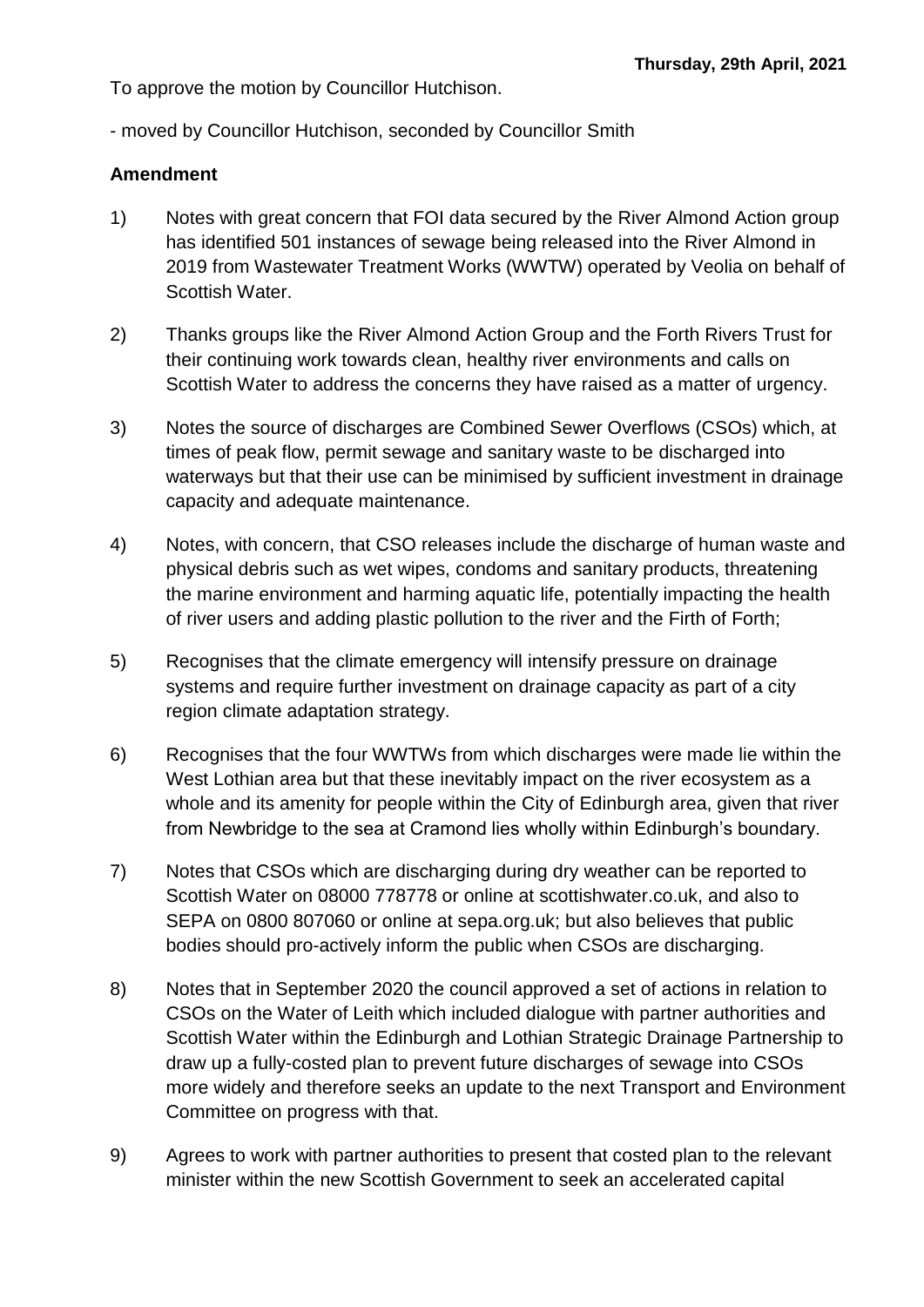programme to address CSO discharges into the River Almond, the Water of Leith and other waterways within the Edinburgh area.

- 10) Welcomes opportunities to strengthen environmental governance in Scotland, including a review of SEPA's role; establishing an environmental court, and enshrining the right to a healthy and safe environment within a Human Rights (Scotland) Act.
- moved by Councillor Corbett, seconded by Councillor Booth

In accordance with Standing Order 22(12), the amendment was accepted as an addendum to the motion.

### **Decision**

To approve the following adjusted motion by Councillor Hutchison:

- 1) To note great concern at reports that Scottish Water plants discharged raw sewage into the River Almond over 500 times in 2019.
- 2) To join West Lothian Council in calling on Scottish Water to urgently bring forward an action plan to end such discharges.
- 3) To note that in addition to having a potentially negative impact on local wildlife this also affected the quality of life of residents and the attractiveness of hospitality businesses operating along the river, including those within the City of Edinburgh Council area.
- 4) To understand that landowners had a responsibility to maintain the cleanliness of any watercourses running through their land. To further understand that the Scottish Environmental Protection Agency (SEPA), as the regulator of Scottish Water, was responsible for investigating any unlicensed discharges of sewage, and request that members of the public report any such discharges via the SEPA website without delay.
- 5) To instruct the Council Leader to write to the relevant Scottish Minister when a new Scottish Government was formed, requesting an acceleration in the capital programme to mitigate risks of unlicensed discharges into the River Almond, and all other waterways that flowed with the City of Edinburgh, with the aim of completing this programme by the original deadline or sooner.
- 6) To note with great concern that FOI data secured by the River Almond Action group had identified 501 instances of sewage being released into the River Almond in 2019 from Wastewater Treatment Works (WWTW) operated by Veolia on behalf of Scottish Water.
- 7) To thank groups like the River Almond Action Group and the Forth Rivers Trust for their continuing work towards clean, healthy river environments and call on Scottish Water to address the concerns they had raised as a matter of urgency.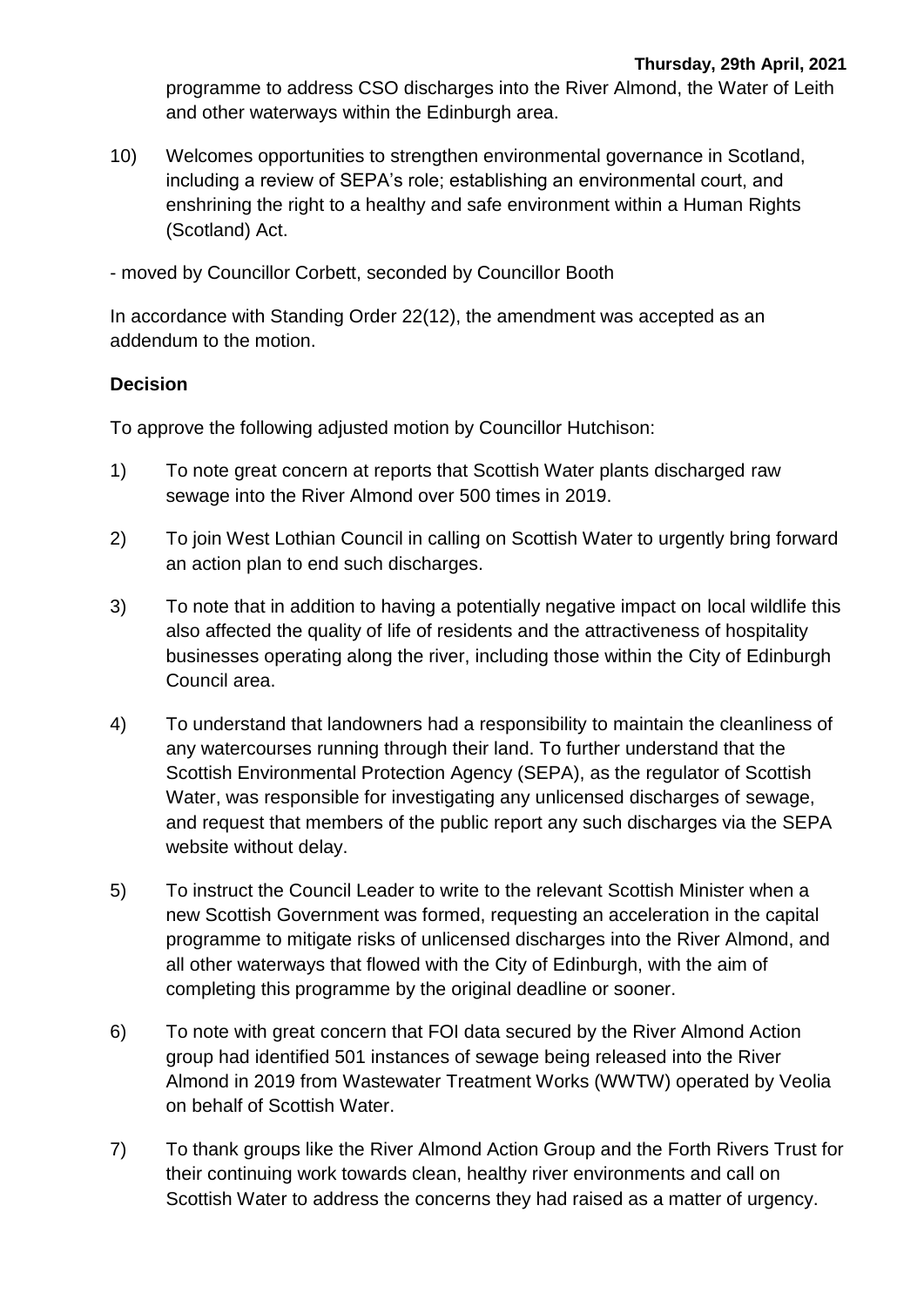- 8) To note the source of discharges were Combined Sewer Overflows (CSOs) which, at times of peak flow, permitted sewage and sanitary waste to be discharged into waterways but that their use could be minimised by sufficient investment in drainage capacity and adequate maintenance.
- 9) To note, with concern, that CSO releases included the discharge of human waste and physical debris such as wet wipes, condoms and sanitary products, threatening the marine environment and harming aquatic life, potentially impacting the health of river users and adding plastic pollution to the river and the Firth of Forth;
- 10) To recognise that the climate emergency would intensify pressure on drainage systems and required further investment on drainage capacity as part of a city region climate adaptation strategy.
- 11) To recognise that the four WWTWs from which discharges were made lay within the West Lothian area but that these inevitably impacted on the river ecosystem as a whole and its amenity for people within the City of Edinburgh area, given that river from Newbridge to the sea at Cramond lay wholly within Edinburgh's boundary.
- 12) To note that CSOs which were discharging during dry weather could be reported to Scottish Water on 08000 778778 or online at scottishwater.co.uk, and also to SEPA on 0800 807060 or online at sepa.org.uk; but also believe that public bodies should pro-actively inform the public when CSOs were discharging.
- 13) To note that in September 2020 the council approved a set of actions in relation to CSOs on the Water of Leith which included dialogue with partner authorities and Scottish Water within the Edinburgh and Lothian Strategic Drainage Partnership to draw up a fully-costed plan to prevent future discharges of sewage into CSOs more widely and therefore seek an update to the next Transport and Environment Committee on progress with that.
- 14) To agree to work with partner authorities to present that costed plan to the relevant minister within the new Scottish Government to seek an accelerated capital programme to address CSO discharges into the River Almond, the Water of Leith and other waterways within the Edinburgh area.
- 15) To welcome opportunities to strengthen environmental governance in Scotland, including a review of SEPA's role; establishing an environmental court, and enshrining the right to a healthy and safe environment within a Human Rights (Scotland) Act.

### **Declaration of Interests**

Councillor Arthur declared a non-financial interest in the above item as a former student of his was a member of the River Almond Action Group.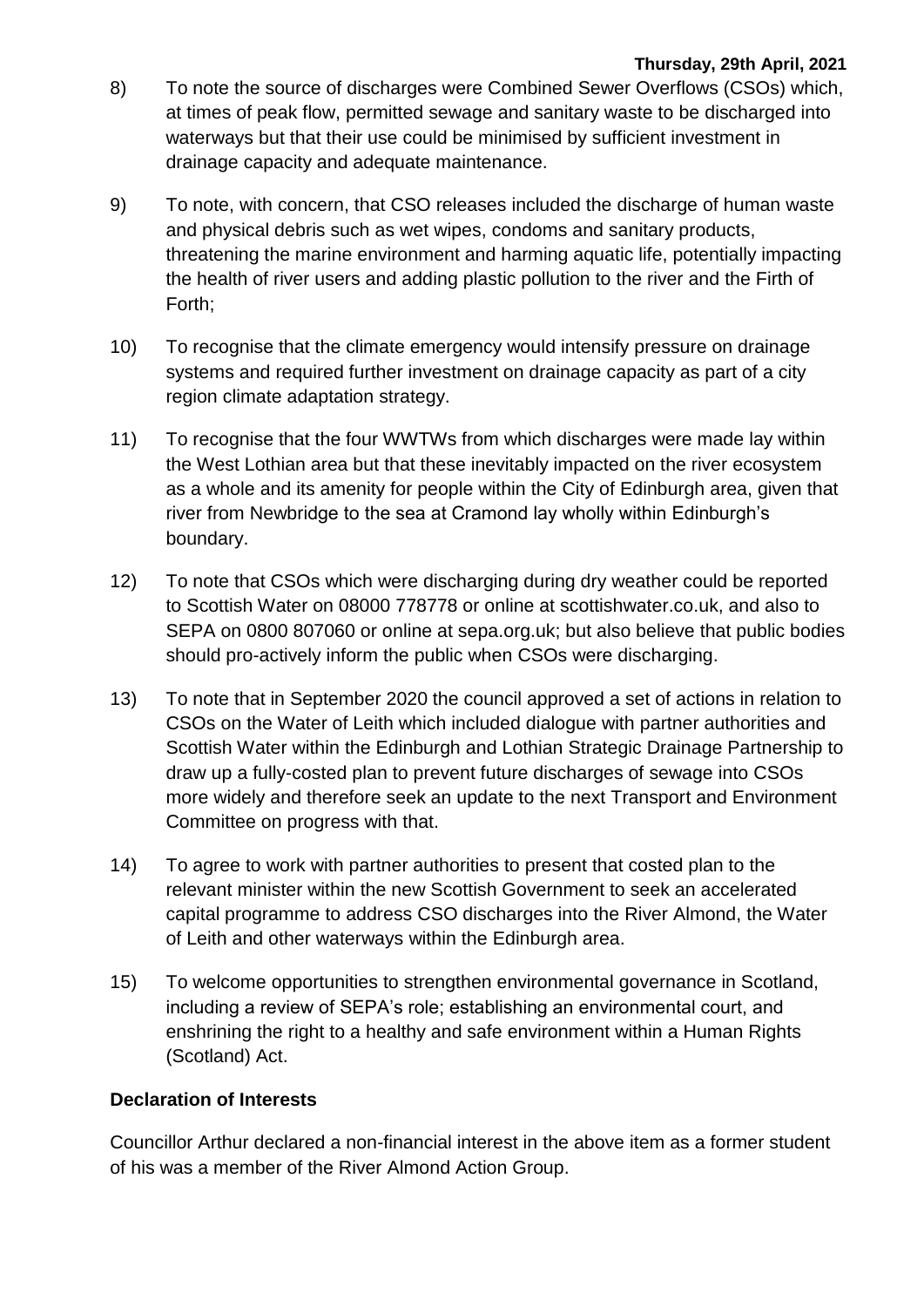The following motion by Councillor McNeese-Mechan was submitted in terms of Standing Order 17:

"The City of Edinburgh recently lost a true champion of science and education in Joan Davidson, who was Head of Learning at Edinburgh Science, the charitable organisation behind the annual Edinburgh Science Festival. Joan was a dedicated figure who devoted her career to inspiring young people to explore, study and develop a lifelong love of science and technology. She was instrumental in organising events and experiences which reached more than half a million young people.

A dedicated champion of environmental causes in her youth, Joan was a science educator who came to the Edinburgh International Science Festival in 2008, where her first role was that of Generation Science manager, running a touring programme of educational science workshops in primary schools across Scotland. She oversaw its expansion to the point at which it was reaching 60,000 pupils a year, as the largest sciencebased touring programme of its kind in the UK.

Joan was also instrumental in developing the Careers Hive, offering workshops and advice from industry professionals on studying for and entering STEM (science, technology, engineering and maths) careers.

Joan was a highly motivated, respected and well-loved educator with ambitious ideas, who inspired so many to make their own ideas happen through the example of her own drive and determination.

Her family and friends have set up a page with links to two charities which Joan had supported and which are true to her values and principles of equality for all when it comes to young people and science. Donations will be distributed to *[EQUATE Scotland](https://equatescotland.org.uk/)* and *[ScienceGrrl](https://sciencegrrl.co.uk/)*.

EQUATE Scotland is the national expert in gender equality throughout STEM sectors, making tangible and sustainable change, enabling women studying and working in these key sectors to develop by supporting their recruitment, retention and progression.

*[ScienceGrrl Glasgow](https://sciencegrrlglasgow.com/)* is a grassroots organisation, led by volunteers from an amalgamation of backgrounds with a vested interest in science. Their mission is to increase equality in STEM and show that science is truly for everybody.

<https://www.peoplesfundraising.com/donation/Honouring-Joan-Davidson> ."

- moved by Councillor McNeese-Mechan, seconded by Councillor Child

## **Decision**

To approve the motion by Councillor McNeese-Mechan.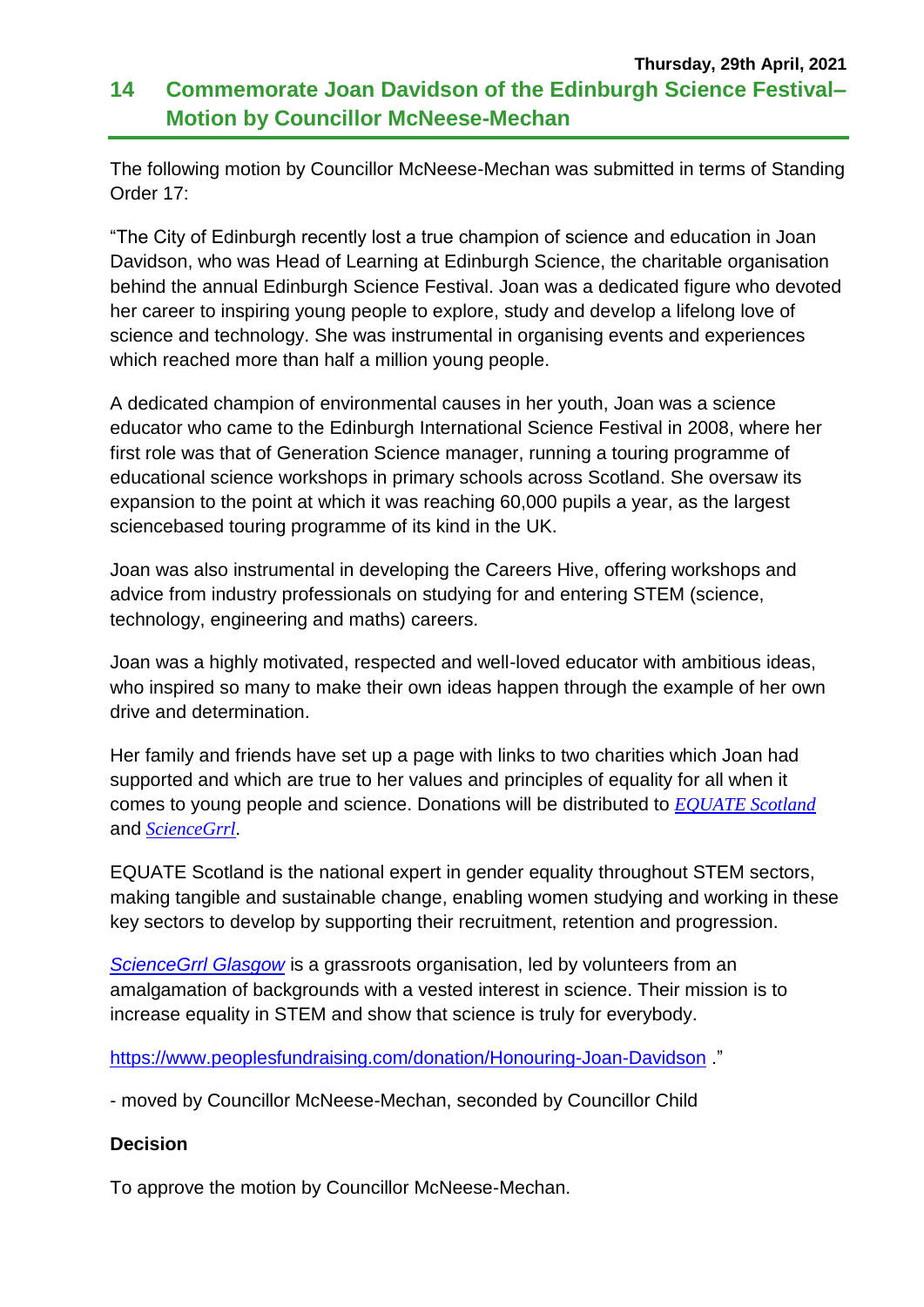### **Thursday, 29th April, 2021 15 International Care Experienced Day of Remembrance – Motion by Councillor Dickie**

The following motion by Councillor Dickie was submitted in terms of Standing Order 17:

"Council:

Welcomes, the first ever International Care Experienced Day of Remembrance on 30th April as part of this Care Experienced History Month where people and organisations are encouraged to link in a call for a global recognition of care experienced history using the hashtags #CareExperiencedHistoryMonth and #CEHM2021.

Recognises and celebrates the contributions of care experienced people from our planet's history including figures such as Sir Issac Newton and his advancement of humanity, Nelson Mandela the revolutionary, and Eleanor Roosevelt – but that many stories remain untold.

Recognises the systemic barriers that have existed for care experienced people and the need for all care experienced children to be remembered - and their legacy honoured.

Celebrates, in particular, the fantastic care experienced people of Edinburgh, past and present, and their valuable contributions to the life of our city.

And further recognises the work of Edinburgh's Champions' Board, who ensure the voice of care experienced young people is heard and drives the much needed change, working together with Corporate Parents to deliver our Corporate Parenting Action Plan and embed The Promise across all practice and decisions.

Council requests:

The Council observe International Care Experienced Day of Remembrance.

The Lord Provost celebrates care experienced people in Edinburgh in an appropriate way on April 30th.

That officers work with schools to share and develop educational resources on care experienced history to bridge the divide in understanding the history, and present day stories, of care experienced people."

- moved by Councillor Dickie, seconded by Councillor Perry

### **Decision**

To approve the motion by Councillor Dickie.

# **16 Protect Transport for Edinburgh – Motion by Councillor Whyte**

The following motion by Councillor Whyte was submitted in terms of Standing Order 17:

"Council: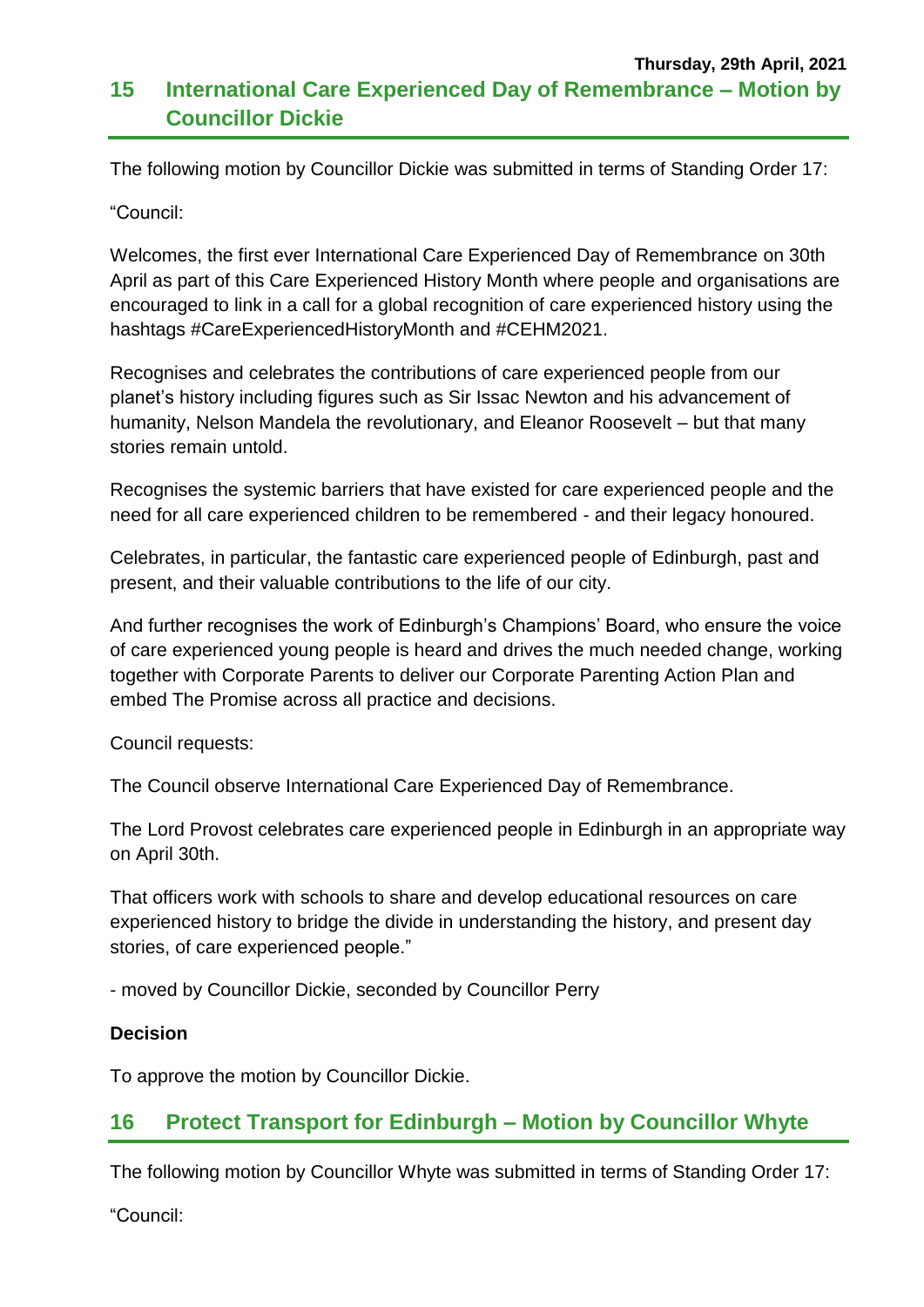### **Thursday, 29th April, 2021**

Deplores the recent attacks on Lothian Buses. Is gravely concerned by the risks such attacks pose to the safety of bus drivers and passengers. Notes Edinburgh Trams have also been subject to attack. Further notes the unsustainable level of damage to Edinburgh Cycle Hire (branded "Just Eat Cycles") and docking stations. Regrets the enormous inconvenience that has been imposed on Transport for Edinburgh (TfE) service users as a result.

Observes that the spatial pattern of these attacks is not random and seems linked to social media activities of certain groups of anti-social individuals.

Condemns all such dangerous, illegal and anti-social behaviour unreservedly and trusts that the individuals responsible will find their way into our justice system in due course. Is grateful for all the work of local Police Scotland officers in support of TfE to date.

Nonetheless, notes with concern that Police Officer numbers have dropped over the last year, and each Edinburgh local Police Officer is now statistically split between protecting 460 citizens: 124 more citizens than the equivalent figure for Greater Glasgow. Regrets the lack of progress in Edinburgh receiving a fair settlement in terms of Local Police numbers. Calls on Police Scotland to do more to protect the customers, employees and assets of TfE and to return to a locally based problem-solving approach based on an ethos of prevention.

Calls on the Chief Executive to provide an urgent report indicating actions that can be taken to:

- lobby Police Scotland and the Scottish Government to address the low number of local Police officers in our Capital and the ensure Edinburgh gets its fair share of policing resources;
- ensure that those officers are fully accountable through local mechanisms so that we can return to the partnership and prevention approach that was highly successful under the former Lothian and Borders Police;
- and to consider what actions the Council could take to contribute to that partnership approach to support and inspire young people who might be at risk of following a misguided path towards anti-social behaviour, risk assessing such positive outcomes against any coronavirus restrictions."

### **Motion**

To approve the motion by Councillor Whyte.

- moved by Councillor Whyte, seconded by Councillor Webber

## **Amendment 1**

To delete paragraph 4 onwards in the motion by Councillor Whyte and replace with: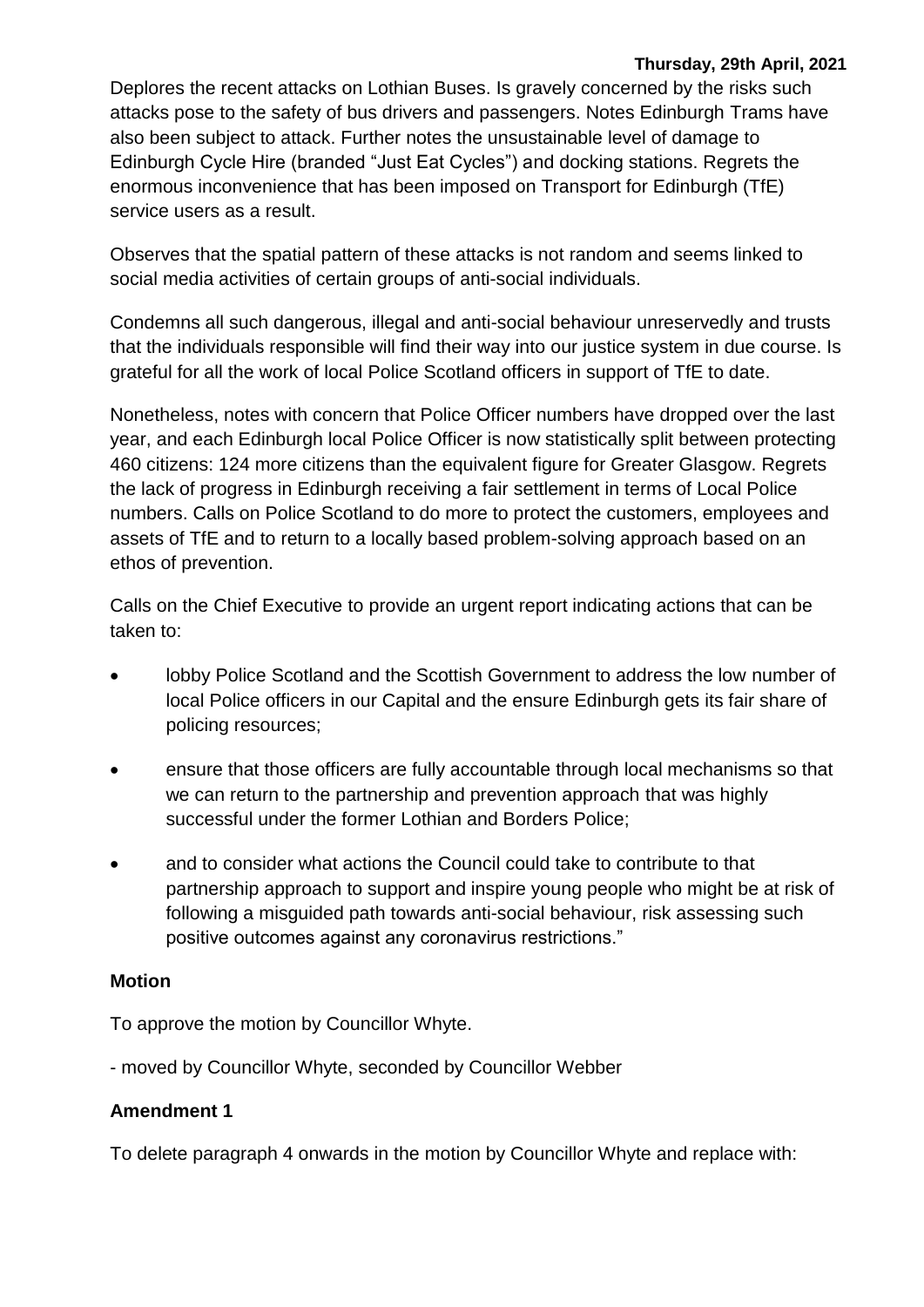Also notes the completely unacceptable disturbances in Portobello on Friday night and previous disturbances at the Meadows and recognises that we must take action to prevent further incidents.

Recognises the enormous changes to the lives of young people, and the sacrifices they have made over the last year to help reduce the spread of the virus, while many youth services have been closed and young people left without all of the activities, and support, that would normally be available to them.

Notes the ongoing work, including 6VT and LAYC alongside police, in response to the incidents at the Meadows.

Notes the easing of restrictions and the good weather means that large numbers of people of all ages are congregating in areas where there are open spaces.

Recognises that Lothian Buses have expressed gratitude to local Police Scotland officers for their efforts in partnership in helping address the antisocial behaviour and notes the ongoing Council efforts to lobby Police Scotland and Government for additional police resources in the Capital.

Therefore requests the report to the Policy and Sustainability Committee within three cycles to include information on how the Council is facilitating partnership between Community Police and with our excellent third sector organisations across the city who already deliver detached, or street-based, youth work.

Also includes consideration of place plans, shaped by participation of young people, to help the city further develop a preventative approach to antisocial behaviour while supporting and encouraging our young people and keeping them, and our wider communities, safe.

- moved by Councillor McVey, seconded by Councillor Day

## **Amendment 2**

To delete all after paragraph 1 of the motion by Councillor Whyte and replace with:

Recognises that anti-social behaviour is caused by a number of factors including but not limited to the alienation of young people, poverty, a chaotic home life and lack of agency in other aspects of life.

Recognises that local Police Scotland officers should be thanked for their work in support of TfE to date, the root causes of anti-social behaviour cannot be successfully addressed by additional police resource.

Recognises that some of the people engaged in antisocial behaviour are visitors to the city who are resident to nearby local authorities such as Fife and East Lothian.

Therefore calls on the Chief Executive to provide an urgent report indicating actions that can be taken to consult with young people and affected communities on ways to mitigate the causes of anti-social behaviour including the lack of facilities across the city for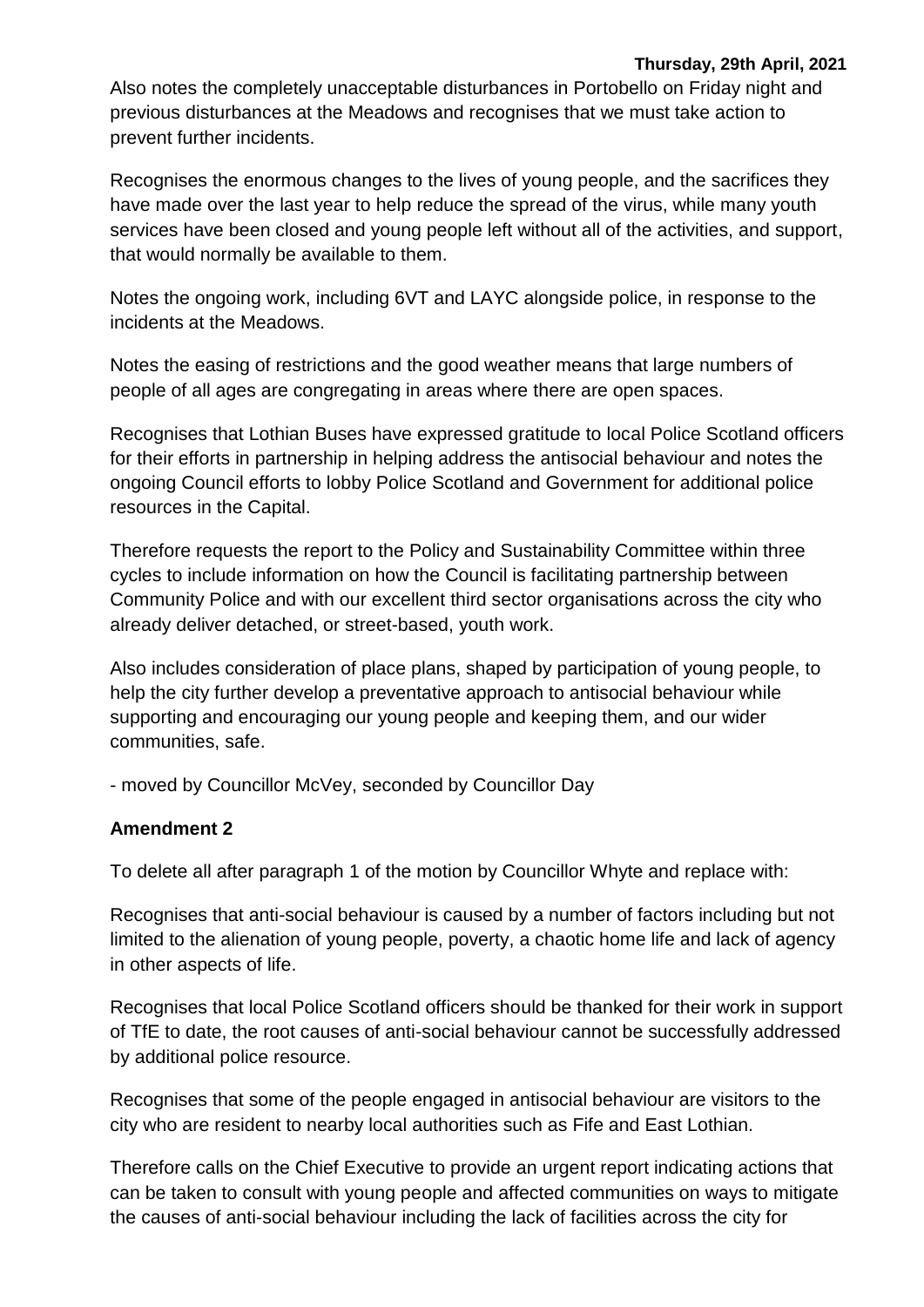people between the ages of 12 and 17 (inclusive). Asks that this report also considers how Edinburgh can work with other local authorities to alleviate anti-social behaviour across the region.

That the process of such a consultation and its results should be shared with the Edinburgh Community Safety Partnership to ensure partnership work can be engaged in to prevent anti-social behaviour in the future.

- moved by Councillor Staniforth, seconded by Councillo Millerr

In accordance with Standing Order 22(12), Paragraphs 1 and 3 of the Motion and the whole of Amendment 2 were accepted as addendums to Amendment 1.

## **Voting**

The voting was as follows:

| For the Motion                | $\overline{\phantom{0}}$ | 17 votes |
|-------------------------------|--------------------------|----------|
| For Amendment 1 (as adjusted) |                          | 43 votes |

(For the Motion: Councillors, Barrie, , Bridgman, Brown, Jim Campbell, Doggart, Douglas, Hutchison, Johnston, Laidlaw, McLellan, Mitchell, Mowat, Rose, Rust, Smith, Webber, and Whyte.

For Amendment 1 (as adjusted): The Lord Provost, Councillors Aldridge, Arthur, Bird, Booth, Burgess, Cameron, Kate Campbell, Mary Campbell, Child, Corbett, Day, Dickie, Dixon, Doran, Fullerton, Gardiner, Gloyer, Gordon, Graczyk, Griffiths, Henderson, Howie, Key, Lang, Macinnes, Main, McNeese-Mechan, McVey, Miller, Munn, Munro, Osler, Perry, Rae, Rankin, Neil Ross, Staniforth, Watt, Wilson, Work, Ethan Young and Louise Young.)

## **Decision**

To approve the following adjusted Amendment 1 by Councillor McVey:

- 1) To deplore the recent attacks on Lothian Buses. Was gravely concerned by the risks such attacks posed to the safety of bus drivers and passengers. To note Edinburgh Trams had also been subject to attack. To further note the unsustainable level of damage to Edinburgh Cycle Hire (branded "Just Eat Cycles") and docking stations. To regret the enormous inconvenience that had been imposed on Transport for Edinburgh (TfE) service users as a result.
- 2) To observe that the spatial pattern of these attacks was not random and seemed linked to social media activities of certain groups of anti-social individuals.
- 3) To condemn all such dangerous, illegal and anti-social behaviour unreservedly and trust that the individuals responsible would find their way into the justice system in due course. Was grateful for all the work of local Police Scotland officers in support of TfE to date.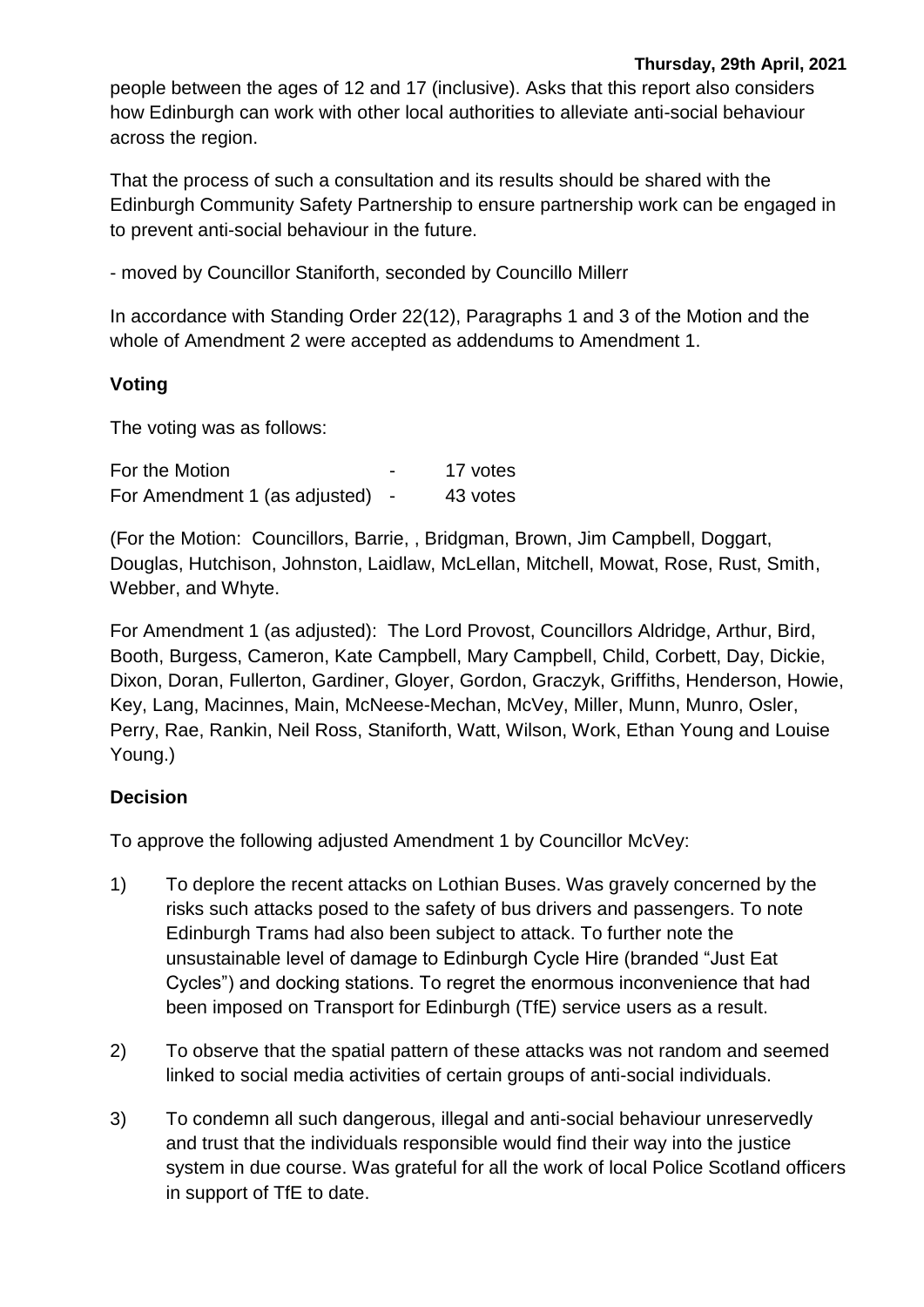- 4) To also note the completely unacceptable disturbances in Portobello on Friday night and previous disturbances at the Meadows and recognise that we must take action to prevent further incidents.
- 5) To recognise the enormous changes to the lives of young people, and the sacrifices they had made over the last year to help reduce the spread of the virus, while many youth services had been closed and young people left without all of the activities, and support, that would normally be available to them.
- 6) To note the ongoing work, including 6VT and LAYC alongside police, in response to the incidents at the Meadows.
- 7) To note the easing of restrictions and the good weather meant that large numbers of people of all ages were congregating in areas where there were open spaces.
- 8) To recognise that Lothian Buses had expressed gratitude to local Police Scotland officers for their efforts in partnership in helping address the antisocial behaviour and note the ongoing Council efforts to lobby Police Scotland and Government for additional police resources in the Capital.
- 9) To therefore request the report to the Policy and Sustainability Committee within three cycles to include information on how the Council was facilitating partnership between Community Police and with the excellent third sector organisations across the city who already delivered detached, or street-based, youth work.
- 10) To also include consideration of place plans, shaped by participation of young people, to help the city further develop a preventative approach to antisocial behaviour while supporting and encouraging our young people and keeping them, and the wider communities, safe.
- 11) To recognise that anti-social behaviour was caused by a number of factors including but not limited to the alienation of young people, poverty, a chaotic home life and lack of agency in other aspects of life.
- 12) To recognise that local Police Scotland officers should be thanked for their work in support of TfE to date, the root causes of anti-social behaviour could be successfully addressed by additional police resource.
- 13) To recognise that some of the people engaged in antisocial behaviour were visitors to the city who were resident to nearby local authorities such as Fife and East Lothian.
- 14) To therefore call on the Chief Executive to provide an urgent report indicating actions that could be taken to consult with young people and affected communities on ways to mitigate the causes of anti-social behaviour including the lack of facilities across the city for people between the ages of 12 and 17 (inclusive). To ask that this report also consider how Edinburgh could work with other local authorities to alleviate anti-social behaviour across the region.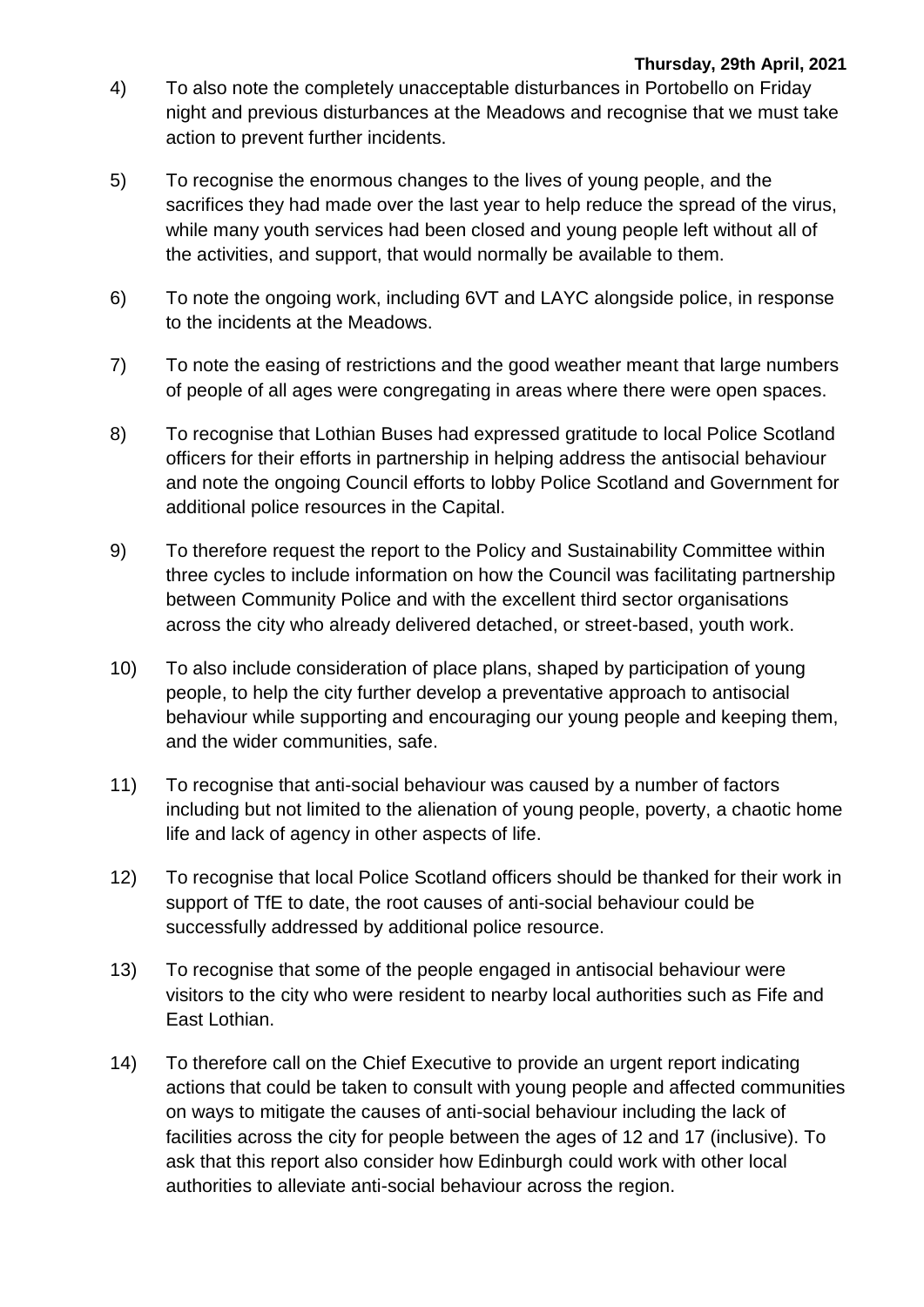15) That the process of such a consultation and its results should be shared with the Edinburgh Community Safety Partnership to ensure partnership work could be engaged in to prevent anti-social behaviour in the future.

### **Declaration of Interest**

Councillor Bruce declared a financial interest as an employee of Police Scotland and left the meeting during the Council's consideration of the above item.

Councillor Macinnes declared a non-financial interest in the above item as Chair of Transport for Edinburgh.

Councillors Doran, Laidlaw and Miller declared a non-financial interest in the above item as members of Transport for Edinburgh.

# **17 World Summit Awards 2021 WelcoMe by Neatebox – Motion by Councillor Lezley Marion Cameron**

The following motion by Councillor Lezley Marion Cameron was submitted in terms of Standing Order 17:

### "Council notes:

The World Summit Awards [\(www.wsa-global.org\)](http://www.wsa-global.org/) provides an international platform for cutting edge examples of how technology companies are impacting society in a positive way through local digital innovation; and contributes to the United Nations Sustainable Development Goals agenda.

At the WSA Global Congress 2021, "Connect4Impact – Digital Solutions for the UN Sustainability Development Goals", 9 social technology start-ups, whose solutions not only drive the achievement of UN SDGs, but demonstrate how digital creativity is making a positive impact on society, were awarded the title of WSA Global Champion.

Council congratulates Neatebox, an Edinburgh based company on being one of the 9 companies, from 600 applications worldwide, to be awarded the title of WSA Global Champion, in recognition of its development of WelcoMe, a low-cost web-based service which enables any person with a disability to forewarn participating businesses of their visit and special needs, ensuring awareness, ease of customer experience, meaningful inclusion and citizen empowerment.

Council asks the Lord Provost to convey its congratulations to the Neatebox team on this success."

- moved by The Lord Provost, seconded by Councillor Griffiths

## **Decision**

To approve the motion by Councillor Lezley Marion Cameron.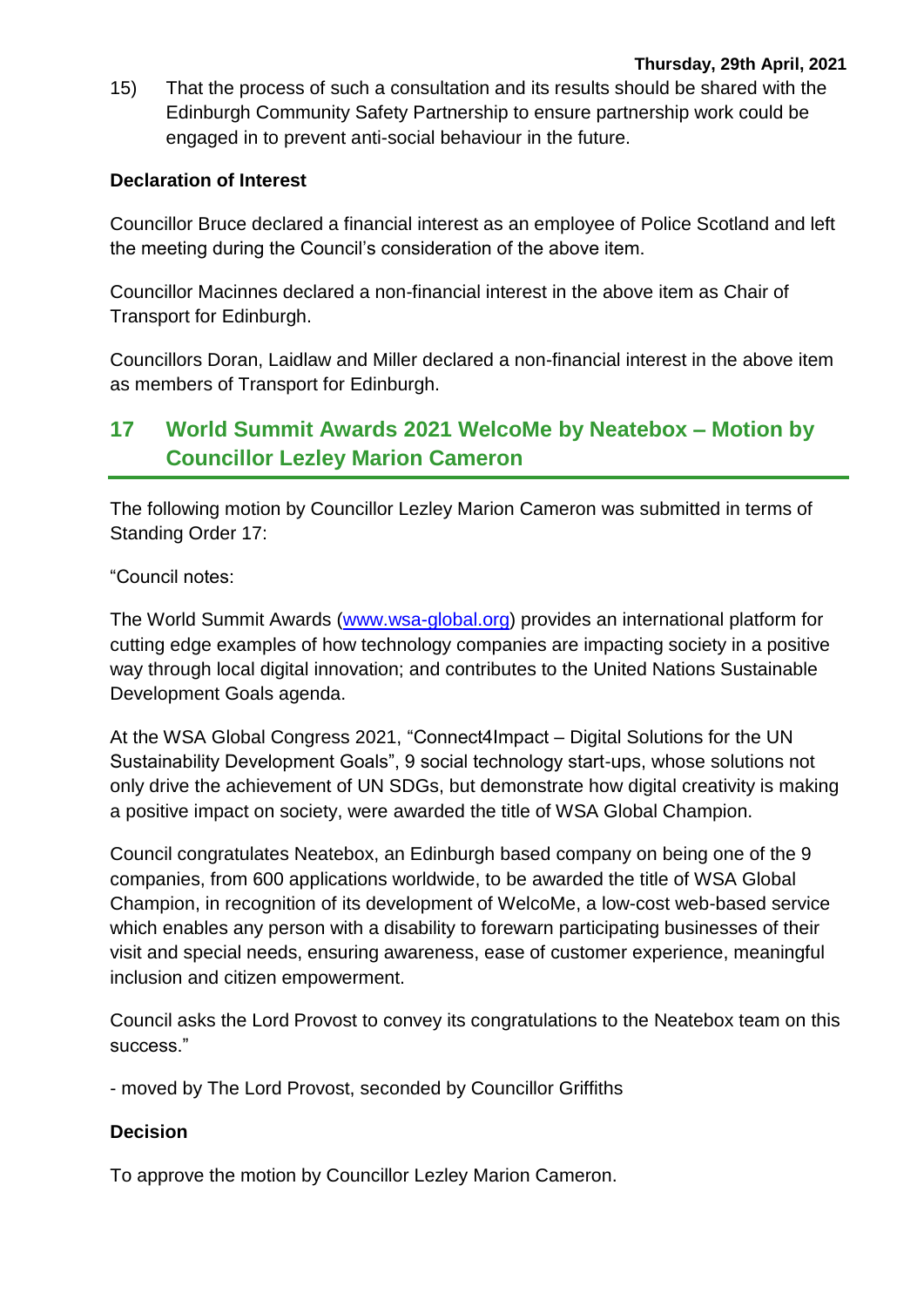# **18 Debora Kayembe – Rector of the University of Edinburgh – Motion by Councillor Lezley Marion Cameron**

The following motion by Councillor Lezley Marion Cameronwas submitted in terms of Standing Order 17:

"Welcomes and congratulates Ms Debora Kayembe on her recent election as Rector of the University of Edinburgh. Ms Kayembe is the third woman to be elected as Rector.

Recognises the wealth of experience Debora Kayembe has including at the Congolese Bar Association, the language services of the office of the prosecutor at the International Criminal Court and the International Criminal Court Bar Association (ICCBA), as a Board Member of the Scottish Refugee Council, the Royal Society of Edinburgh/Young Academy of Scotland representing refugee minorities and is an expert lawyer to the RSE Working Group for Africa.

Further recognises Debora's ongoing work with Full Options, a charity which tackles social isolation, campaigns for human rights, conflict resolution or reconciliation; promotes religious and racial harmony; works towards the relief of poverty and the advancement of health and education for all, the Freedom Walk campaign – a civil rights movement which campaigns on behalf of citizens by promoting social reforms, racial justice and community harmony and work promoting and anti-racist approach to education in Scotland.

Council welcomes Ms Kayembe to the role of Rector of the University of Edinburgh and wishes her every success during her tenure."

- moved by the Lord Provost, seconded by Councillor Griffiths

### **Decision**

To approve the motion by Councillor Lezley Marion Cameron.

### **Declaration of Interests**

The Lord Provost declared a non-financial interest in the above item as a member of the Edinburgh University Court.

# **19 North Edinburgh Covid 19 Respond and Recovery Group– Motion by Councillor Day**

The following motion by Councillor Day was submitted in terms of Standing Order 17:

"Council congratulates the North Edinburgh Covid 19 Respond and Recovery Group on their recent award for Inspiring Partnership Award from Edinburgh Chamber of Commerce 2021 Awards.

"The partnership between, FreshStart, Spartans, NEA, PCHP, Scran Academy, LIFT, Granton Community Gardener's, Granton Information Centre, Community Renewal –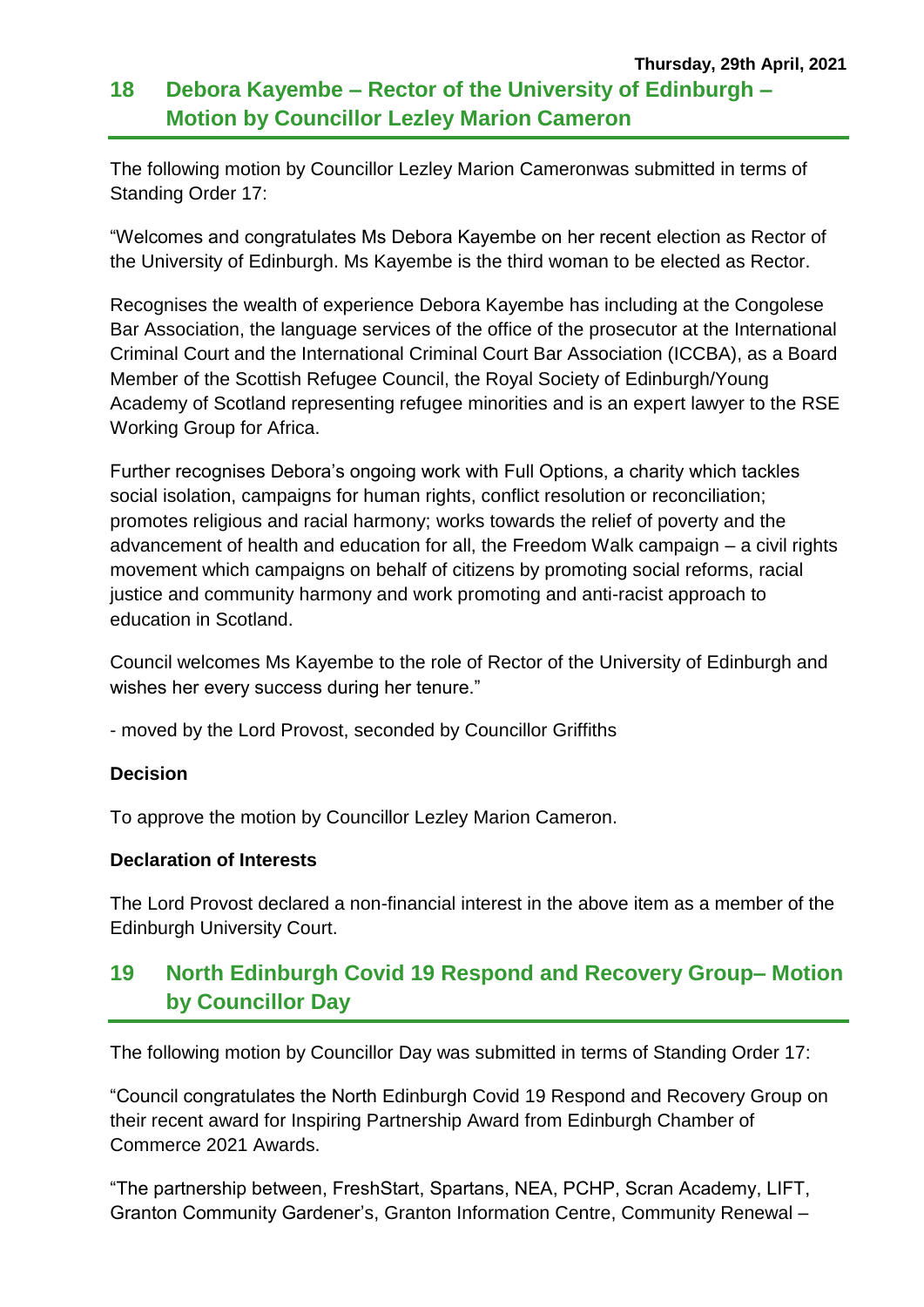supported by local activists, local Councillors and the MP and MSP has shown how the our amazing local projects can pull together, create innovation and deliver immediate support to those that need it most in times of crisis."

The pandemic response demonstrated the speed and agility that third sector organisations can bring to a crisis response at a community level. It highlighted the impact which can be made on the ground when statutory services work closely with third sector partners to tap into and harness that local understanding, commitment and experience and use existing channels to ensure support is responsive to local needs.

Council requests the Lord Provost celebrates this great achievement in an appropriate manner."

- moved by Councillor the Lord Provost, seconded by Councillor Griffiths

### **Decision**

To approve the motion by Councillor Lezley Marion Cameron.

### **Declaration of Interests**

Councillors Bird, Brown and Gordon declared a non-financial interest in the above item as members of the board of Spartans Football Academy.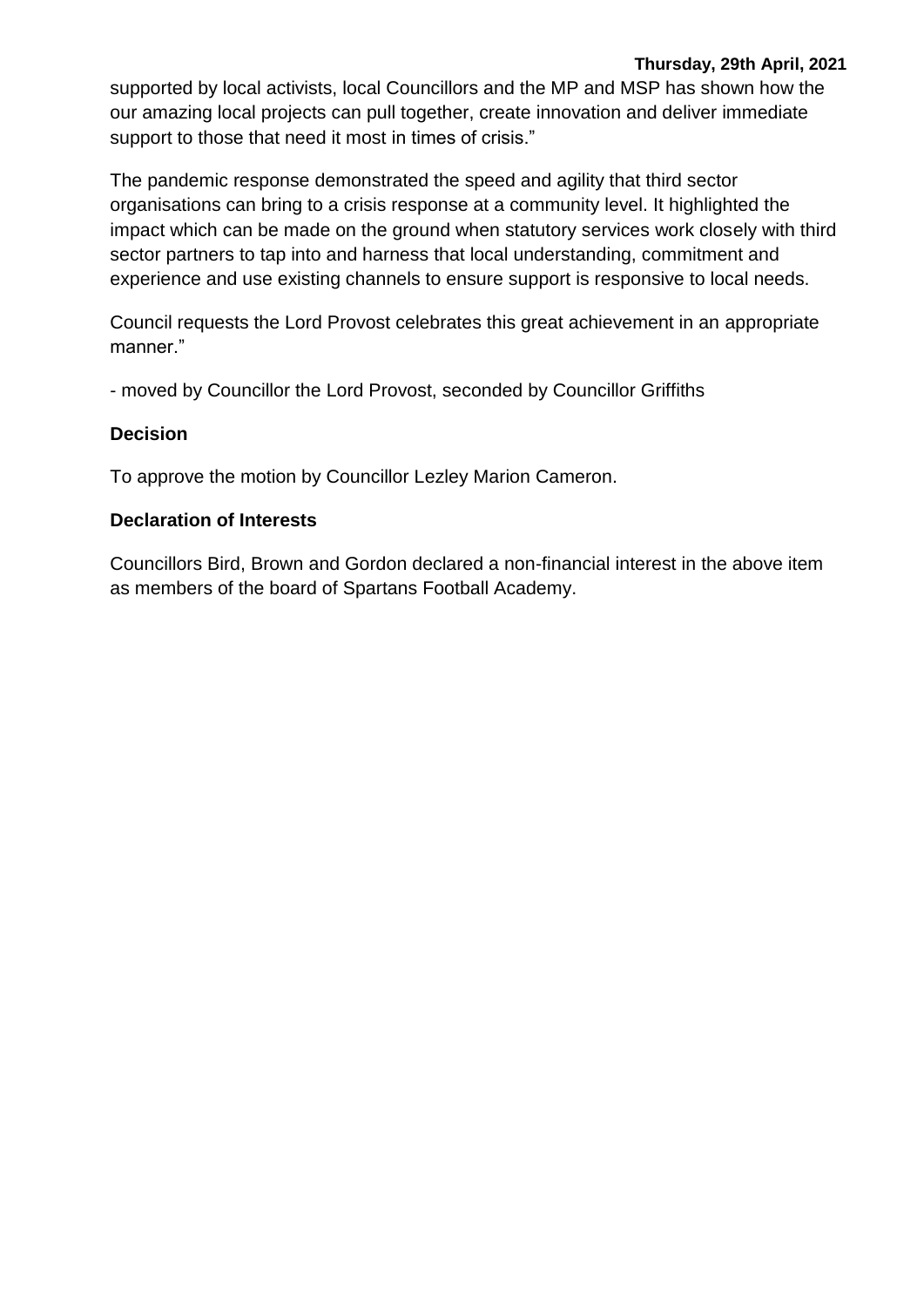## **20 Questions**

The questions put by members to this meeting, written answers and supplementary questions and answers are contained in Appendix 1 to this minute.

#### **Declaration of Interests – Question Number 8**

Councillor Webber declared a non-financial interest in the above item (Question 8) as a board member of an organisation which had purchased a public convenience building from the Council.

# **21 Condolences - Former Mayor Dave Cull of Dunedin, New Zealand**

To note the passing of former Mayor Dave Cull of Dunedin, New Zealand and that condolences be sent to the City.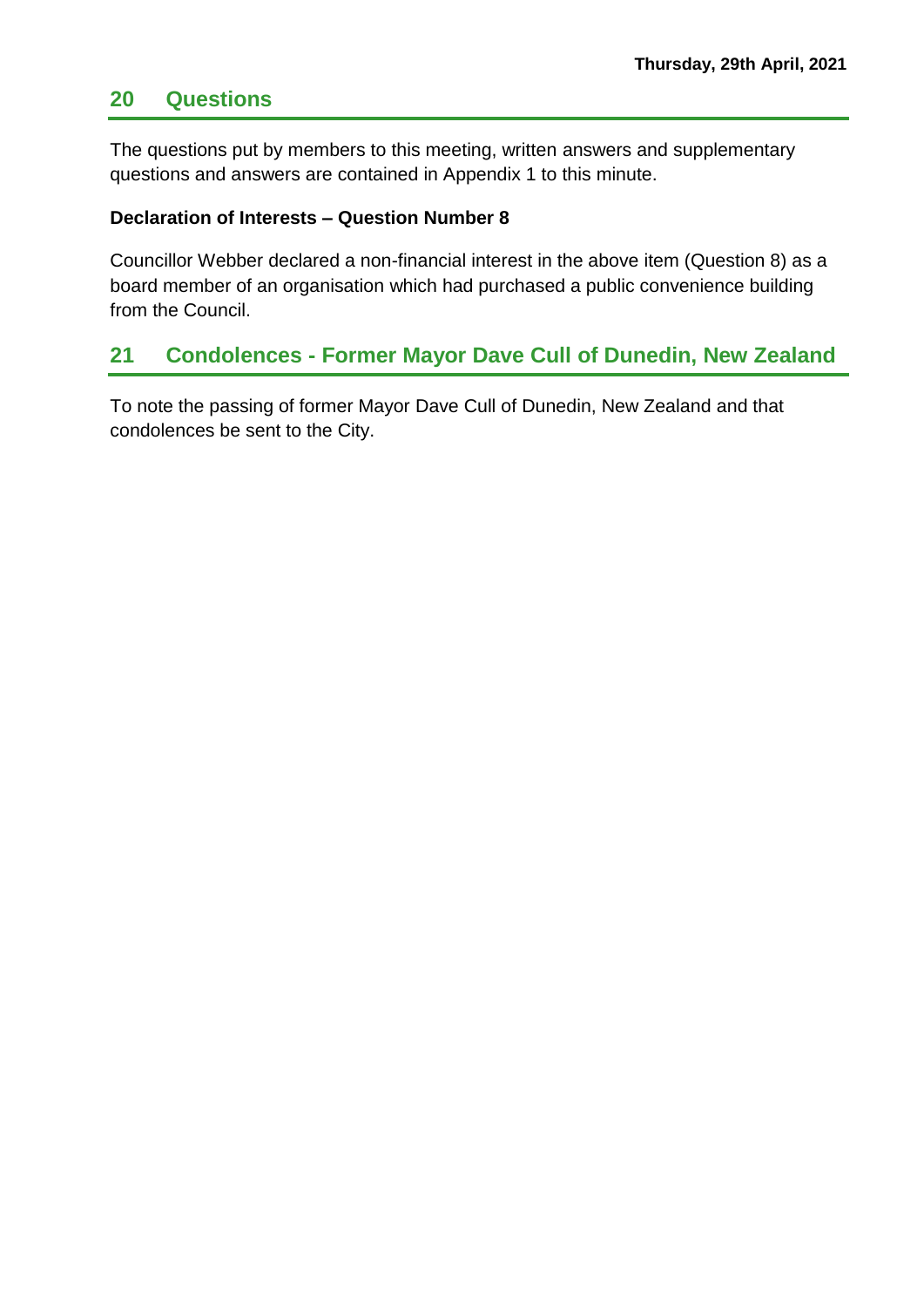# **Appendix 1**

## **(As referred to in Act of Council No 20 of 29 April 2021)**

| <b>QUESTION NO 1</b> |     | By Councillor Rust for answer by the<br><b>Convener of the Transport and</b><br><b>Environment Committee at a meeting</b><br>of the Council on 29 April 2021                                                                                                                                                                                                                                                                                                                                                                           |
|----------------------|-----|----------------------------------------------------------------------------------------------------------------------------------------------------------------------------------------------------------------------------------------------------------------------------------------------------------------------------------------------------------------------------------------------------------------------------------------------------------------------------------------------------------------------------------------|
|                      |     | In the CEC news release of 22nd February for the recent<br>consultation around retaining Spaces for People measures,<br>the Transport and Environment Convener said: "We've had<br>encouragement from the Scottish Government to consider<br>turning the most useful of these schemes into permanent<br>infrastructure to help further support walking, wheeling and<br>cycling."                                                                                                                                                      |
| Question             | (1) | In what ways and to what extent has the Scottish<br>Government directly encouraged CEC to retain the Spaces<br>for People measures in the way they have been<br>implemented in Edinburgh?                                                                                                                                                                                                                                                                                                                                              |
| <b>Answer</b>        | (1) | Early in the Spaces for People rollout it became clear that<br>new active travel infrastructure delivered through SfP could<br>potentially benefit the longer term achievement of<br>sustainable transport and net zero carbon goals, shared by<br>many local authorities across Scotland.                                                                                                                                                                                                                                             |
|                      |     | In July 2020 the Cabinet Secretary for Transport,<br>Infrastructure and Connectivity said: "The steps local<br>authorities have taken in our towns and cities have been<br>ambitious and widely welcomed – and I'm confident will re-<br>energise demand for permanent active travel infrastructure<br>as we think collectively about Scotland's green recovery. To<br>support this, we will continue to provide funding through our<br>Places for Everyone initiative for high quality permanent<br>infrastructure and place-making". |
|                      |     | Retention of such schemes is reflected in the Scottish<br>Government's Strategic Transport Projects Review 2, which<br>states that making successful Spaces for People schemes<br>permanent is the next key step in creating a change to the<br>way road space is allocated and supporting active travel.                                                                                                                                                                                                                              |
| Question             | (2) | How is the Scottish Government defining what should be<br>classed as a successful or useful scheme and therefore<br>potentially eligible for funding for permanency?                                                                                                                                                                                                                                                                                                                                                                   |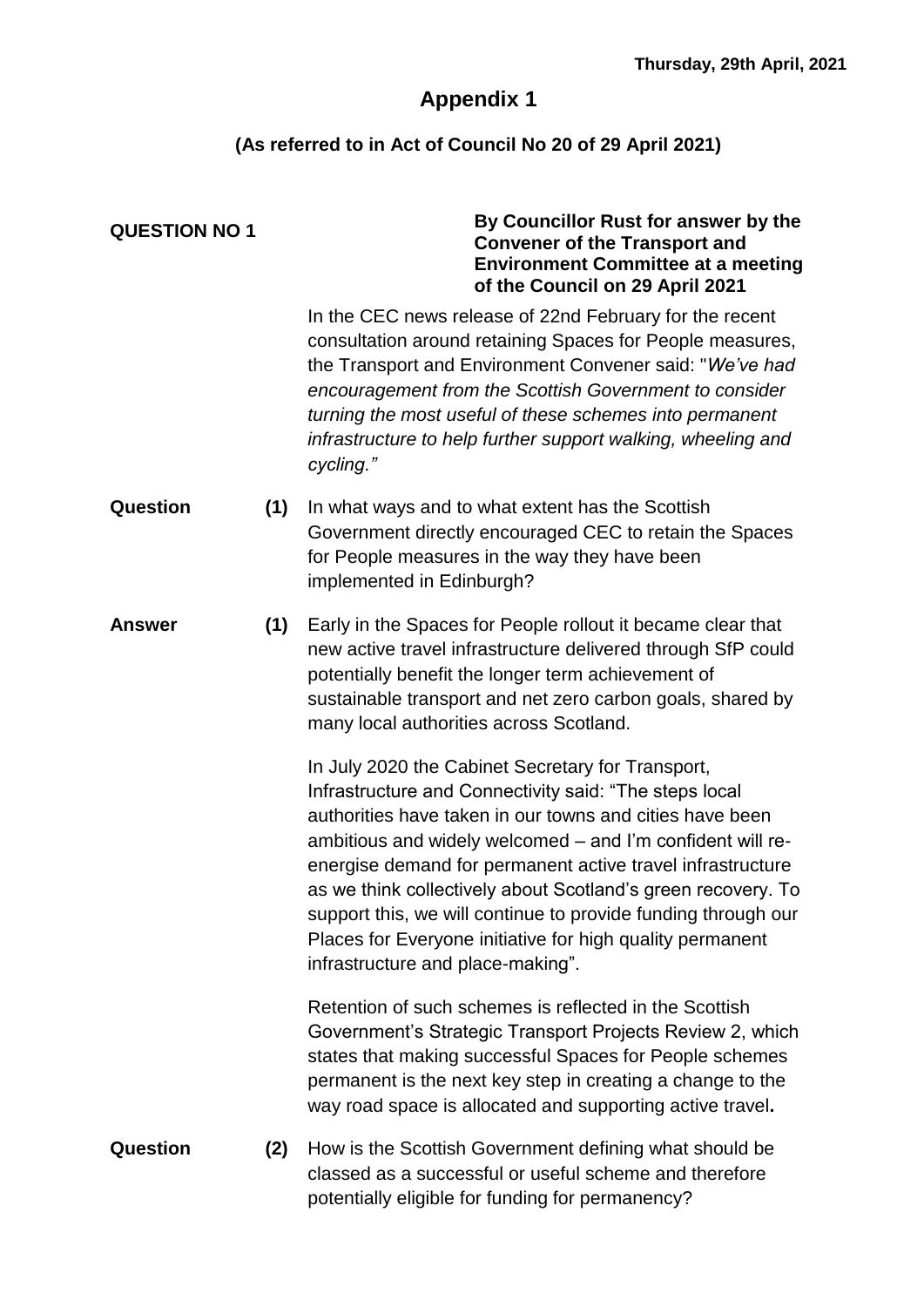| In the Route Map to Permanence, published as a guide to<br>local authorities who have implemented SfP, there are<br>several points suggested on what would make a temporary<br>scheme suitable for retention. These include the impact,<br>positive or negative, on walking, wheeling, cycling, business,<br>public transport, disabled persons; the evidence base; levels<br>of public and political support; the related TRO and funding<br>positions; and does it form part of a coherent and/or<br>strategic network to support walking, wheeling and cycling.                                                                                                                                                                                                                                                                                                                              |
|-------------------------------------------------------------------------------------------------------------------------------------------------------------------------------------------------------------------------------------------------------------------------------------------------------------------------------------------------------------------------------------------------------------------------------------------------------------------------------------------------------------------------------------------------------------------------------------------------------------------------------------------------------------------------------------------------------------------------------------------------------------------------------------------------------------------------------------------------------------------------------------------------|
| There is a report scheduled for the June Transport and<br>Environment Committee which will provide a detailed<br>response on these and other considerations, before any<br>decision is made about retention of temporary schemes.                                                                                                                                                                                                                                                                                                                                                                                                                                                                                                                                                                                                                                                               |
| Officers will work with the Places for Everyone funding<br>requirements, where required.                                                                                                                                                                                                                                                                                                                                                                                                                                                                                                                                                                                                                                                                                                                                                                                                        |
| Thank you Lord Provost and thanks to the Convener for her<br>answer. In answer 2 Convener it says there is a report<br>scheduled for the June Transport Committee which will<br>provide a detailed response on these - so that's obviously<br>referring to what's above - and other considerations, before<br>any decision is made about retention of temporary schemes.                                                                                                                                                                                                                                                                                                                                                                                                                                                                                                                        |
| In this context what is meant by other considerations<br>please?                                                                                                                                                                                                                                                                                                                                                                                                                                                                                                                                                                                                                                                                                                                                                                                                                                |
| Thank you Councillor Rust for your supplementary. Clearly<br>we have to look at this in the case of our own particular set<br>of circumstances. There are several things which are<br>feeding into that June report, one being obviously the online<br>consultation report, the analysis really of the results and how<br>we can work with that but there's also some independent<br>market research which has been done as an extensive<br>internal review by officers with obviously their specialist<br>knowledge, and there's also an assessment, really of how<br>well that will work, how well the officer proposals will work<br>within our general strategic direction, particularly in relation<br>to our climate change goals and the health of the city in<br>general terms, in terms of green recovery, so that's what<br>was meant by that particular catch all phrase, thank you. |
| (2)                                                                                                                                                                                                                                                                                                                                                                                                                                                                                                                                                                                                                                                                                                                                                                                                                                                                                             |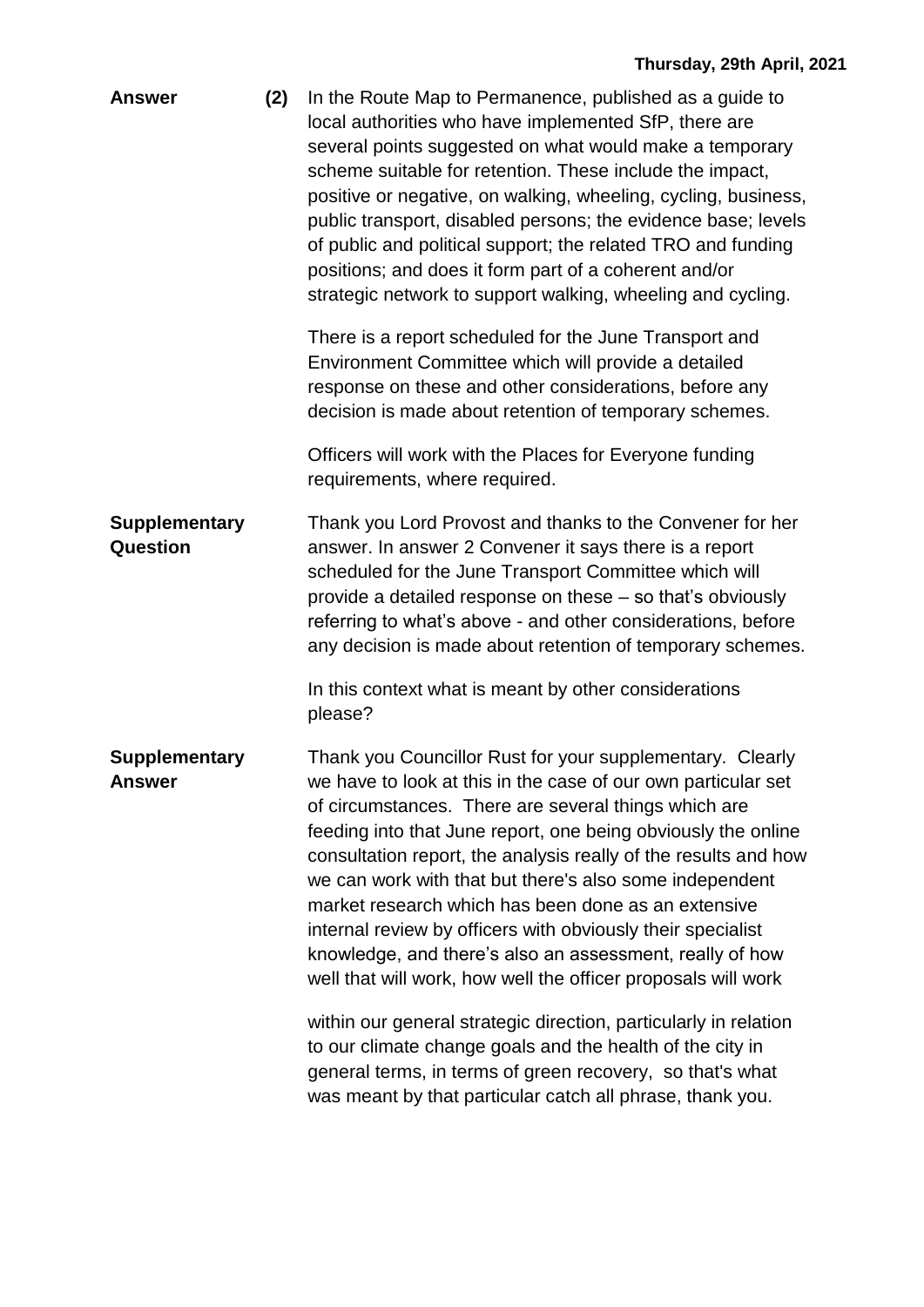**QUESTION NO 2 By Councillor Rust for answer by the Convener of the Finance and Resources Committee at a meeting of the Council on 29 April 2021**

- **Question (1)** In Financial year 2019/20:
	- (a) What income came into CEC via or from Sustrans and what was that for?
	- (b) What was the total CEC paid to Sustrans and what services was that for? eg design of schemes, Commonplace tool, procurement support, research, infrastructure etc?

### **Answer (1)** (a) 2019/20 Sustrans Income by Project

| A8 Glasgow Road - Proposed 40mph speed limit                                     | 122,576   |
|----------------------------------------------------------------------------------|-----------|
| Arboretum Place                                                                  | 15,696    |
| <b>Calton Road</b>                                                               | 11,992    |
| <b>CCWEL</b>                                                                     | 308,476   |
| Davidson Mains Park - Walking and Cycling Improvements                           | 157,108   |
| Dropped kerb programme and active travel crossing improvements                   | 11,258    |
| Edinburgh City Centre Transformation                                             | 1,079,057 |
| Edinburgh Street Design Guidance                                                 | 45,368    |
| Edinburgh SUDS Design Guidance                                                   | 53,000    |
| Leith Walk to Ocean Terminal                                                     | 31,753    |
| Maybury Road and junctions Feasibility Study                                     | 15,000    |
| <b>Meadows to Canal</b>                                                          | 53,496    |
| Meadows to George Street                                                         | 241,704   |
| Newcraighall/QMU Lighting Project                                                | 3,000     |
| Niddrie Burn Footbridge and Cycle Path Construction                              | 86,474    |
| Online active travel cycle/pedestrian data counter database and analysis<br>tool | 26,090    |
| Quiet Route 13 - Lower Granton Road Shared Path                                  | 645,246   |
| Quiet Route 5 - Holyrood Park                                                    | 4,014     |
| Quiet Route 61 - Niddrie to Gilmerton                                            | 7,751     |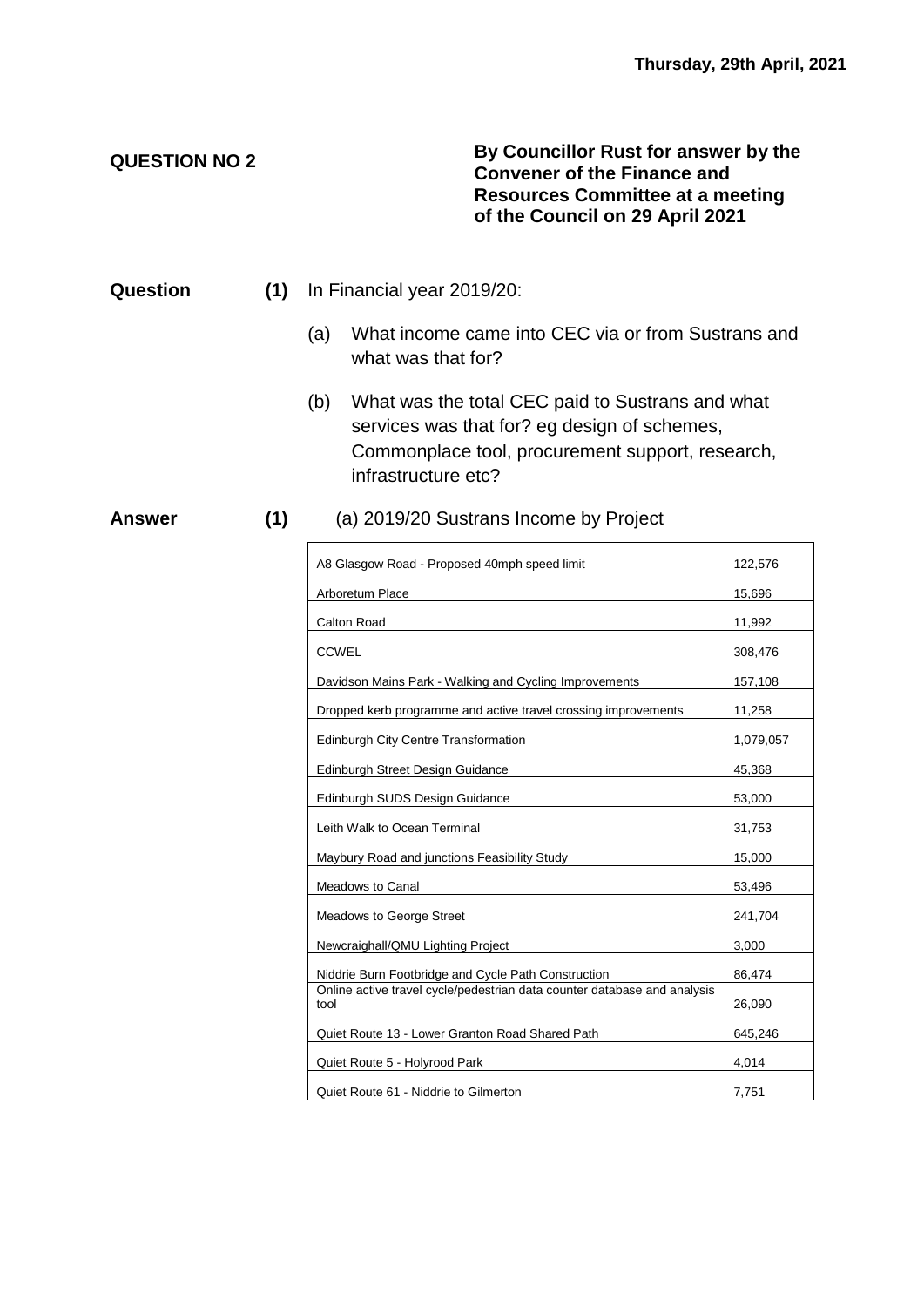### **Thursday, 29th April, 2021**

| Quiet Route 8 - Balgreen Crossing improvements and path upgrades | 19,500    |
|------------------------------------------------------------------|-----------|
| Quiet Route 8 - Balgreen Road, Roseburn Park and Stenhouse Drive | 67,620    |
| Quiet Route 9 - Corstorphine to The Gyle                         | 7,115     |
| Ratho Canal Bridge Project                                       | 119,580   |
| Roseburn to Union Canal cycle and walking Link                   | 60,655    |
| Saughton Park - Installation of people and bike counters         | 18,902    |
| St Leonards to Holyrood Drive and Canongate                      | 15,321    |
| The West Edinburgh Active Travel Network                         | 236,012   |
| Quiet Route 6                                                    | 9,673     |
| On-Street Secure Cycle Parking, Storage and Racks                | 57,640    |
| Total                                                            | 3,531,077 |

### (b) Total Paid to Sustrans 2019/20

| <b>Project</b>                                              | <b>Amount</b> |
|-------------------------------------------------------------|---------------|
| Bike Life 2019                                              | 15,000        |
| Equipment - (inc. Bikes and Trailers Support to Businesses) | 508           |
| <b>Staff Costs</b>                                          | 47,470        |
| <b>Grand Total</b>                                          | 62,978        |

- **Question (2)** In Financial year 2020/21:
	- (a) What income came into CEC via or from Sustrans and what was that for?
	- (b) What was the total CEC paid to Sustrans and what services was that for? eg design of schemes, Commonplace tool procurement support, research, infrastructure etc?
	- (c) Specifically, how much was Sustrans paid to design
		- i) the scheme for Slateford, Longstone, Murrayburn and Lanark Roads and
		- ii) The proposal for Braid Road?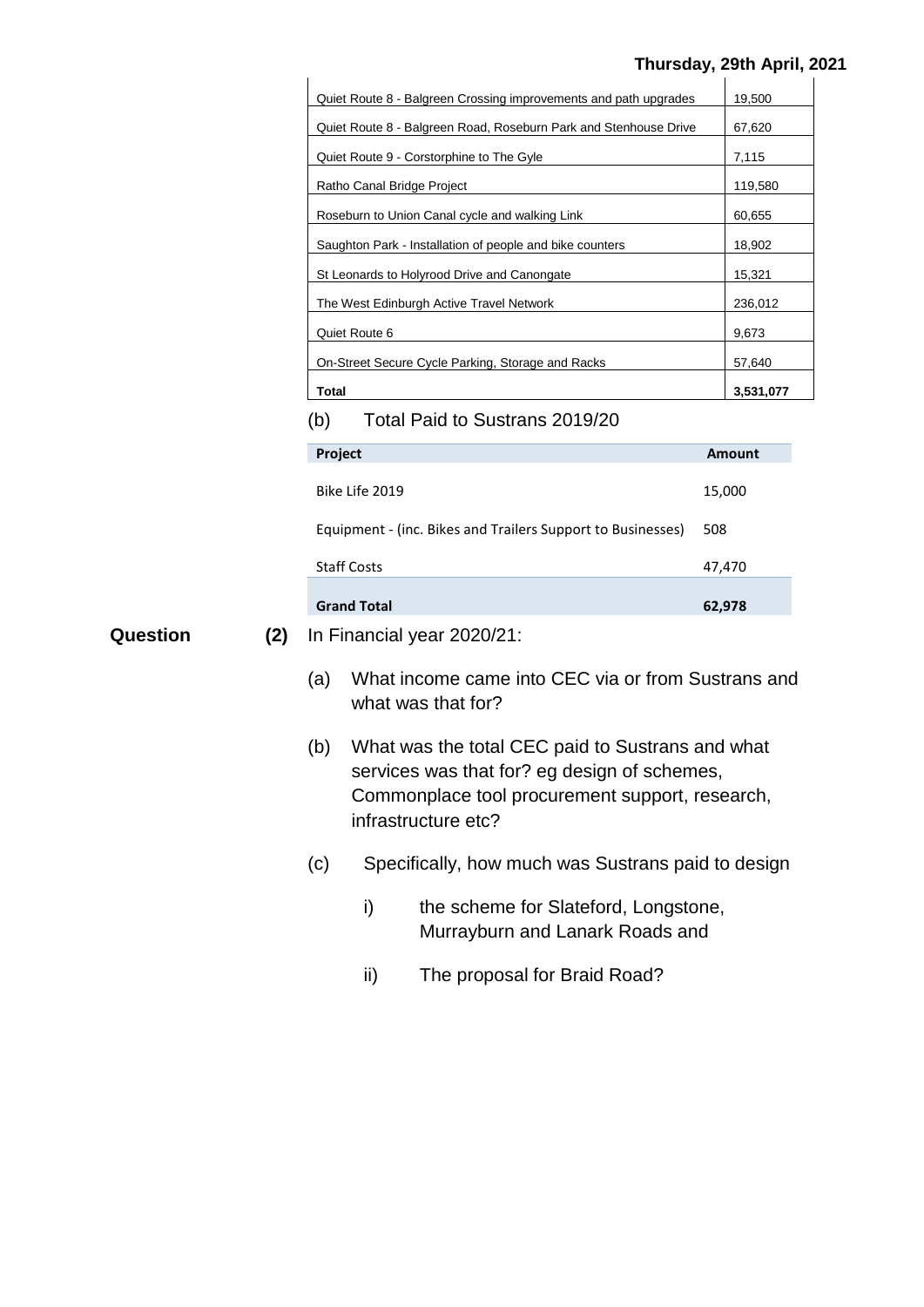# **Answer (2)** (a) 2020/21 Sustrans Income by Project

| Project                                                                         | <b>Total</b> |
|---------------------------------------------------------------------------------|--------------|
| <b>CCWEL</b>                                                                    | 818,407      |
| Creating Safe Walking and Cycling Spaces in Edinburgh                           | 822,170      |
| Davidson Mains Park - Walking and Cycling Improvements                          | 48,135       |
| Dropped kerb programme and active travel crossing improvements                  | 30,096       |
| <b>Edinburgh City Centre Transformation</b>                                     | 396,384      |
| Edinburgh Street Design Guidance                                                | 49,024       |
| Follow On From Braidburn Terrace                                                | 32,740       |
| Follow On From Dundee Street / Fountainbridge                                   | 8,804        |
| Follow On From Gogarstone Road to Middle Norton                                 | 17,580       |
| Follow On From Innocent Path Lighting                                           | 562          |
| Follow On From Maybury Road and junctions Feasibility Study                     | 44,725       |
| Follow On From Morrison Street                                                  | 43,082       |
| Follow On From one way streets, exemptions for cyclists                         | 31,228       |
| Follow On From Pennywell and Muirhouse Regeneration Key Cycle Link              | 48,229       |
| Follow On From St Leonards to Holyrood Drive and Canongate                      | 43,616       |
| George Street & First New Town and Leith Connections                            | 106,249      |
| Meadows to Canal                                                                | 80,151       |
| Meadows to George Street                                                        | 680,614      |
| Niddrie Burn Footbridge and Cycle Path Construction                             | 29,623       |
| Open Streets Edinburgh (Follow on from Edinburgh City Centre<br>Transformation) | 170,694      |
| Powderhall Railway Line                                                         | 3,405        |
| Quiet Route 13 - Lower Granton Road Shared Path                                 | 28,429       |
| Quiet Route 30 - Follow On From Holyrood Park Road to Ratcliffe Terrace         | 30,100       |
| Quiet Route 5 - Holyrood Park                                                   | 34,128       |
| Quiet Route 61 - Niddrie to Gilmerton                                           | 64,843       |
| Quiet Route 8 - Balgreen Road, Roseburn Park and Stenhouse Drive                | 38,105       |
| Quiet Route 8 - Follow On From Cultins Road Cycleway                            | 142          |
| Quiet Route 9 - Follow On From Corstorphine to The Gyle                         | 56,631       |
| Ratho Canal Bridge Project                                                      | 49,970       |
| Roseburn to Union Canal cycle and walking Link                                  | 464,195      |
| The West Edinburgh Active Travel Network                                        | 388,454      |
| Edinburgh City Centre Transformation                                            | 84,111       |
| Davidsons Mains Park - Walking and Cycling Improvements Phase 2                 | 42,592       |
| Quiet Route 6                                                                   | 83,407       |
| On-Street Secure Cycle Parking, Storage and Racks                               | 312,422      |
| <b>Grand Total</b>                                                              | 5,183,047    |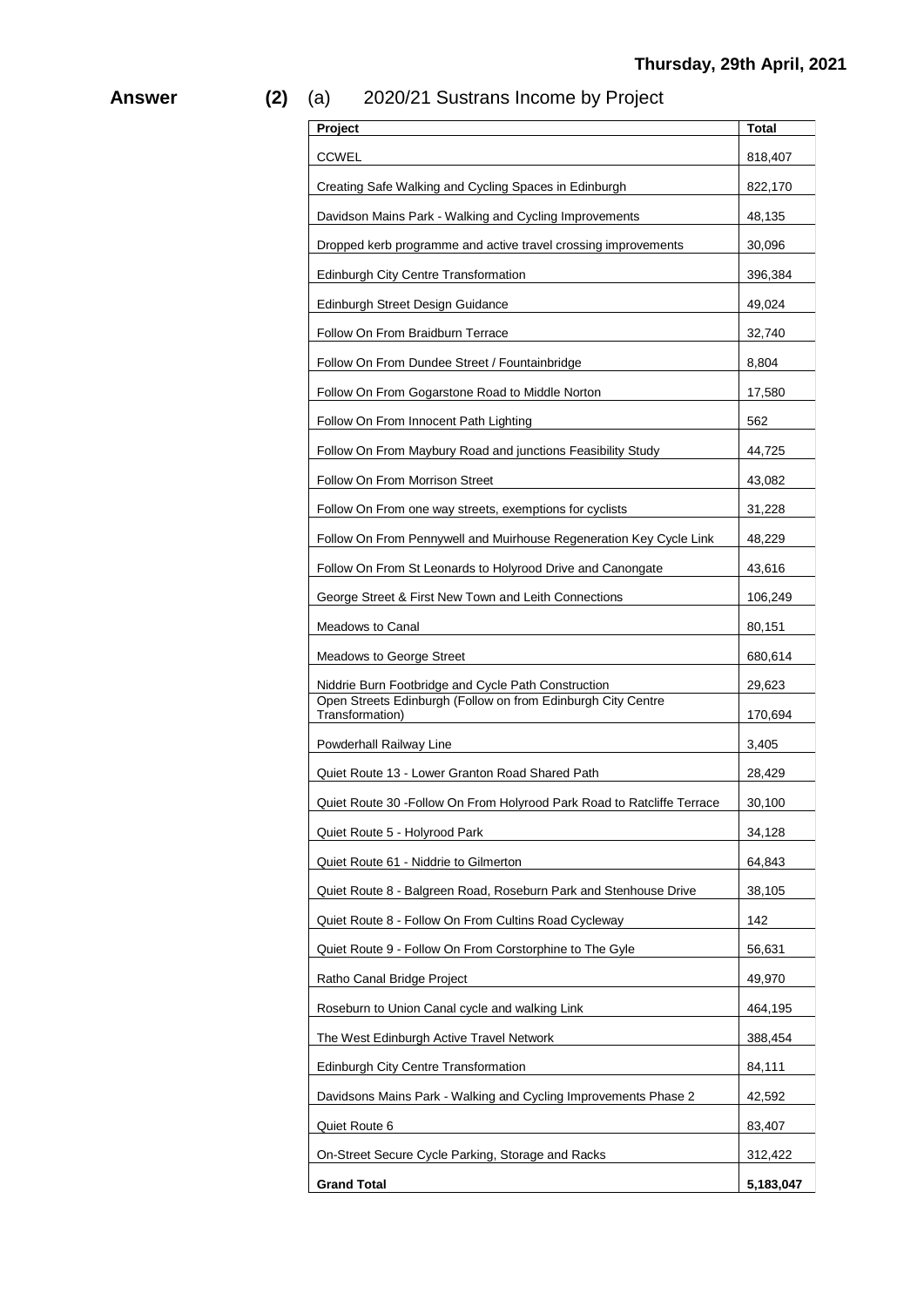In addition to the above, a further £2.688m for Spaces for People and £3.524m for Places for Everyone Active Travel projects accrued in 2020/21 Accounts, with funding anticipated by June 2021.

(b)

|          |                                                                | Project<br><b>Amount</b>                                                                                     |             |  |
|----------|----------------------------------------------------------------|--------------------------------------------------------------------------------------------------------------|-------------|--|
|          |                                                                | Cycling Initiatives in Schools                                                                               | 21,000      |  |
|          |                                                                | Equipment - (inc. Bikes and Trailers Support to<br>Businesses)                                               | 10,205      |  |
|          |                                                                | Staff Costs (for 2019/20)                                                                                    | 53,980      |  |
|          |                                                                | Officers time on route signage                                                                               | 7,500       |  |
|          |                                                                | <b>Grand Total</b>                                                                                           | £92,685     |  |
|          |                                                                | (c)<br>(i)<br>Enil paid to Sustrans for this work                                                            |             |  |
|          |                                                                | (ii)<br>Enil paid to Sustrans for this work                                                                  |             |  |
| Question | (3)                                                            | In Financial year 2021/2022:                                                                                 |             |  |
|          |                                                                | What is the projected income for CEC via or from<br>(a)<br>Sustrans?                                         |             |  |
|          |                                                                | What is the projected expenditure by CEC to Sustrans,<br>(b)<br>including detail of any contracted projects? |             |  |
| Answer   | (a) 2021/22 Projected Income (including 20/21 accruals)<br>(3) |                                                                                                              |             |  |
|          |                                                                | <b>Projected Claim</b><br>Project                                                                            |             |  |
|          |                                                                | City Centre West to East Link                                                                                | £5,961,004  |  |
|          |                                                                | West Edinburgh Link                                                                                          | £1,180,048  |  |
|          |                                                                | Roseburn Path - Union Canal                                                                                  | £108,000    |  |
|          |                                                                | Meadows to George Street                                                                                     | £508,452    |  |
|          |                                                                | Rest of Active Travel Investment Programme                                                                   |             |  |
|          |                                                                | Spaces for People                                                                                            |             |  |
|          |                                                                | <b>Total Income</b>                                                                                          | £15,325,596 |  |

At present we expect the cost of two embedded officers and 60 days of signage support costing £59,500 to CEC in 2021/22, although this is subject to final confirmation.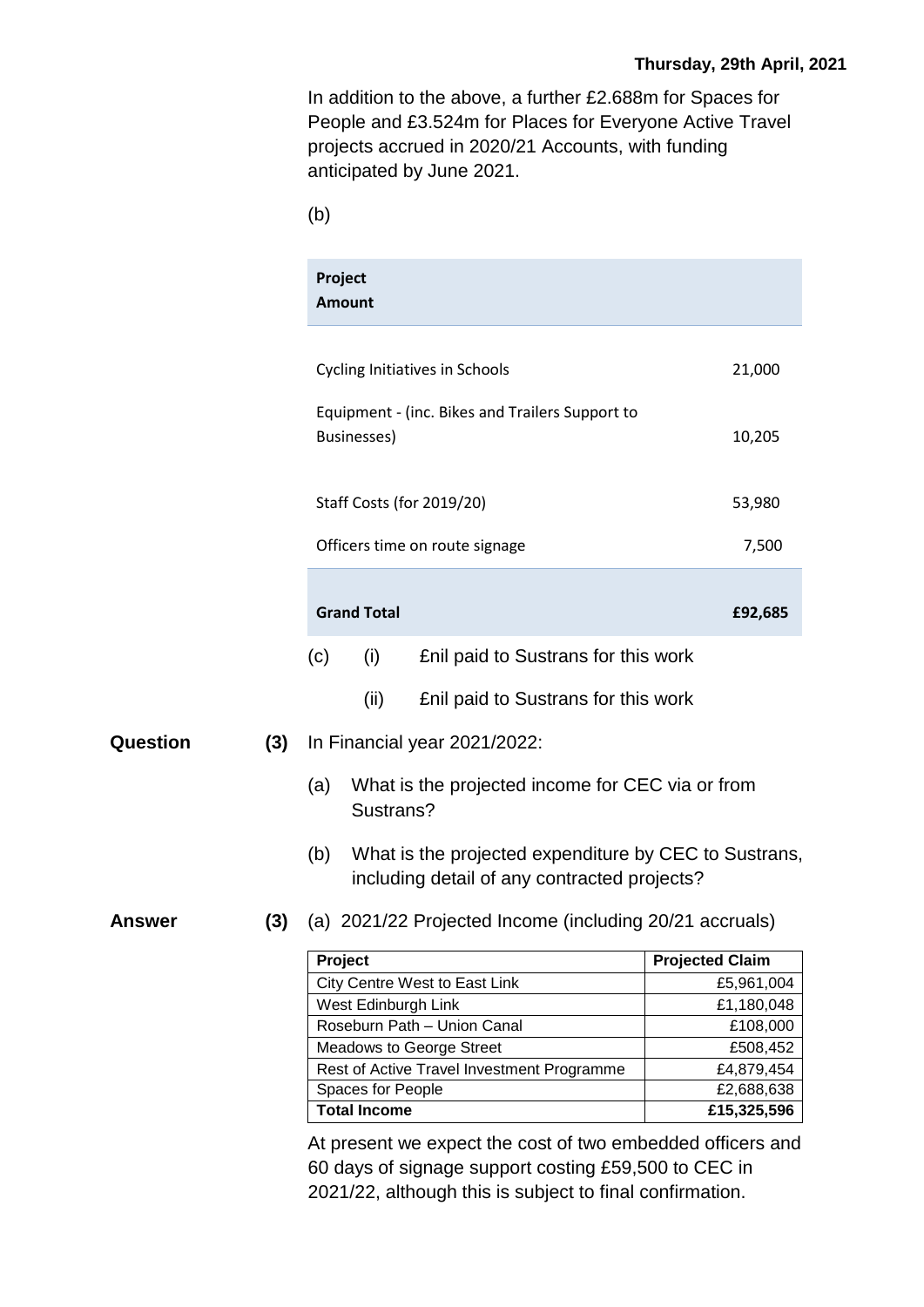| <b>Supplementary</b><br>Question | Thanks Lord Provost, thanks again to the Convener for his<br>answer. In Question 2, part $2(c)(i)$ and (ii), it states that<br>Sustrans designed the schemes for Lanark Road,<br>Longstone, Slateford and Braids but no payment was made<br>to Sustrans for this work. Who did pay Sustrans for this<br>work? |
|----------------------------------|---------------------------------------------------------------------------------------------------------------------------------------------------------------------------------------------------------------------------------------------------------------------------------------------------------------|
| <b>Supplementary</b>             | Thank you for that question, I don't have the answer to that                                                                                                                                                                                                                                                  |
| <b>Answer</b>                    | but I will get that answer and circulate it to members.                                                                                                                                                                                                                                                       |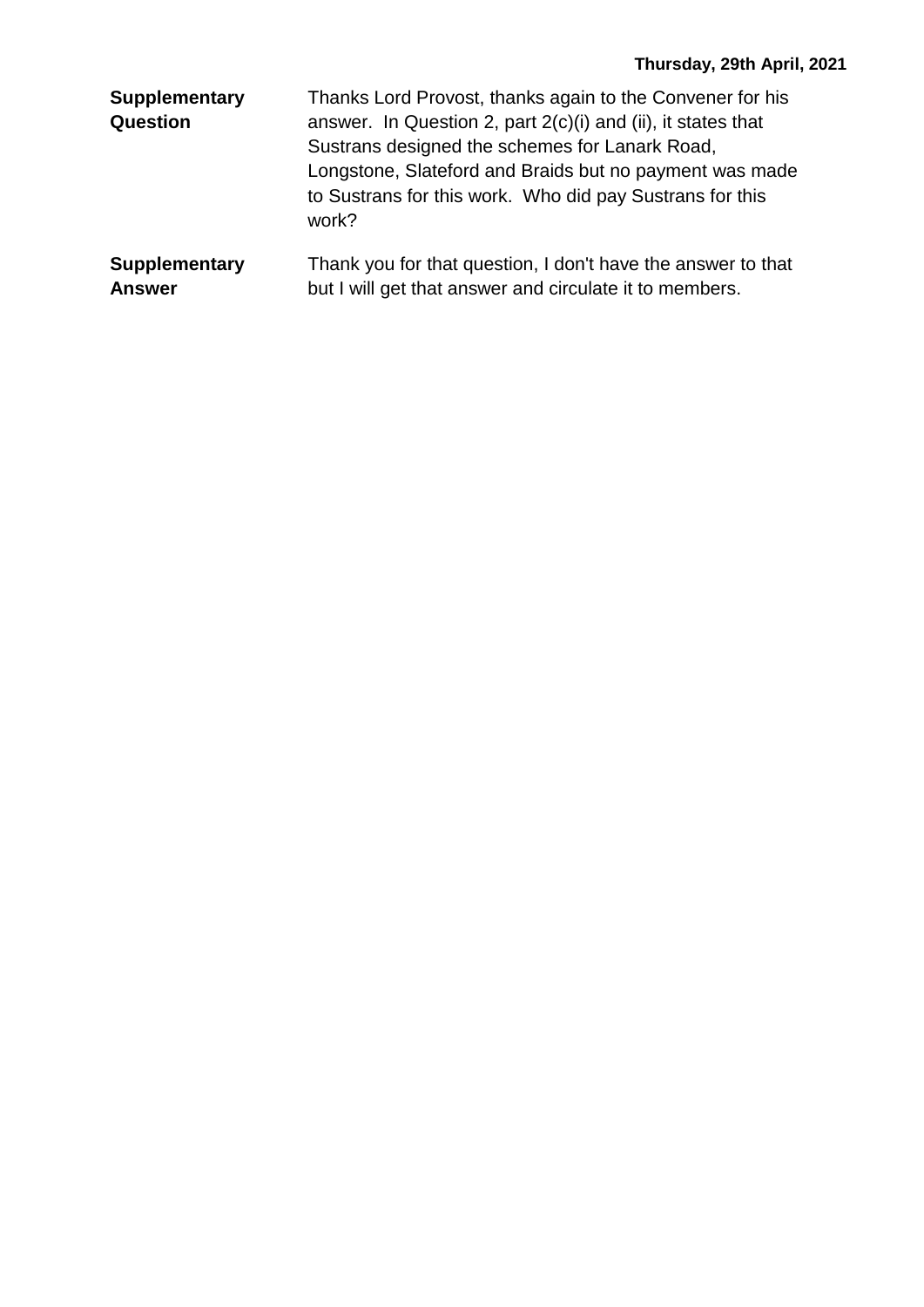**QUESTION NO 3 By Councillor Webber for answer by the Convener of the Transport and Environment Committee at a meeting of the Council on 29 April 2021**

> Across the city temporary measures to aid social distancing in response to the public health emergency were installed without substantive consultation resulting in poor awareness until there local installation.

- **Question (1)** Which schemes have subsequently had retrospective safety audits completed?
- **Answer (1)** Table 1 provides a summary of Roads Safety Audits completed, in progress and planned for Spaces for People schemes.

Table 2 provides details of the position for each scheme. There are four recorded as Not Applicable (N/A) - these relate to schemes which are road closures and therefore a Road Safety Audit is not required.

- **Question (2)** Where can the public access these reports?
- **Answer (2)** Individual Road Safety Audits are not currently publicly available. Due to limited resource availability and project pace limited technical documents are due to be made publicly available (completion drawings in progress).
- **Question (3)** Who was contracted to carry out the Safety Audits?
- **Answer (3)** To date Aecom Ltd have undertaken most of the Road Safety Audits.

### **Table 1**

|             | City<br>Centre | Town<br>Centre | Travelling<br>Safely | <b>Spaces</b><br>for<br>Exercise | Common<br>place | Schools | <b>Total</b> |
|-------------|----------------|----------------|----------------------|----------------------------------|-----------------|---------|--------------|
| Completed   |                |                | 11                   | 5                                | 0               |         | 37           |
| In Progress | 0              |                | 6                    |                                  | 2               | 0       | 9            |
| Planned     | 0              |                | 6                    | 2                                | 0               | 0       | 9            |

### **Table 2**

| <b>Scheme Name</b> | <b>Roads Safety Audits</b> |
|--------------------|----------------------------|
|                    |                            |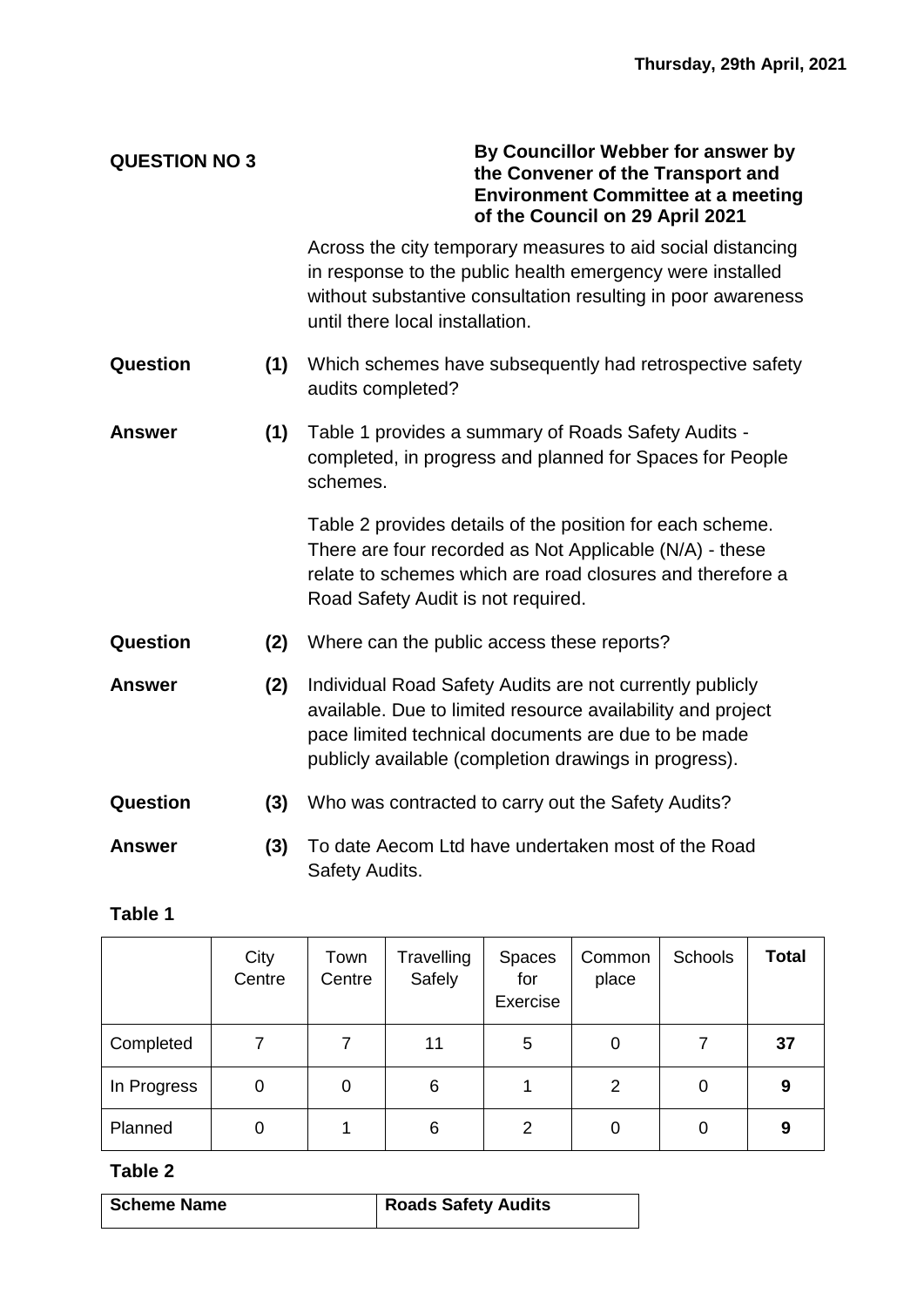| <b>CITY CENTRE (CC)</b>                  |                                                            |
|------------------------------------------|------------------------------------------------------------|
| <b>Cockburn Street</b>                   | Completed by Aecom                                         |
| Forest Road                              | Completed by Aecom                                         |
| George IV Bridge                         | Completed by Aecom                                         |
| The Mound                                | Completed by Aecom                                         |
| <b>Princes Street East End</b>           | Completed by Aecom                                         |
| <b>Victoria Street</b>                   | Completed by Aecom                                         |
| <b>Waverley Bridge</b>                   | Completed by Aecom                                         |
|                                          |                                                            |
| <b>TOWN CENTRES (TC)</b>                 |                                                            |
| <b>Bruntsfield</b>                       | Completed by Aecom                                         |
| Corstorphine                             | Completed by Aecom                                         |
| Gorgie / Dalry Road                      | Completed by Aecom                                         |
| Morningside                              | Completed by Aecom                                         |
| Portobello                               | Completed by Aecom                                         |
| Queensferry High Street                  | Will be carried out in next phase                          |
|                                          | of Road Safety Audits                                      |
| Stockbridge                              | <b>Completed by Aecom</b>                                  |
| <b>Tollcross</b>                         | Completed by Aecom                                         |
|                                          |                                                            |
| <b>TRAVELLING SAFELY (TS)</b>            |                                                            |
| A1 Corridor                              | Will be carried out in next phase                          |
| A90 Queensferry Road                     | of Road Safety Audits<br>Will be carried out in next phase |
|                                          | of Road Safety Audits                                      |
| <b>Buccleuch St</b>                      | Completed by Aecom                                         |
| Causewayside                             | Completed by Aecom                                         |
| <b>Comiston Road</b>                     | Completed by Aecom                                         |
| <b>Corstorphine High Street</b>          | Road Safety Audit in progress                              |
| Craigmillar Park corridor                | Road Safety Audit in progress                              |
| Crewe Road South (Initial)               | <b>Completed by Council Officers</b>                       |
| <b>Crewe Road South (revised</b>         | Completed by Aecom                                         |
| scheme with segregation units)           |                                                            |
| Drum Brae and Craigs Road                | Road Safety Audit in progress                              |
| <b>Duddingston Road</b>                  | <b>Completed by Aecom</b>                                  |
| Ferry Road                               | Road Safety Audit in progress                              |
| Fountainbridge Dundee St                 | <b>Completed by Aecom</b>                                  |
| <b>Gilmerton Road</b>                    | Completed by Aecom                                         |
| Lanark/Inglis Green /Longstone           | Will be carried out in next phase                          |
| Road<br>Mayfield Road                    | of Road Safety Audits<br>Road Safety Audit in progress     |
| Meadowplace Road                         | Will be carried out in next phase                          |
|                                          | of Road Safety Audits                                      |
| Old Dalkeith Road (Initial)              | <b>Completed by Council officers</b>                       |
| Old Dalkeith Road (revised               | Completed by Aecom                                         |
| scheme with segregation units)           |                                                            |
| <b>Comely Bank Roundabout</b>            | Road Safety Audit in progress                              |
| Pennywell Road & Silverknowes<br>Parkway | Completed by Aecom                                         |
| Quiet Corridor - Meadows /               | Will be carried out in next phase                          |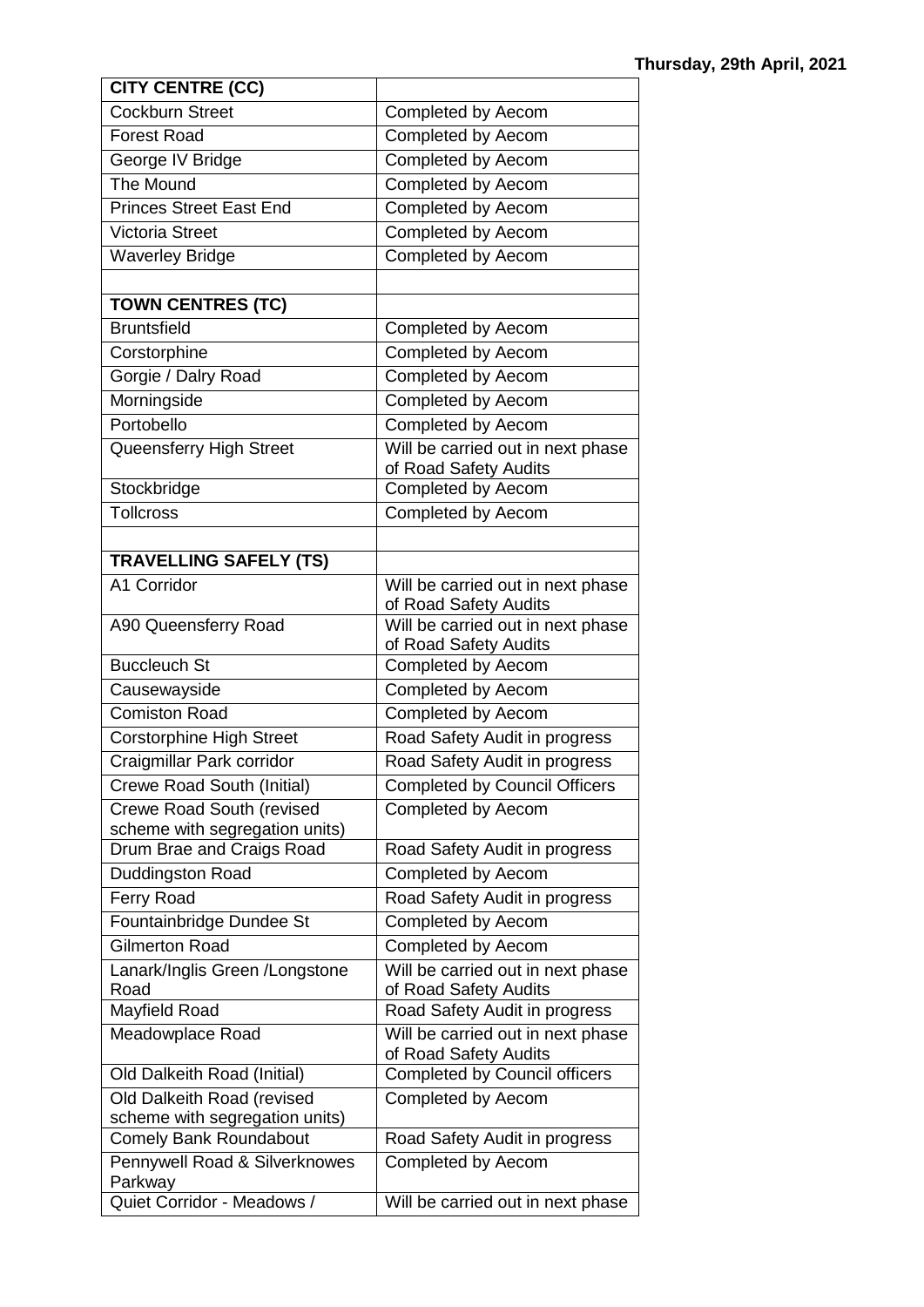| Greenbank                              | of Road Safety Audits                                                                                                         |
|----------------------------------------|-------------------------------------------------------------------------------------------------------------------------------|
| Slateford Road (A70)                   | Will be carried out in next phase<br>of Road Safety Audits                                                                    |
|                                        |                                                                                                                               |
| <b>SPACES FOR EXERCISE (SfE)</b>       |                                                                                                                               |
| <b>Arboretum Place</b>                 | Completed by Aecom                                                                                                            |
| Braidburn Terrace                      | N/A - Road Closure                                                                                                            |
| <b>Braid Road</b>                      | Road Safety Audit in progress                                                                                                 |
| Cammo Walk                             | N/A - Road Closure                                                                                                            |
| <b>Kings Place</b>                     | Completed by Aecom                                                                                                            |
| <b>Links Gardens</b>                   | N/A - Road Closure                                                                                                            |
| Maybury Road                           | Will be carried out in next phase<br>of Road Safety Audits (Revision<br>planned following engagement<br>from Police Scotland) |
| <b>Seafield Street</b>                 | Completed by Aecom                                                                                                            |
| Silverknowes Road (North<br>section)   | Completed by Aecom                                                                                                            |
| Silverknowes Road (South<br>section)   | Completed by Aecom                                                                                                            |
| Stanley Street/ Hope Lane              | N/A                                                                                                                           |
| <b>West Shore Road</b>                 | Will be carried out in next phase<br>of Road Safety Audits by Sweco                                                           |
|                                        |                                                                                                                               |
| Public Proposals - Commonplace<br>(CP) |                                                                                                                               |
| <b>Broughton Street</b>                | Road Safety Audit in progress                                                                                                 |
| <b>Duddingston Road West</b>           | Road Safety Audit in progress                                                                                                 |
| <b>Fillyside Road</b>                  | Not installed yet                                                                                                             |
| Restalrig Road South<br>(Smoky Brae)   | Scheme on hold                                                                                                                |
| <b>Starbank Road</b>                   | Not installed yet                                                                                                             |
|                                        |                                                                                                                               |
| Schools (Schs)                         |                                                                                                                               |
| <b>Preston Street Primary</b>          | Completed by Aecom                                                                                                            |
| <b>Prestonfield Primary</b>            | Completed by Aecom                                                                                                            |
| Victoria Primary                       | Completed by Aecom                                                                                                            |
| South Morningside Primary              | Completed by Aecom                                                                                                            |
| <b>Corstorphine Primary</b>            | Completed by Aecom                                                                                                            |
| Craiglockhart Primary                  | Completed by Aecom                                                                                                            |
| Murrayburn Primary                     | Completed by Aecom                                                                                                            |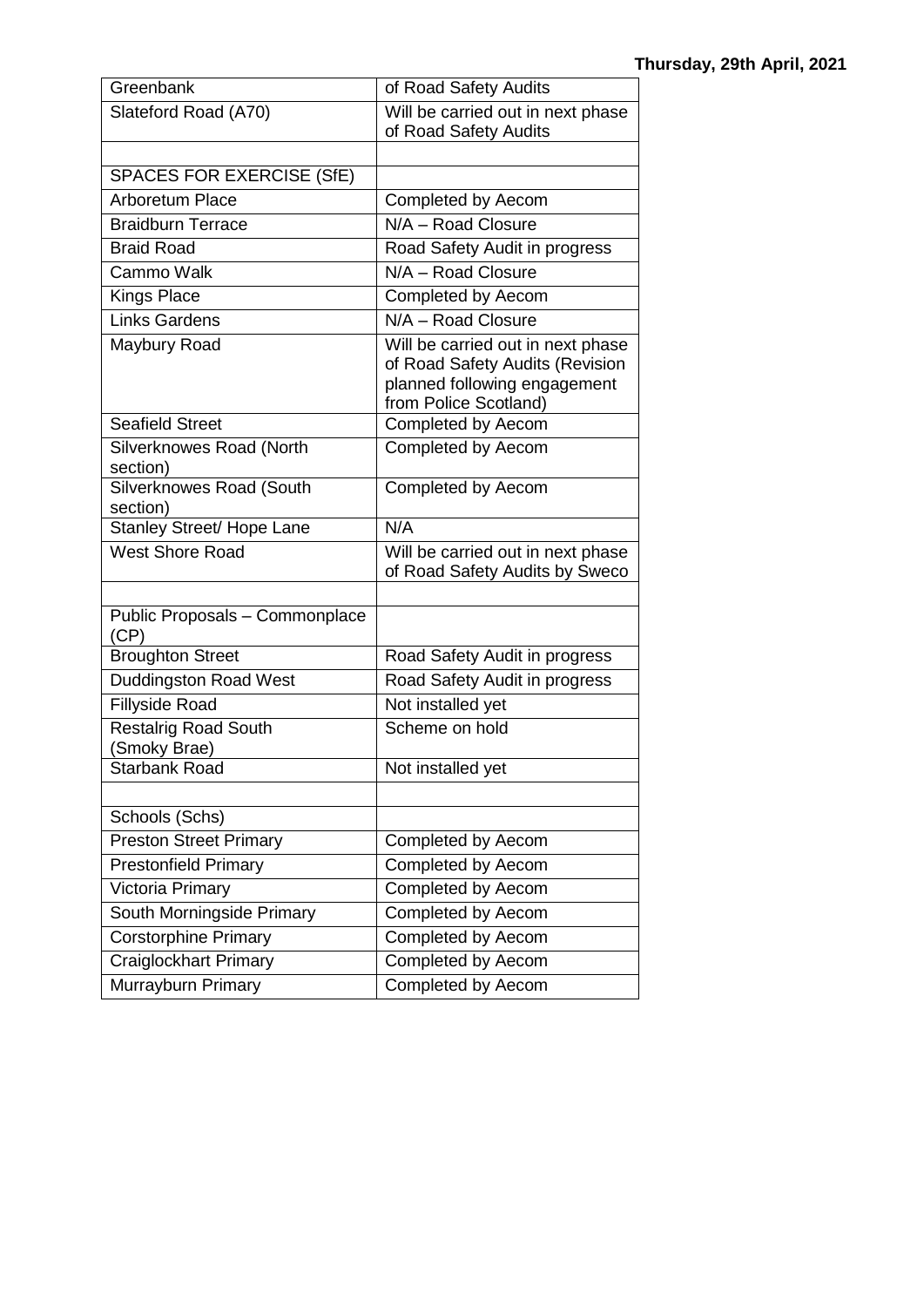| <b>Supplementary</b><br>Question      | Thanks Lord Provost and thanks to the Convener for her<br>answer. We note that there's a number of the safety audits<br>that have been carried out by the same organisations that<br>designed them, so I'm looking for, it this standard practice<br>and indeed best practice to ensure that audits are<br>independent. I'm just thinking and concerned that some of<br>the other ones, Old Dalkeith Road and Pennywell Road<br>were designed and audited by Aecom and so I'm just<br>looking just for a bit of clarification around best practice on<br>that, thanks.                                                                                                                                                                                                                                     |
|---------------------------------------|------------------------------------------------------------------------------------------------------------------------------------------------------------------------------------------------------------------------------------------------------------------------------------------------------------------------------------------------------------------------------------------------------------------------------------------------------------------------------------------------------------------------------------------------------------------------------------------------------------------------------------------------------------------------------------------------------------------------------------------------------------------------------------------------------------|
| <b>Supplementary</b><br><b>Answer</b> | My understanding is that it is because it's a particularly<br>specialist function, this is not something which you can hand<br>over to somebody with a generalised safety approach, it is<br>very much in relation to the road engineering, so my<br>understanding is that that is the case. I somewhat regret the<br>fact that some of the presence of consultancy work around<br>spaces for people has become the subject of speculation<br>and indeed incorrect information around who we should be<br>using, what we're using them for and some sort of nefarious<br>reasoning for using them. Aecom is a respected company,<br>it sits on our procurement framework, and to the best of my<br>knowledge, although I will ask for confirmation from officers,<br>this is absolutely standard practice. |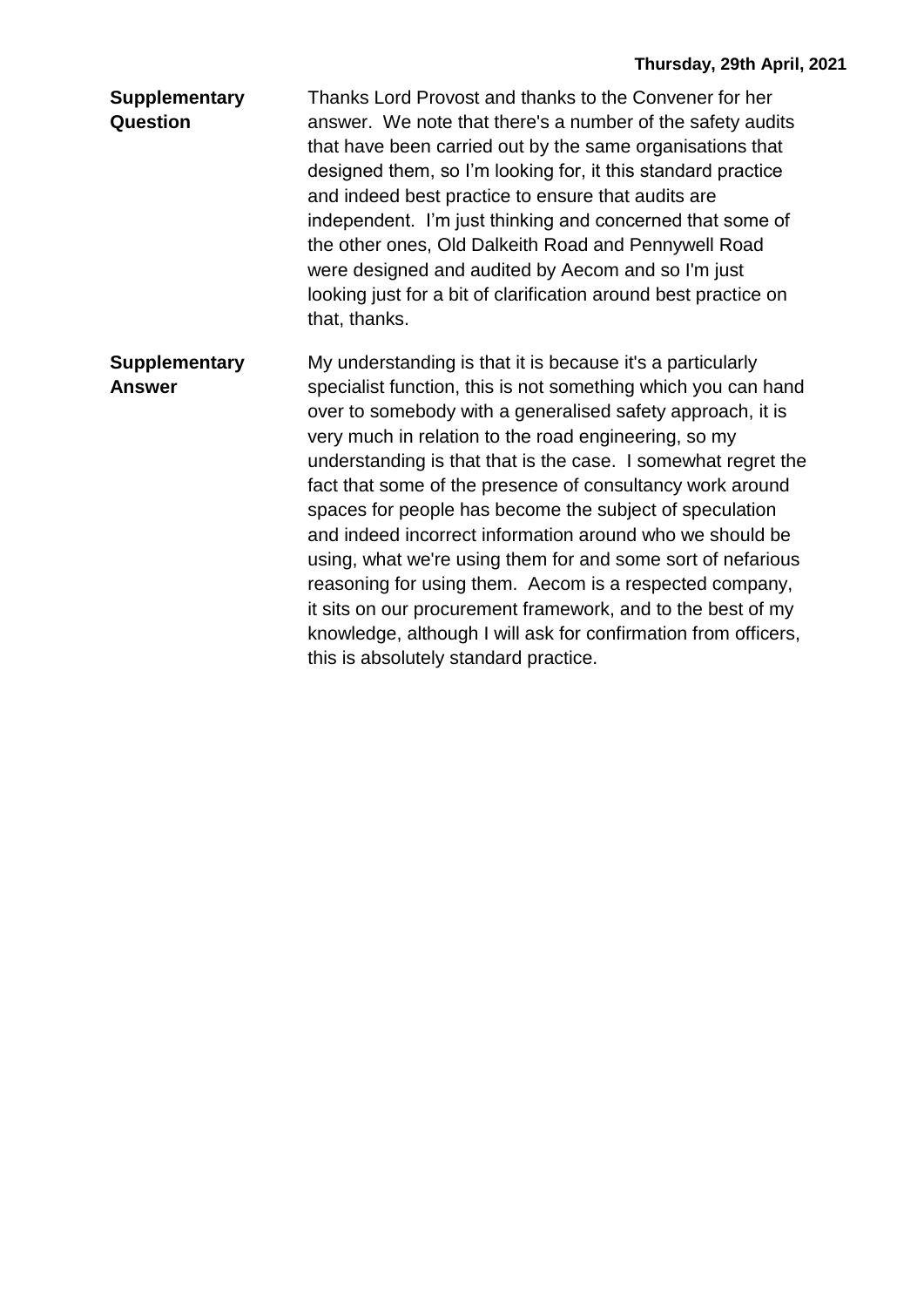### **QUESTION NO 4 By Councillor Webber for answer by the Convener of the Transport and Environment Committee at a meeting of the Council on 29 April 2021**

- **Question (1)** Since the installation of the various temporary Spaces for People schemes across the city intended to aid with social distancing during the Covid 19 Pandemic how many personal injury or accident claims have been made against the Council?
	- a) In total.
	- b) By scheme.
- **Answer (1)** a) There have been five claims in total
	- b) There has been one each from the following schemes: Dalry Road, Buckstone Terrace, Princes Street, Morningside Road and Pennywell Road.
- **Question (2)** What has been the outcome of these claims?
	- a) Number of successful claims.
	- b) Total Payments / Compensation if applicable.
- **Answer (2)** All of the claims are still open at present.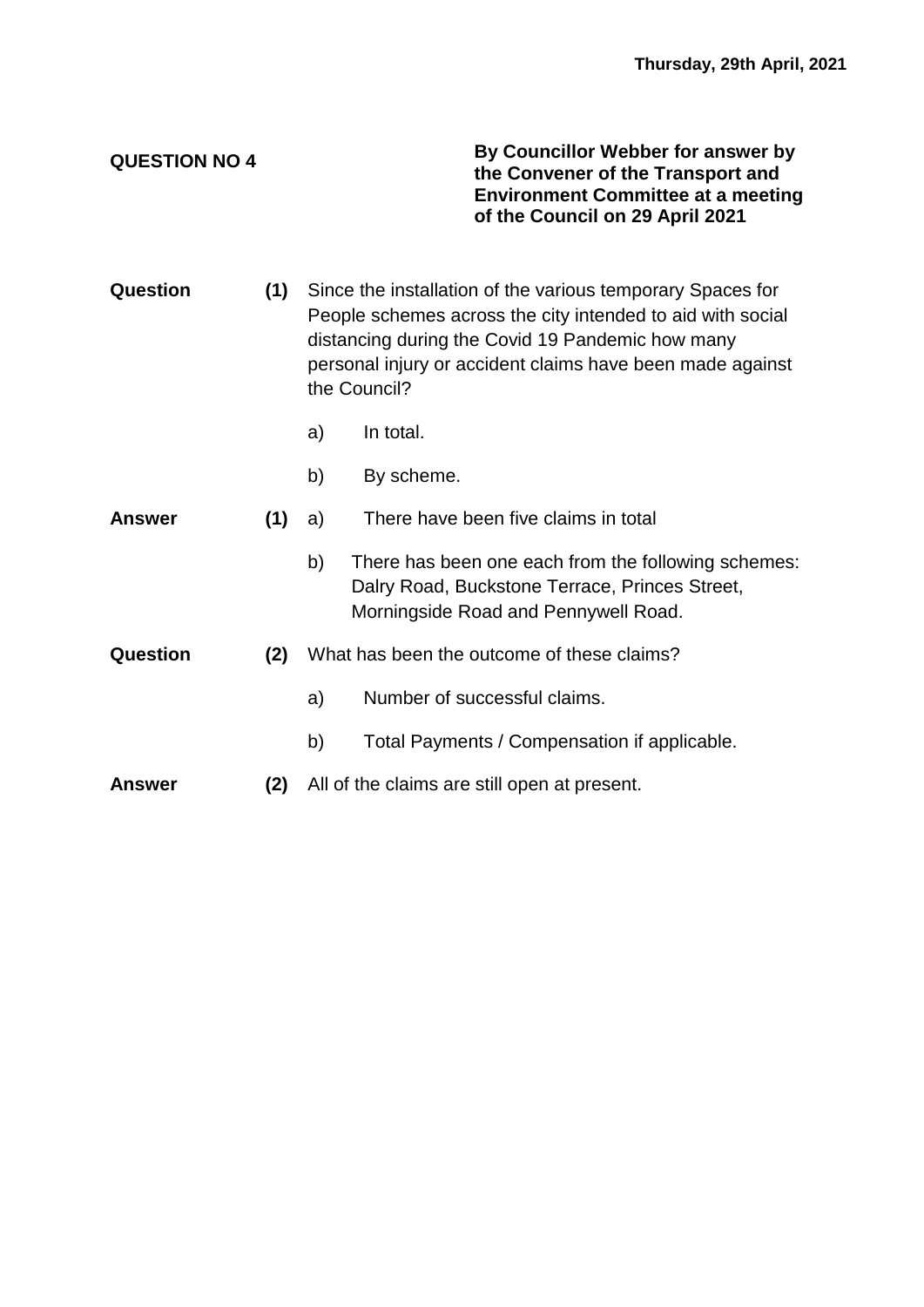### **QUESTION NO 5 By Councillor Laidlaw for answer by the Convener of the Transport and Environment Committee at a meeting of the Council on 29 April 2021**

**Question** The Convener will be aware of the significant issues many residents face with regard to the lack of provision of public toilet facilities in some of our most popular parks and green spaces, including, but not limited to, Leith Links, Inverleith Park and the Meadows. Already, as Covid restrictions ease, these areas have seen large numbers of people gathering to eat and drink outdoors and this is likely to increase as we enter the summer months.

> Given the Council does not have the resources to construct and open public toilets in these areas would the Convener consider putting out to tender the license of the commercial provision on temporary toilet facilities, operating on a commercial basis, in these most popular and thus problematic, outdoor areas?

**Answer** As agreed at the Transport and Environment Committee on 22 April, an additional £450,000 will be allocated, subject to approval by Full Council or by the Chief Executive under urgency powers, towards providing additional toilets in key locations this summer. The Council will seek to hire additional facilities where required.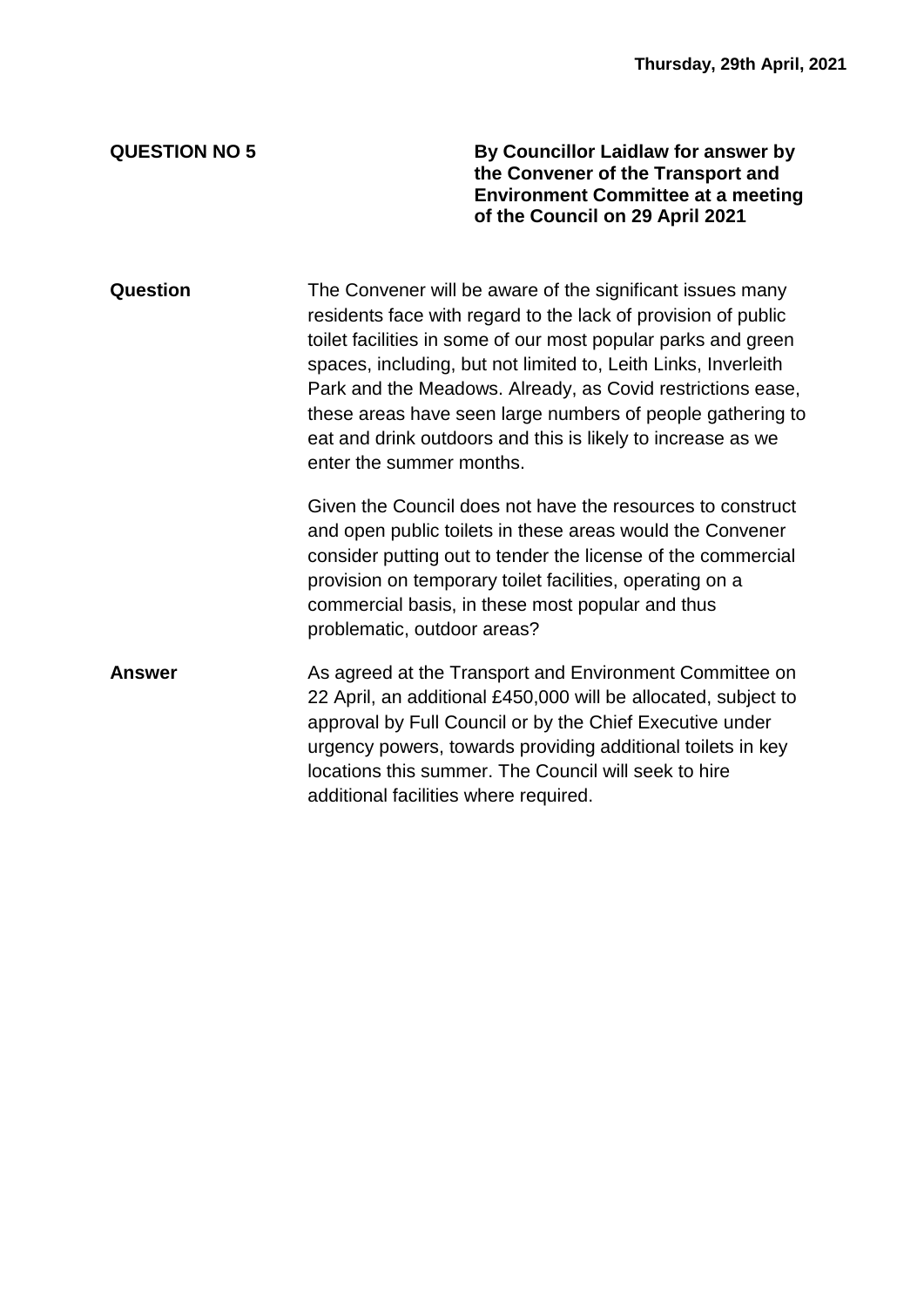### **QUESTION NO 6 By Councillor Rust for answer by the Convener of the Transport and Environment Committee at a meeting of the Council on 29 April 2021**

- **Question** Elected members face questions from constituents about *Spaces for People* schemes in respect of their own wards, but also other parts of the city in which constituents work or visit. There are around 120 schemes presenting a burden on both council officers and councillors in responding to individual queries. While some information is currently available on the Council website, can the Convener commit to investigating the provision of additional information for each *Spaces for People* scheme including all key documents, for example:
	- final plans,
	- integrated impact assessments,
	- design risk assessments,
	- completed safety audit

in order to allow easy access by councillors, their support staff and members of the public with a view to improving transparency, increasing efficiency and reducing workloads for all?

| <b>Answer</b>                    | Due to the urgent and temporary nature of the current<br>Spaces for People Programme it has not been possible to<br>create a public facing data platform which includes all of the<br>requested information. The Spaces for People section of the<br>Council Website includes a number of published scheme<br>plans and others will be added when available. Individual<br>technical documents can also be provided if requested. |  |  |
|----------------------------------|-----------------------------------------------------------------------------------------------------------------------------------------------------------------------------------------------------------------------------------------------------------------------------------------------------------------------------------------------------------------------------------------------------------------------------------|--|--|
|                                  | The overall Programme Integrated Impact Assessment is<br>currently on the Council website.                                                                                                                                                                                                                                                                                                                                        |  |  |
| <b>Supplementary</b><br>Question | Thank you Lord Provost and thanks to the Convener. Can<br>any commitment be given to provide requested documents<br>within three working days if they're not going to be provided<br>centrally?                                                                                                                                                                                                                                   |  |  |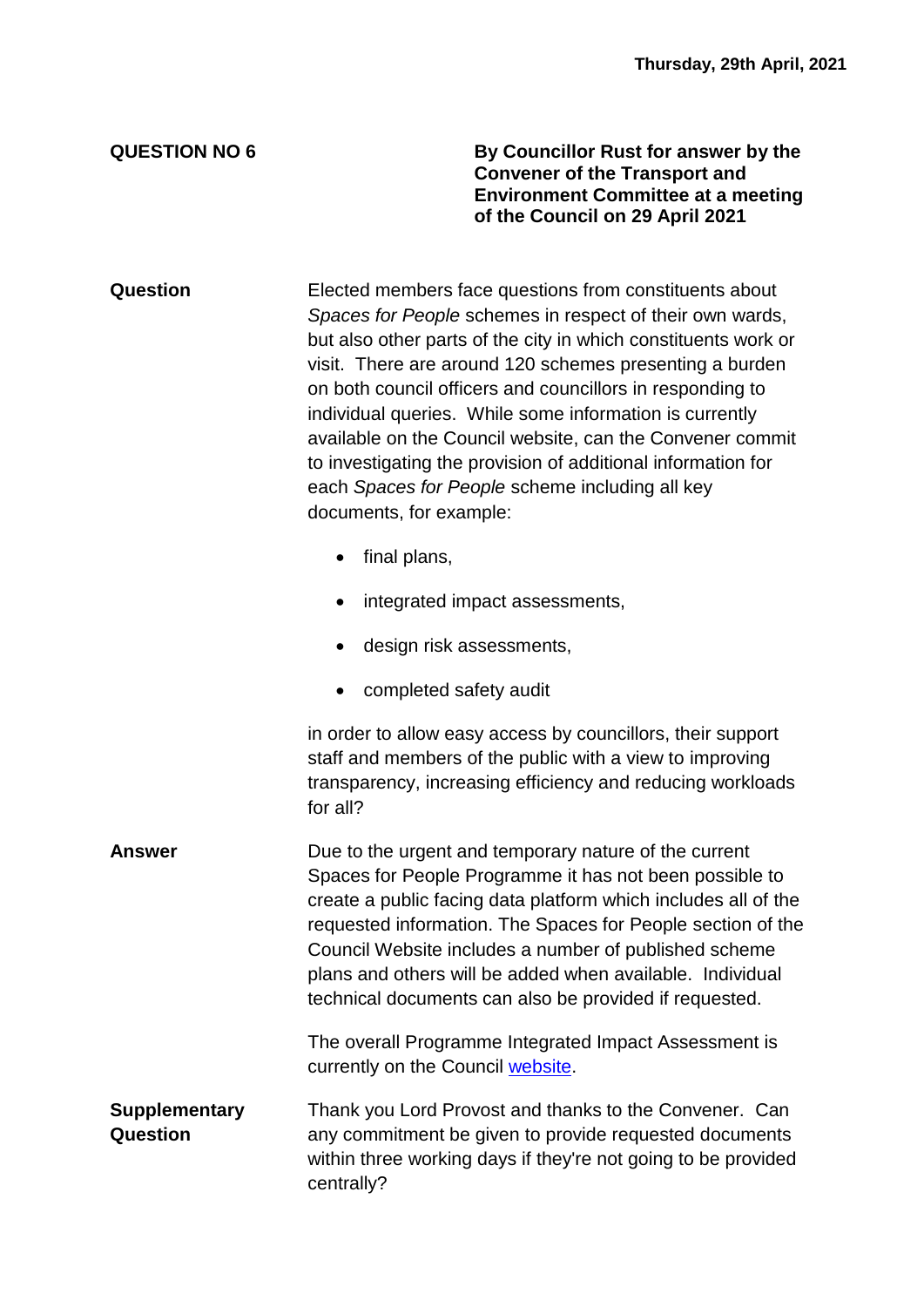| <b>Councillor</b><br><b>Macinnes</b>  | I'm sorry Councillor Rust I missed part of that, can I ask you<br>to repeat it.                                                                                                                                                                                                                                                                                                                                                                                                                                                                                                          |  |
|---------------------------------------|------------------------------------------------------------------------------------------------------------------------------------------------------------------------------------------------------------------------------------------------------------------------------------------------------------------------------------------------------------------------------------------------------------------------------------------------------------------------------------------------------------------------------------------------------------------------------------------|--|
| <b>Councillor</b><br>Rust             | Can any commitment be given to provide requested<br>documents within 3 working days if they're not going to be<br>provided centrally?                                                                                                                                                                                                                                                                                                                                                                                                                                                    |  |
| <b>Supplementary</b><br><b>Answer</b> | I'll pick up with officers in particular because clearly this is a<br>very operational matter in terms of how the technical<br>information is developed and used within each project and<br>indeed in terms of the consultation process. I think the<br>answer that I have given in writing gives some<br>understanding in the context of that and given the scale of<br>what we can do across spaces for people it has put the<br>team under enormous strain to try to provide incredibly<br>detailed bits of information, but we will come back to you on<br>that specific, thank you. |  |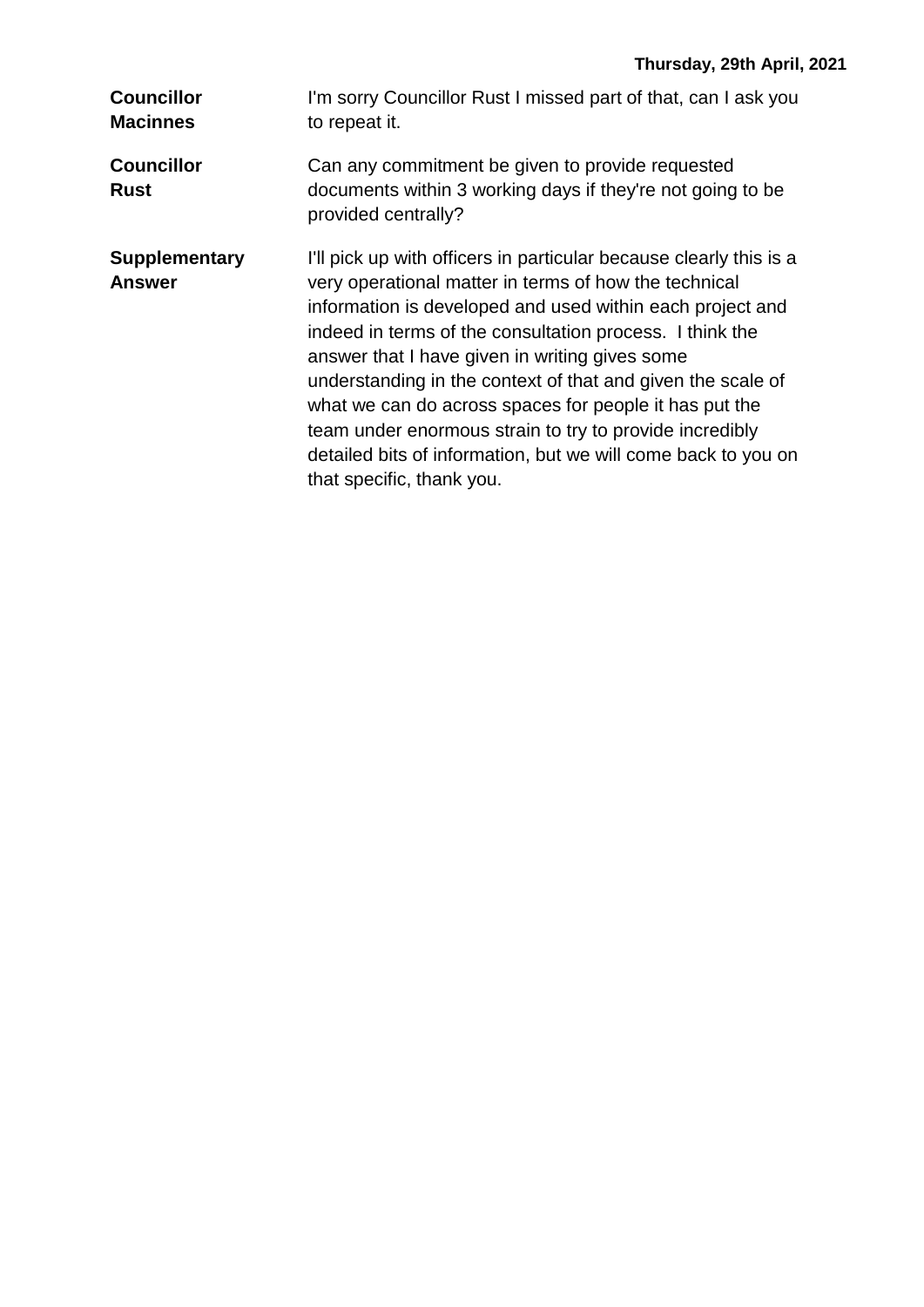### **QUESTION NO 7 By Councillor Neil Ross for answer by the Convener of the Transport and Environment Committee at a meeting of the Council on 29 April 2021**

The Council is responsible for maintaining thousands of gullies across the city. In March this year the Council had only two gulley cleaning vehicles with three new vehicles on order.

- **Question (1)** How many gully issues are currently shown as outstanding on the Council's online reporting system per ward?
- **Answer (1)** These figures are provided in Table 1 below, which clearly indicate that only 3% of the almost 60,000 gullies in Edinburgh are currently the subject of outstanding enquiries.

As is also made clear in the notes to the table there may be some instances of double counting when reports are not specific to an individual gully.

- **Question (2)** How many of those gully issues have been outstanding for more than one month, more than three months and more than six months analysed per ward?
- **Answer (2)** Table 1 provides this information.
- **Question (3)** When might it be reasonable to expect that the backlog will be eliminated and all the outstanding issues identified at 2) above cleared?
- **Answer (3)** The lifecycle of a gully issue can vary greatly in terms of complexity and timescale and depends on the cause of the issue. There is no standard time to fix an enquiry - some can be fixed in a day and some can take months to resolve. It should also be noted that on some occasions it is not the responsibility of the Council to do so, depending on the nature of the problem.

The Road Operations team prioritise gully issues which are affecting property and/or creating road safety issues first.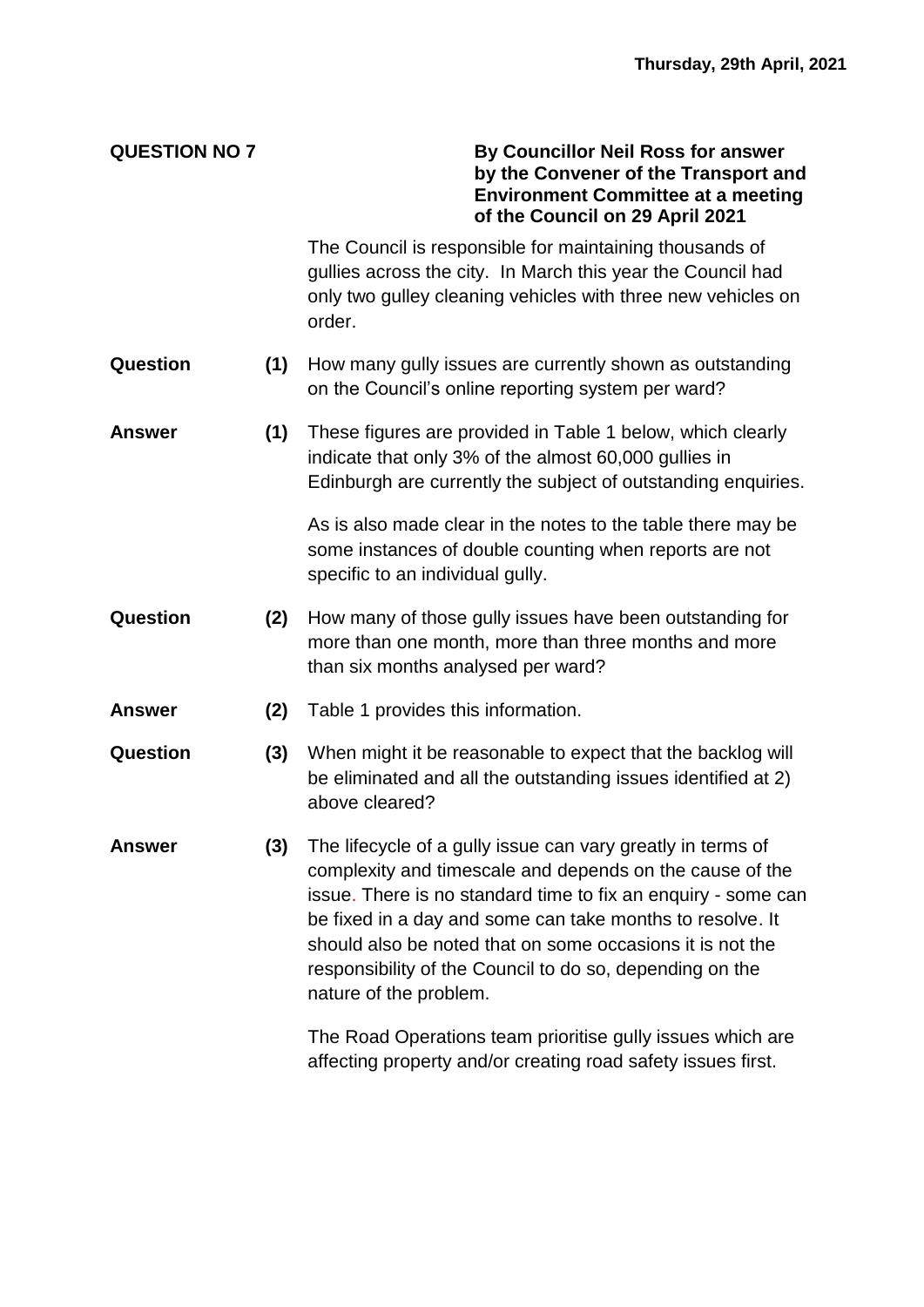They also attempt to co-ordinate these enquiries with our cyclical maintenance programme.

There will always be work in progress because as current enquiries are completed new ones arise and the overall figure fluctuates in line with the weather and available resources. It is therefore not realistic to reference 'eliminating a backlog' but recognition is necessary of the ongoing nature of this work and Council responsibility.

For reference, on average in the seven months prior to the onset of the severe winter weather (Jun 2020 – Dec 2020 inclusive), 762 enquiries per month were closed.

- **Question (4)** What are the operational performance targets for gully cleaning?
- **Answer (4)** The operational target is to undertake a fully cyclical maintenance of the city's gullies on a two-year cycle.
- **Supplementary Question** Thank you Lord Provost and thank you to the Convener for her answer. It would seem from the figures provided that Ward 10, my ward, has by far the highest number of all outstanding gully enquiries, I don't expect the Convener to know why that is, but would she be willing to help me find out and take appropriate action?
- **Supplementary Answer** Of course I'd be delighted to help. I'm hoping that you've maybe gone directly to officers to ask those specific questions already, but what I can do today though is perhaps give some degree of context attached to this. The question of gullies is not a simple one, it is actually incredibly complex and so there may be a lot of reasons as to why your particular ward has a high number of outstanding enquiries, or indeed when any other ward has, and one of the reasons for that is the nature of the problem around gullies, because there is no one simple reason for issues around gullies nor is there any simple solution often to them, it can often be several different stages of investigation, sometimes it's a problem that's actually sitting with the sewer, in which case it's the responsibility of Scottish Water, sometimes it is not obvious as to why something is blocked, there are also occasionally times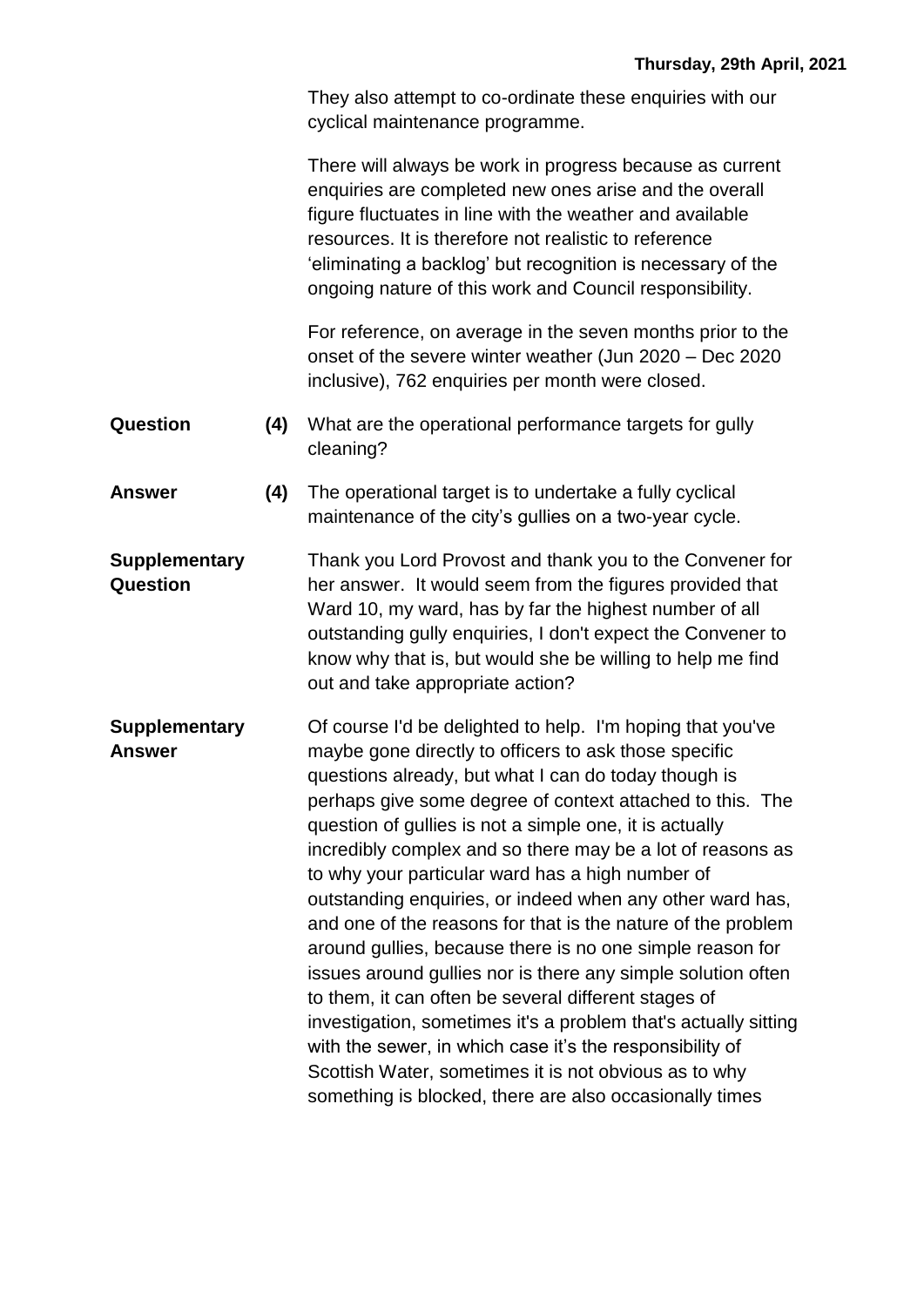### **Thursday, 29th April, 2021**

when people will make reports of blocked gullies when in actual fact after rainfall it is natural and right that the gully pots are sitting at three quarter level full even though they may appear to be blocked to people, they're actually not and sometimes the problem does not actually lie at the gully it lies further back in the drainage system, as it reaches the sewer, in which case that requires an enormous amount of additional work either the jetting crew to clear them out which has to come back in as a second piece of work, or alternatively to actually have them dug out and that's often where we're combining with Scottish Water on that. So depending on the nature of the problem, and obviously there'll be issues around old sewer works etc. in different parts of the city, that may explain why there's a particular concentration in one ward over another and also it helps to explain some of the delays in getting enquiries resolved when they turn out to be more complex than first appears, thank you.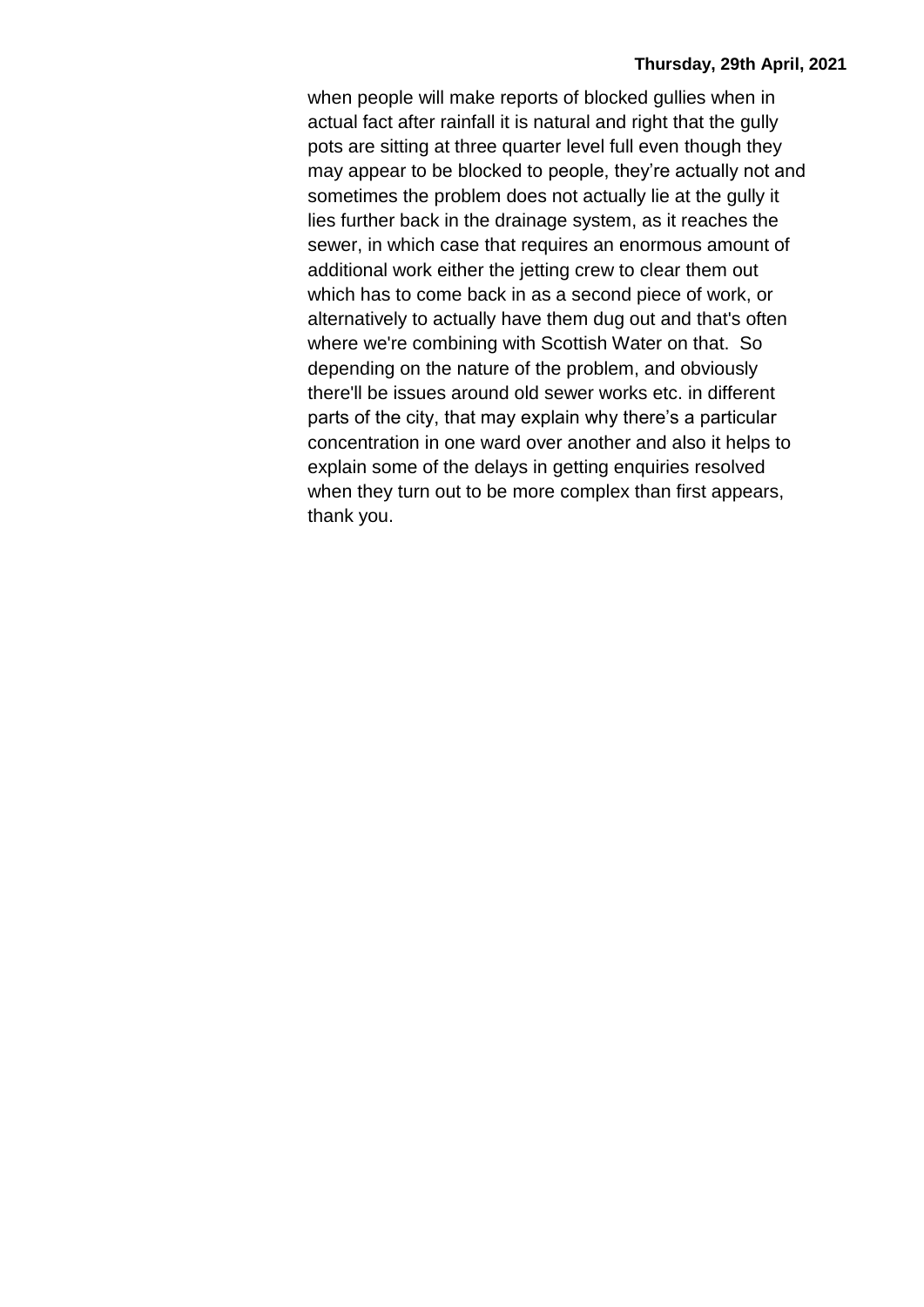| Ward    | Less than 1<br>month | 1month -<br>3month | 3 month -<br>6 month | > 6month                          | <b>Total No.</b><br><b>Enquiries</b><br>Outstanding | % of total<br>gullies |
|---------|----------------------|--------------------|----------------------|-----------------------------------|-----------------------------------------------------|-----------------------|
| Ward 1  | 31                   | 64                 | 45                   | 24                                | 164                                                 | 0.28%                 |
| Ward 2  | 10                   | 32                 | 19                   | 31                                | 92                                                  | 0.15%                 |
| Ward 3  | 11                   | 23                 | 41                   | 15                                | 90                                                  | 0.15%                 |
| Ward 4  | 6                    | 13                 | 23                   | 14                                | 56                                                  | 0.09%                 |
| Ward 5  | 18                   | 32                 | 39                   | 30                                | 119                                                 | 0.20%                 |
| Ward 6  | 5                    | 42                 | 33                   | 32                                | 112                                                 | 0.19%                 |
| Ward 7  | $\overline{7}$       | 41                 | 30                   | 13                                | 91                                                  | 0.15%                 |
| Ward 8  | 11                   | 24                 | 13                   | 15                                | 63                                                  | 0.11%                 |
| Ward 9  | 13                   | 37                 | 22                   | 31                                | 103                                                 | 0.17%                 |
| Ward 10 | 25                   | 103                | 95                   | 79                                | 302                                                 | 0.51%                 |
| Ward 11 | 24                   | 25                 | 37                   | 15                                | 101                                                 | 0.17%                 |
| Ward 12 | 4                    | 24                 | 15                   | 28                                | 71                                                  | 0.12%                 |
| Ward 13 | 5                    | 33                 | 22                   | 15                                | 75                                                  | 0.13%                 |
| Ward 14 | 10                   | 13                 | 33                   | 14                                | 70                                                  | 0.12%                 |
| Ward 15 | 21                   | 67                 | 66                   | 36                                | 190                                                 | 0.32%                 |
| Ward 16 | 10                   | 69                 | 45                   | 14                                | 138                                                 | 0.23%                 |
| Ward 17 | $\overline{7}$       | 26                 | 30                   | 12                                | 75                                                  | 0.13%                 |
|         |                      |                    |                      | Total                             | 1,912                                               |                       |
|         |                      |                    |                      | <b>Total Gullies in Edinburgh</b> | 59,413                                              |                       |
|         |                      |                    |                      | % of Total                        | 3%                                                  |                       |

Table 1 – Outstanding Gully Enquiries

Please note – the actual numbers are expected to be less than noted above. This is because there will be instances of double counting where customers have not selected specific gullies to report against. It is not possible to automatically identify the number which are double counted as the customer has not specified an asset that the system can identify as unique.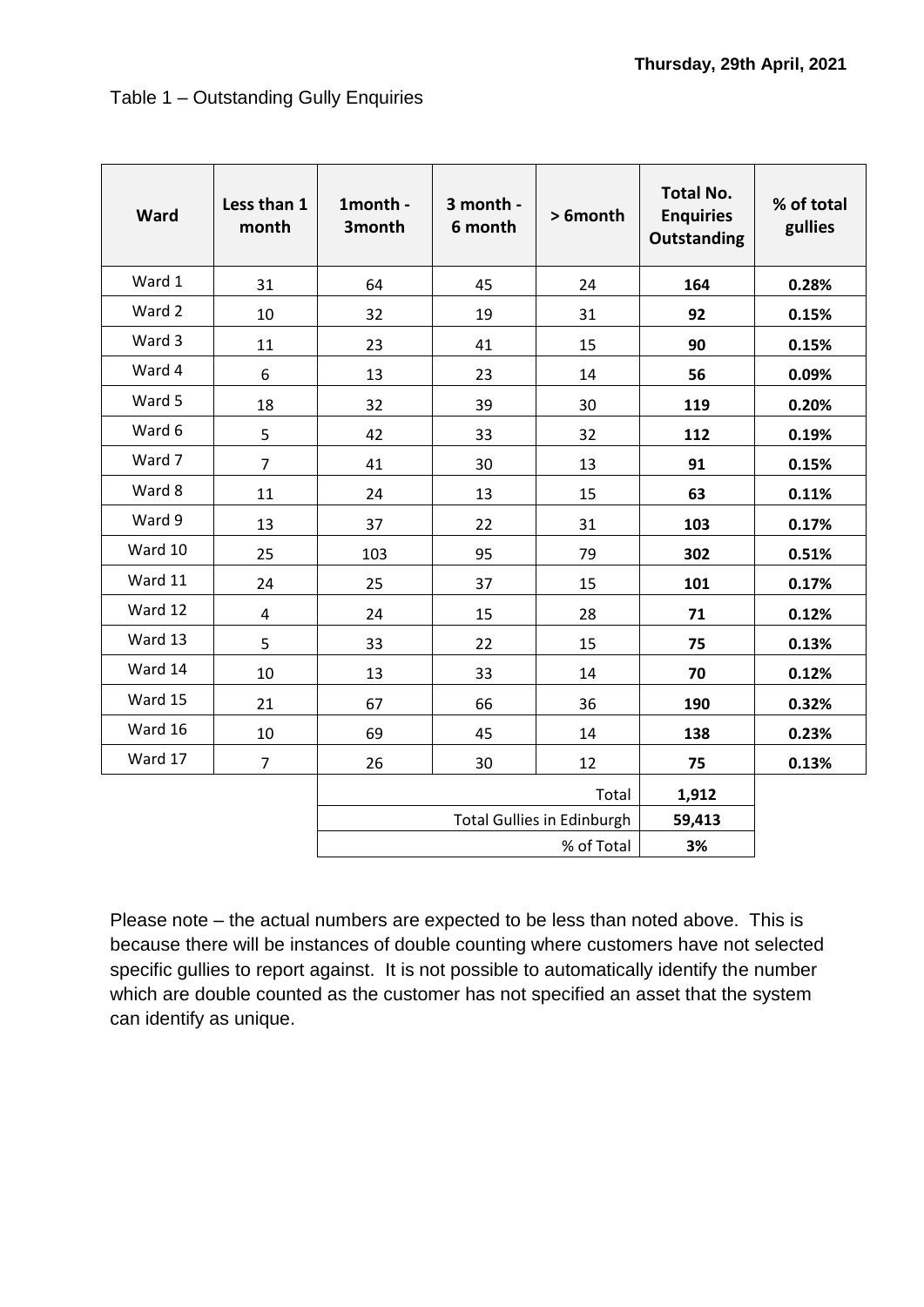**QUESTION NO 8 By Councillor Neil Ross for answer by the Convener of the Finance and Resources Committee at a meeting of the Council on 29 April 2021**

- **Question (1)** How much has the Council received, net of costs, from the sale of public conveniences over the past ten years?
- **Answer (1)** Total net receipts are £1,334,717
- **Question (2)** How much has the Council spent on the modernisation or refurbishment of public conveniences over the past ten years?
- **Answer (2)** £678,242
- **Question (3)** How much does the Council intend to spend in total on the modernisation or refurbishment of public conveniences over the current year 2021/22 and, in particular, on the facilities at Bruntsfield Links, Meadows (East) and Middle Meadow Walk?
- **Answer (3)** There are currently no funded plans to refurbish these toilets. However, the [Future Provision of Public](https://democracy.edinburgh.gov.uk/documents/s33415/7.8%20-%20Public%20Convenience%20Strategy%20v11.pdf)  [Conveniences](https://democracy.edinburgh.gov.uk/documents/s33415/7.8%20-%20Public%20Convenience%20Strategy%20v11.pdf) was considered at 22 April 2021 Transport and Environment Committee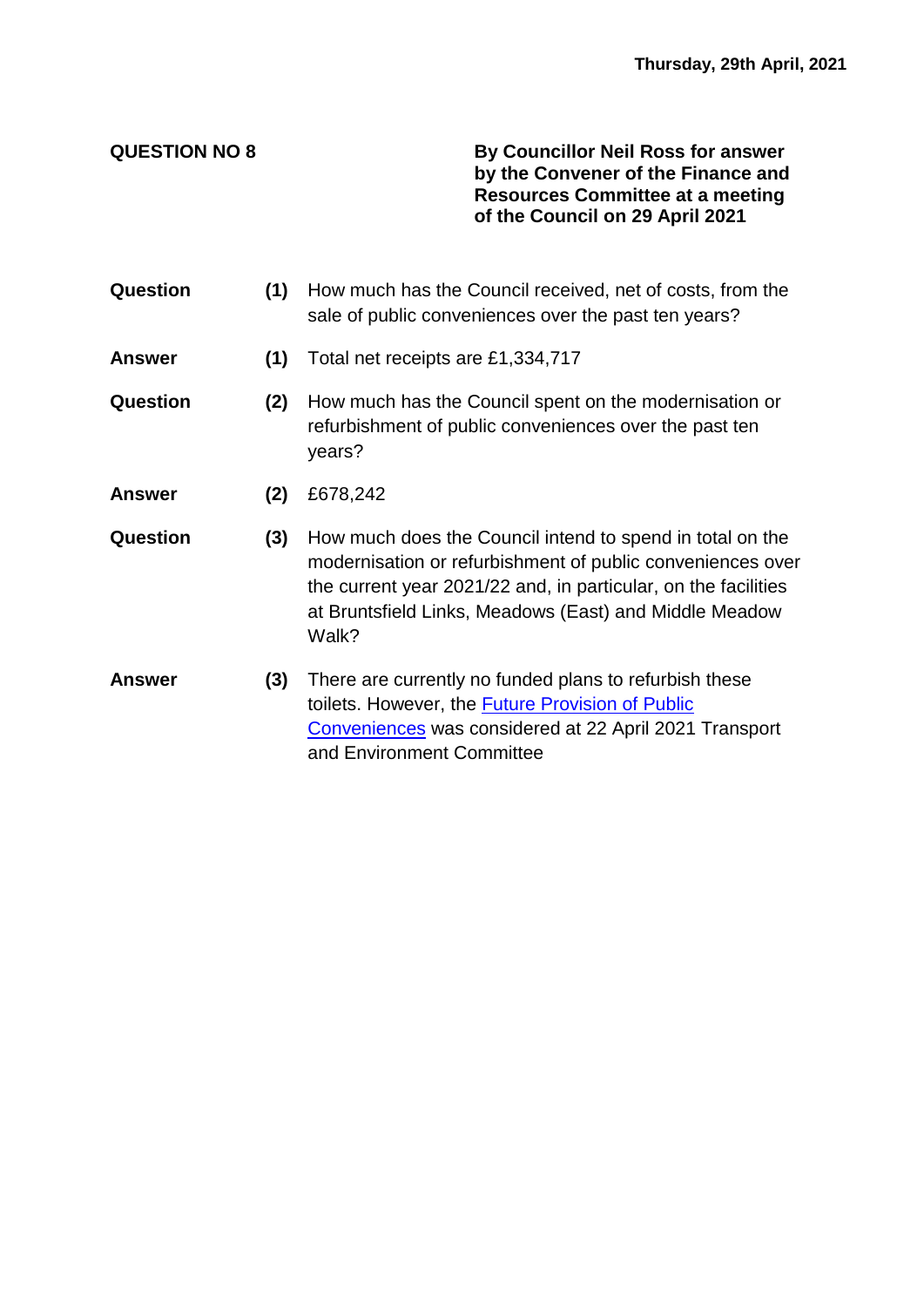**QUESTION NO 9 By Councillor Osler for answer by the Convener of the Transport and Environment Committee at a meeting of the Council on 29 April 2021**

> On Friday 9th April the guardrails at the Blackhall Dip were removed with no warning, this was not part of the consulted A90 Spaces for People scheme but done by the team charged with "decluttering".

- **Question (1)** If the guardrail needed to be removed why was their removal not considered as part of the original scheme and removed instead with no consultation?
- **Answer (1)** The Spaces for People programme includes a workstream dedicated to the removal of street clutter which is being progressed in consultation with Living Streets. Due to the urgent nature of the programme full consideration to the removal of street clutter could not always be provided. However, the programme has enabled a review of measures to improve pedestrian movement in line with the Edinburgh Street Design Guidance.
- **Question (2)** In many schemes guardrail removal was considered as part of the Spaces for People Schemes. Who decides on whether this is considered or not?
- **Answer (2)** The lead officer for the measures should consider street clutter removal as part of the process but as mentioned above, this was not always possible.
- **Question (3)** How is such a decision made?
- **Answer (3)** The process follows the protocol adopted in 2012 and is in line with the Edinburgh Street Design Guidance. As part of guidance, the decluttering of streets should be considered when carrying out work on the network.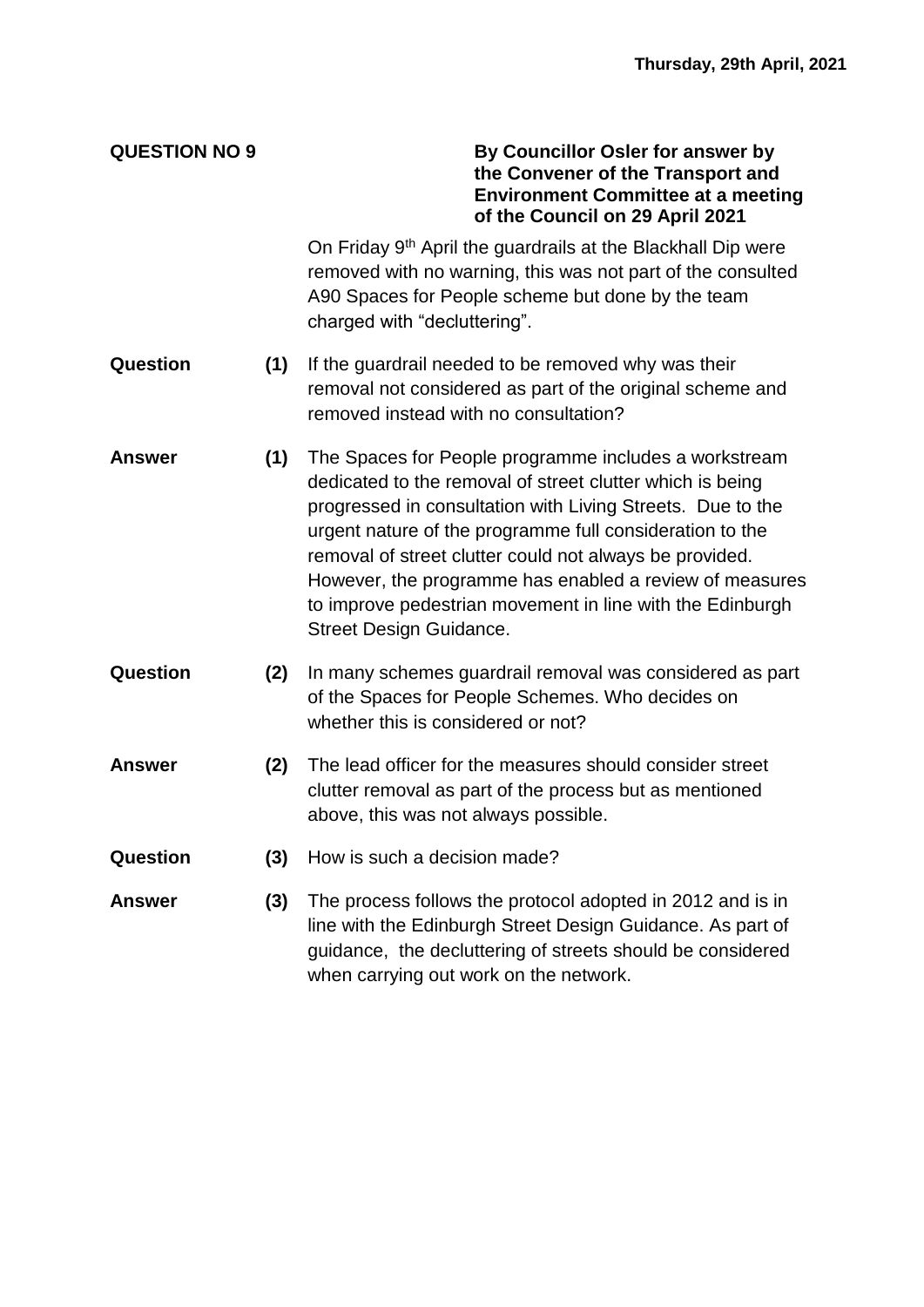**QUESTION NO 10 By Councillor Jim Campbell for answer by the Convener of the Education, Children and Families Committee at a meeting of the Council on 29 April 2021**

- **Question (1)** Are holders of an NHS Scotland Face Coverings Exemption card exempt from wearing face coverings in all Council settings?
- **Answer (1)** Schools and Lifelong Learning follow Scottish Government and Health Protection advice. In-line with this, all holders of an NHS Scotland Face Coverings Exemption card would be exempt from wearing face coverings in all Council settings.

[https://www.gov.scot/publications/coronavirus-covid-19](https://www.gov.scot/publications/coronavirus-covid-19-public-use-of-face-coverings/pages/face-covering-exemptions/) [public-use-of-face-coverings/pages/face-covering](https://www.gov.scot/publications/coronavirus-covid-19-public-use-of-face-coverings/pages/face-covering-exemptions/)[exemptions/](https://www.gov.scot/publications/coronavirus-covid-19-public-use-of-face-coverings/pages/face-covering-exemptions/)

- **Question (2)** Following an enquiry from a constituent in early March, I understand the Children and Families were reminded that if a student is exempt then they need not wear a mask. Would the Convener agree?
- **Answer (2)** Schools and Lifelong Learning follow Scottish Government and Health Protection advice with regards to the response to managing Covid-19 in schools.

Where required face coverings should be worn, if staff or pupils are exempt, they do not need to wear a face covering.

The link to guidance is provided below.

[https://www.gov.scot/publications/coronavirus-covid-19](https://www.gov.scot/publications/coronavirus-covid-19-guidance-on-reducing-the-risks-in-schools/) [guidance-on-reducing-the-risks-in-schools/](https://www.gov.scot/publications/coronavirus-covid-19-guidance-on-reducing-the-risks-in-schools/)

[https://www.gov.scot/publications/coronavirus-covid-19](https://www.gov.scot/publications/coronavirus-covid-19-public-use-of-face-coverings/pages/face-covering-exemptions/) [public-use-of-face-coverings/pages/face-covering](https://www.gov.scot/publications/coronavirus-covid-19-public-use-of-face-coverings/pages/face-covering-exemptions/)[exemptions/](https://www.gov.scot/publications/coronavirus-covid-19-public-use-of-face-coverings/pages/face-covering-exemptions/)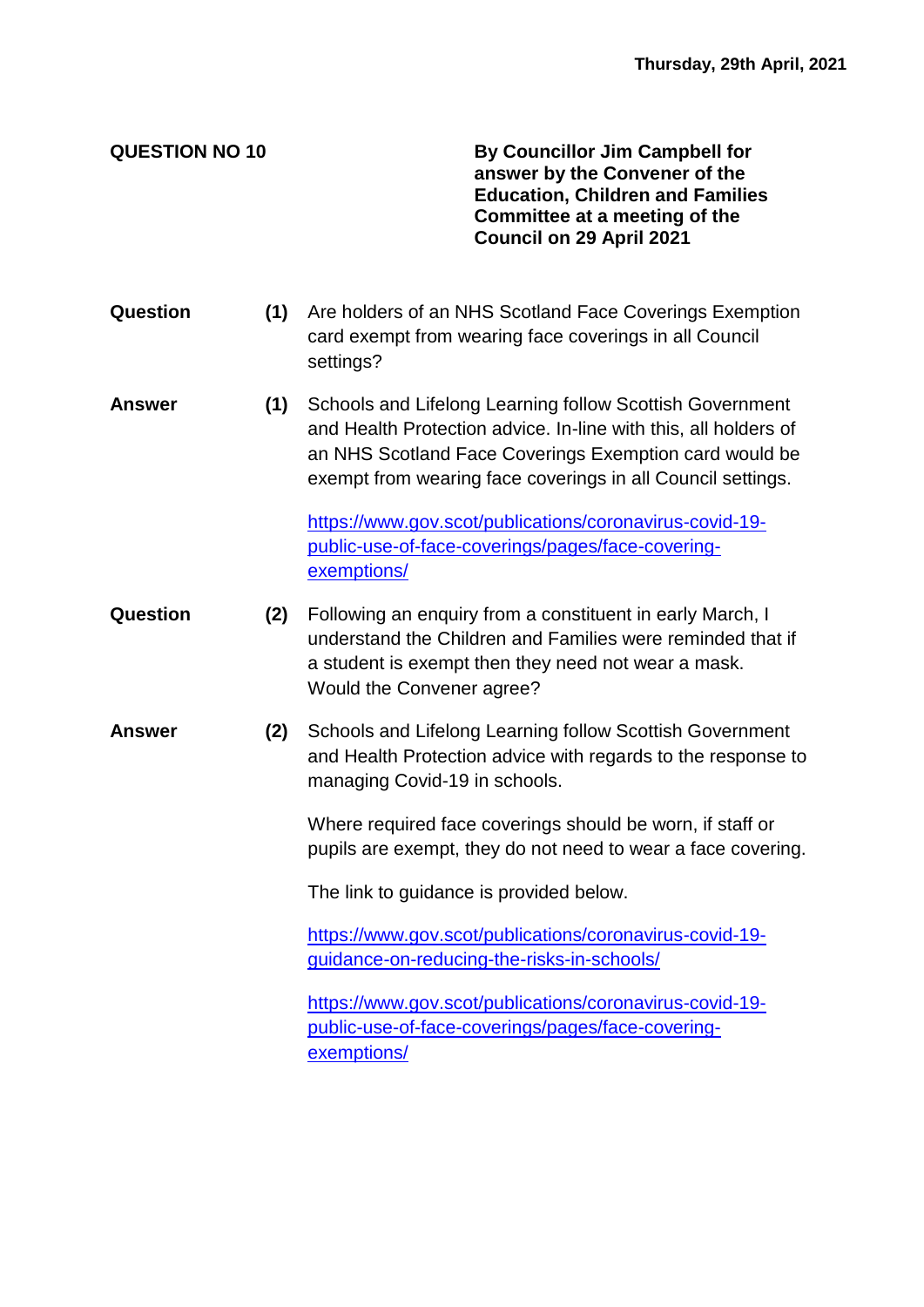| Question      | (3) | Despite this, a story appeared in Scotland on Sunday on 3<br>April alleging several exempt students had been excluded<br>from a City of Edinburgh school classroom for failing to wear<br>a face covering. Can the Convener comment on the<br>accuracy of this media report? If true, has an apology been<br>given to any students wrongly excluded from class? |
|---------------|-----|-----------------------------------------------------------------------------------------------------------------------------------------------------------------------------------------------------------------------------------------------------------------------------------------------------------------------------------------------------------------|
| <b>Answer</b> | (3) | Parents, pupils and Head Teachers have resolved this.                                                                                                                                                                                                                                                                                                           |

- **Questions (4)** Has it been made clear to all Head Teachers that students exempt from wearing face coverings must not be discriminated against?
- **Answer (4)** Head Teachers were made aware of this on 08.03.2021 and 29.03.2021. A Bite size training was also provided to all staff on face masks / face coverings.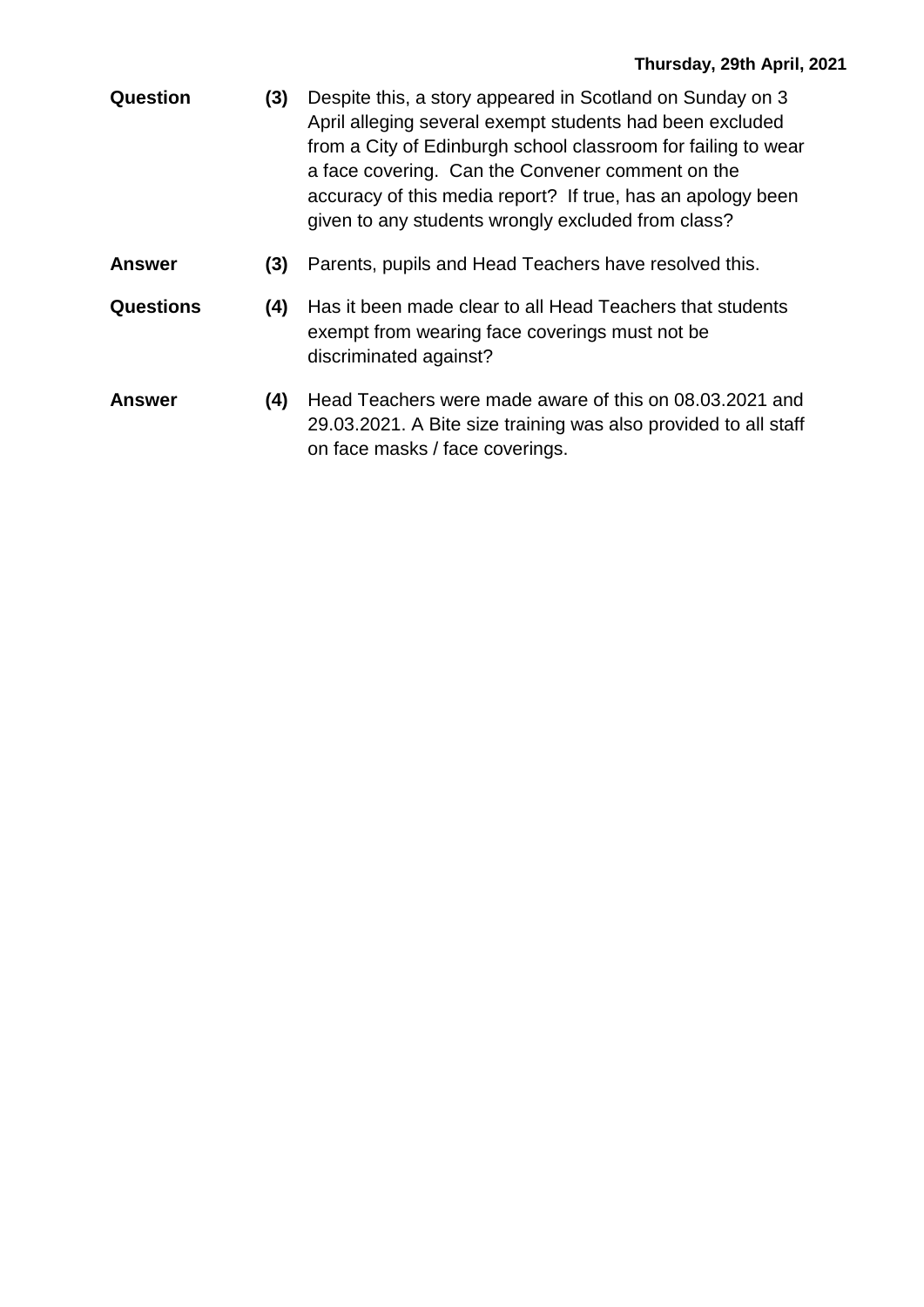**QUESTION NO 11 By Councillor Jim Campbell for answer by the Convener of the Transport and Environment Committee at a meeting of the Council on 29 April 2021**

- **Question (1)** What are the normal office locations of those responsible for designing Edinburgh Spaces for People schemes?
- **Answer (1)** The lead officers for all of the Spaces for People schemes are based in Edinburgh. All except three schemes were designed in Edinburgh.
- **Question (2)** Are press reports accurate that some schemes were designed by London based individuals?
- **Answer (2)** All the Spaces for People measures have a Council officer with responsibility for developing schemes in line with agreed objectives, providing a design brief to the designers so plans can be produced using computer-aided design and drafting software (AutoCAD). Only three schemes out of 54 had plans produced on AutoCAD by London based designers. These designs were then subject to detailed consideration by Council officers.
- **Question (3)** Did any individuals involved in designing an Edinburgh Spaces for People schemes that were not based within this Council boundary, make site visits to the scheme they were responsible for designing? Please list these schemes.
- **Answer (3)** The designers for the three schemes who are not based in Edinburgh were provided with a design brief including concept design and purpose and did not make site visits to the scheme. However, the lead officer for each scheme is based in Edinburgh and therefore could and did make site visits and remained in constant communication with the designer. The three schemes were: Slateford Road, Greenbank to Meadows and Lanark Road/Inglis Green Road and Longstone Road.
- **Questions (4)** Which Spaces for People schemes were designed without the designers making any site visits?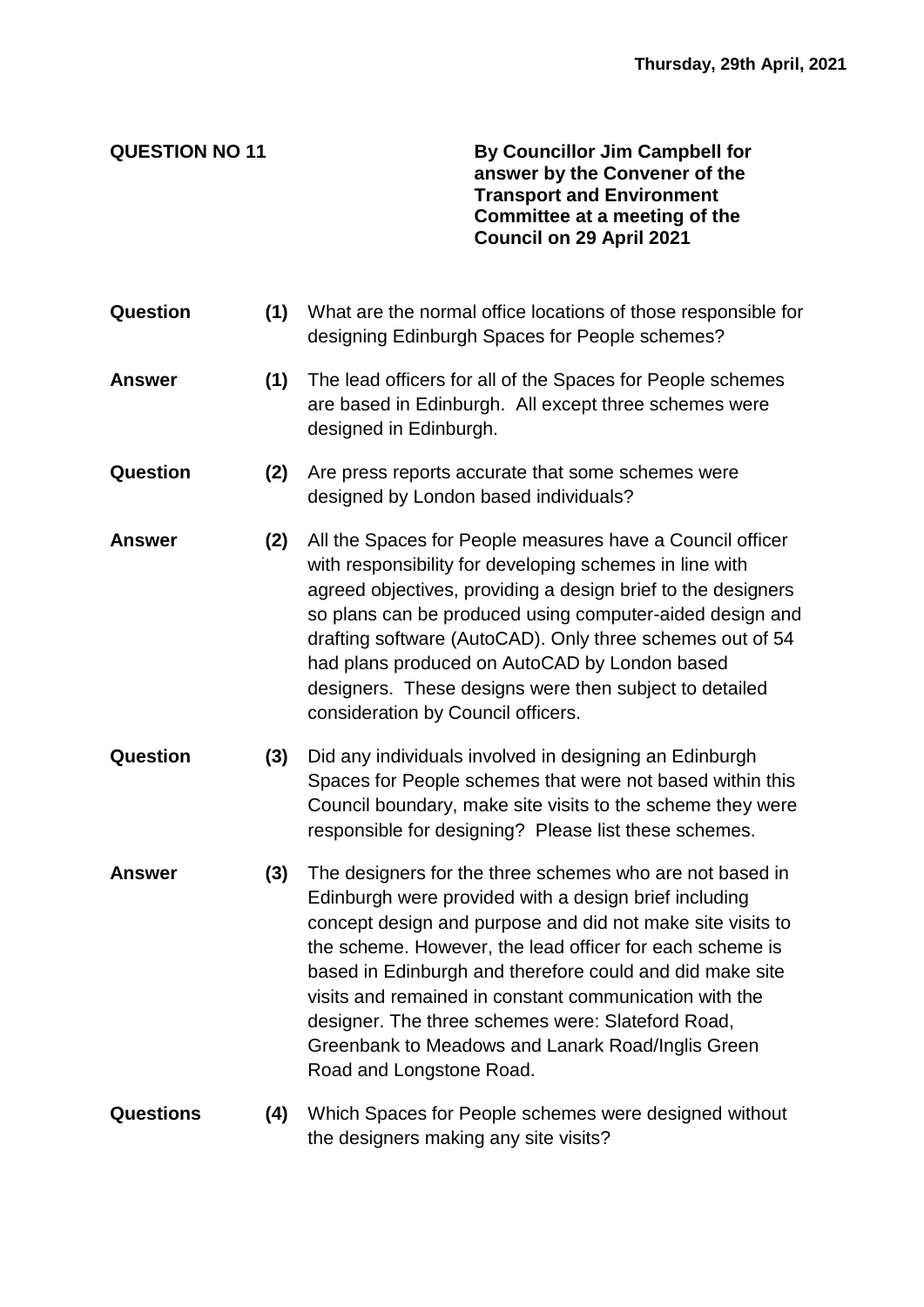- **Answer (4)** See answer 3. However, it is important to stress that the lead officer for the scheme and other officers know these sites well, visited them on many occasions and liaised closely with the designers.
- **Supplementary Question** Thank you Lord Provost, I thank the Convener for her answer. Does the Convener think it's coincidence that the three schemes that seem to have raised the greatest level of public anxiety were all schemes designed outside Scotland?

**Supplementary Answer** I'm really dismayed by that question Councillor Campbell. This is attempting to stir a pot which does not need stirred. As I give you the answer in the written answer, in part three of your question, it is quite clear that both the briefing has been given by local officers and others who have detailed local knowledge, it goes in then in the case of 3 out of the 54 schemes that we've done so far of this nature, only 3 have gone out to specialist capacity to reflect the fact that our officers didn't have the capacity to put in these number of schemes properly at this point because of the sheer number of schemes going through. They then came back in and they went through a very careful review process, I'm sorry, you're shaking your head but I presume that means you don't believe me, in which case I'll come back to you writing on it. I really do have some concerns about the way in which our officers work is being portrayed around spaces for people, it came back in, it went through very careful internal review with again localised knowledge being applied to that. This is an entirely normal process when you've got capacity issues, to employ specialist outside help to be getting anywhere in any part of a system in a council where that was required and quite why it's being questioned in the way it is and the way that's been put forward in the public arena in this way I cannot fathom, unless it is just mischief making.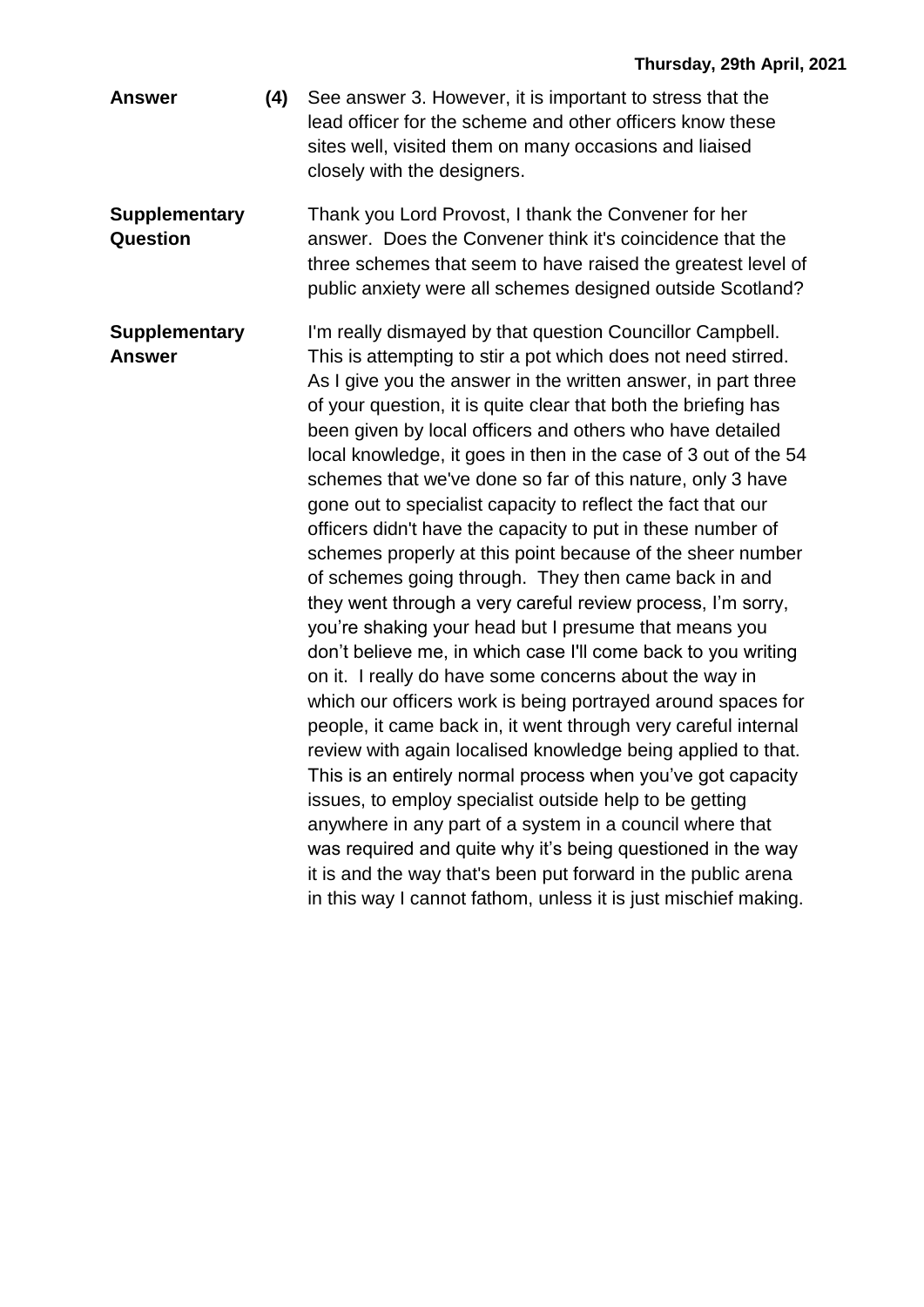**QUESTION NO 12 By Councillor Lang for answer by the Convener of the Transport and Environment Committee at a meeting of the Council on 29 April 2021**

- **Question (1)** What percentage of Edinburgh's public path network has path lighting?
- **Answer (1)** Within the Council's GIS System, the footpath network is measured in kilometres and the street lights are recorded as data points. It is therefore not possible to identify the length of footpath that is lit, without individually checking each section of footpath, which would take some time and would be highly resource intensive.
- **Question (2)** What plans exist to increase this percentage?
- **Answer (2)** Under Section 35 of the Roads (Scotland) Act 1984, a local roads authority shall provide and maintain lighting for roads, or proposed roads, which are, or will be, maintainable by them and which in their opinion ought to be lit. This includes the provision and maintenance of lighting on footpaths.

There are no plans to increase the existing lighting coverage by installing street lighting on roads that are currently adopted by the Council and are unlit. This is in line with one of the three priorities in the Council's Business Plan "becoming sustainable and net zero city".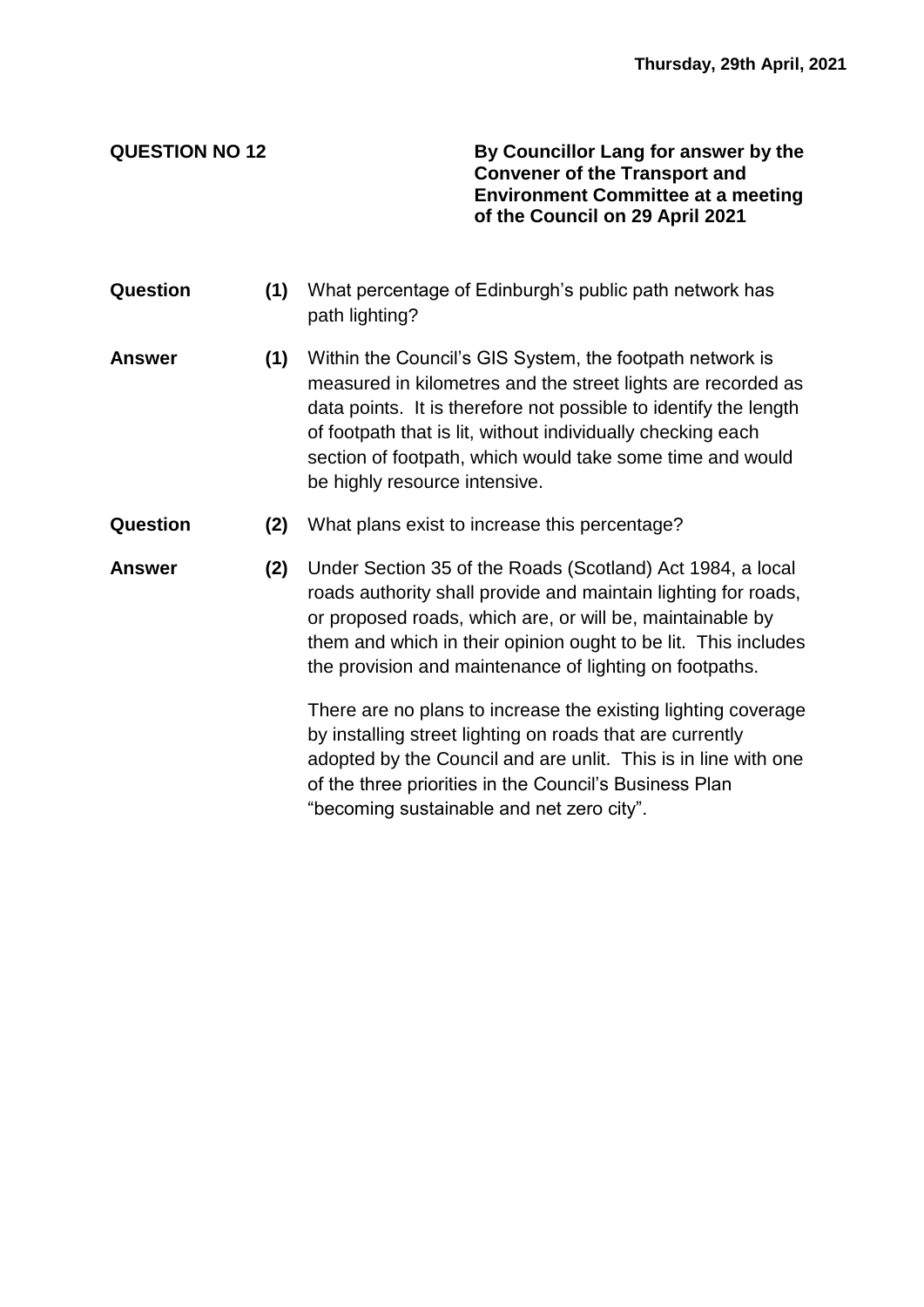### **QUESTION NO 13 By Councillor Mitchell for answer by the Convener of the Transport and Environment Committee at a meeting of the Council on 29 April 2021**

On Thursday 11th March a question was submitted about the feedback and responses from residents and stakeholders to the Queensferry Road/A90 scheme.

The response to part four of the question said "It is hoped that the summary of feedback will [be] circulated by the end of the week."

Over five weeks later, and having enquired about this with the Convener and officials on 29th March, could the Convener please confirm:

- **Question (1)** Why this information has not yet been forthcoming?
- **Answer (1)** Due to competing priorities there has been a delay in finalising the assessment feedback form.
- **Question (2)** When the feedback on the scheme will be circulated to councillors, transport spokespeople, and stakeholders?
- **Answer (2)** Officers have committed that the Assessment Feedback Form will be circulated ahead of Full Council on 29 April 2021.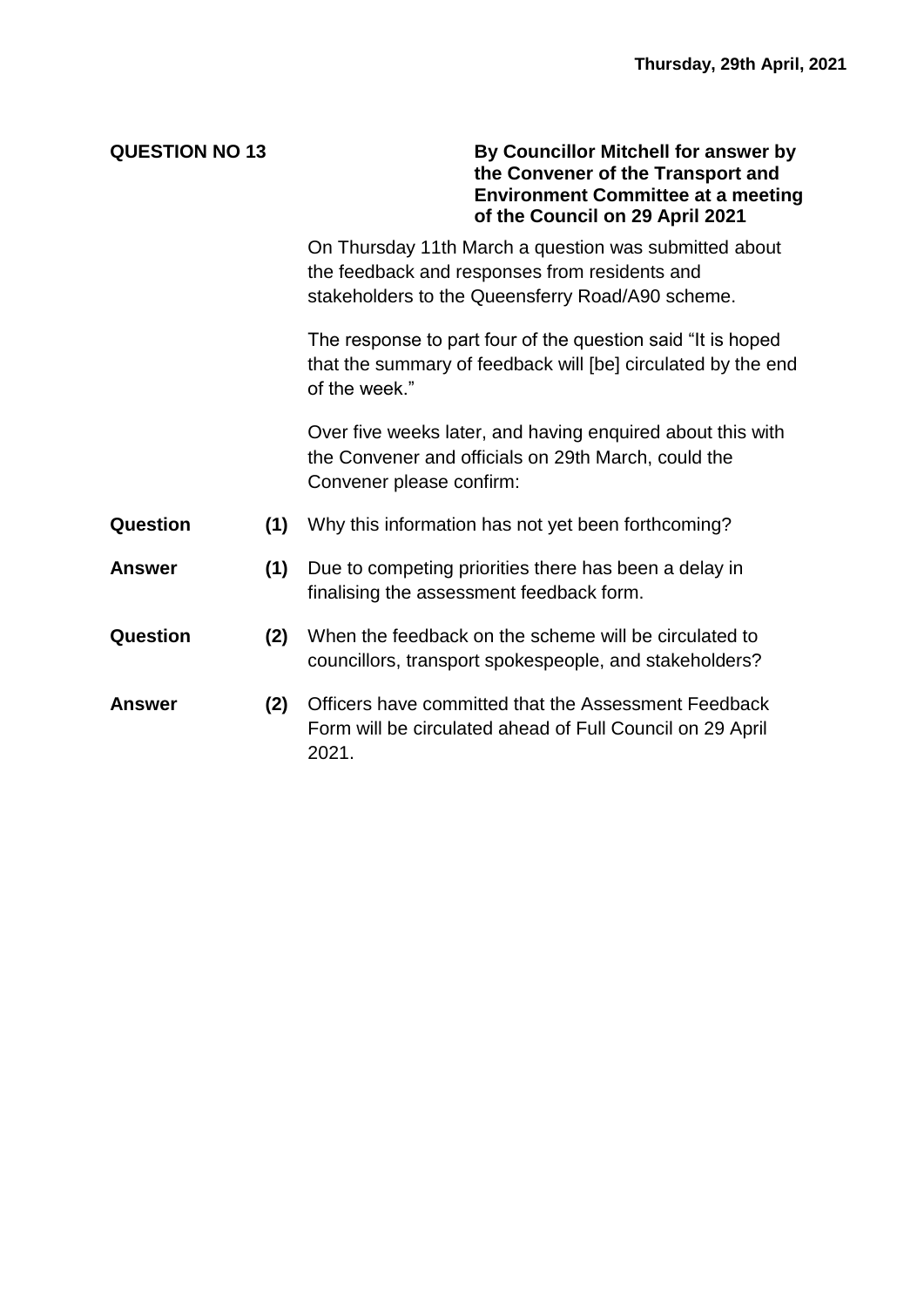### **QUESTION NO 14 By Councillor Louise Young for answer by the Convener of the Transport and Environment Committee at a meeting of the Council on 29 April 2021**

With regard to the number of registrations for a garden waste permit can the following numbers be provided for the last 3 registration periods:

### **Question (1)** What quantity and % of eligible households have registered for a garden waste permit?

**Answer (1)** At the introduction of the charge in 2018, the garden waste service opened to all residents within Edinburgh. However, before the charge was introduced approximately 124,000 households received a garden waste collection service.

> The business case for the introduction of the charge predicted that 46% of these 124,000 households (with an assumption of 1 bin each) would opt-in to the chargeable service.

In 2018/19 (year 1) there were 68,841 households registered for 74,879 bins (60% of original bins).

In 2019/20 (year 2) this rose to 72,133 households registered for 79,496 bins (64% of original bins; and 6% increase from previous year).

In 2020/21 (year 3) this increased further to 74,539 households registered for 82,355 bins (66% of original bins; and 4% increase from previous year).

**Question (2)** Of that total registrations, how many were renewals and how many were new households?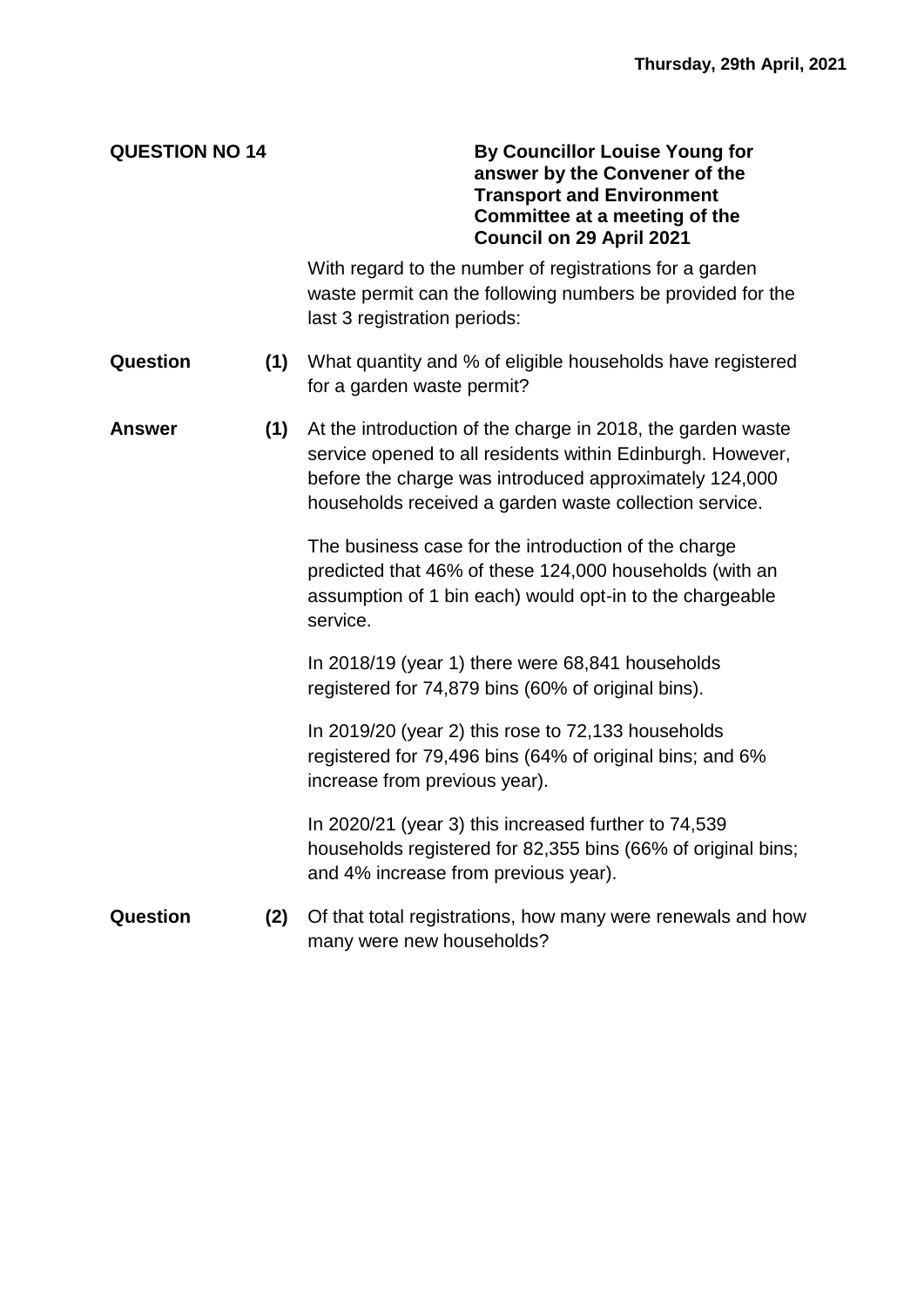| <b>Answer</b> | (2) | Of the properties registered for the garden waste service<br>since the charge was introduced:                                                                                                                                                                                                                                                                                       |
|---------------|-----|-------------------------------------------------------------------------------------------------------------------------------------------------------------------------------------------------------------------------------------------------------------------------------------------------------------------------------------------------------------------------------------|
|               |     | 4% were for year 1 only                                                                                                                                                                                                                                                                                                                                                             |
|               |     | 3% were for year 2 only                                                                                                                                                                                                                                                                                                                                                             |
|               |     | 9% were for year 3 only                                                                                                                                                                                                                                                                                                                                                             |
|               |     | 5% were for year 1 and 2 but not year 3                                                                                                                                                                                                                                                                                                                                             |
|               |     | 6% were for year 1 and 3 but not year 2                                                                                                                                                                                                                                                                                                                                             |
|               |     | 9% were for year 2 and 3 but not year 1                                                                                                                                                                                                                                                                                                                                             |
|               |     | 65% were for all years - 1, 2 and 3                                                                                                                                                                                                                                                                                                                                                 |
|               |     | In total, this means around 89% of properties that have<br>registered for the service since the charge was introduced<br>are current year 3 customers.                                                                                                                                                                                                                              |
|               |     | These figures relate to the property that was registered and<br>not the person registering as it could be a different person in<br>the household (or friend/family member) doing this each<br>year. This means that these figures will not factor in where<br>someone has registered for multiple years but moved to a<br>new house; these would appear as two separate properties. |
| Question      | (3) | How many / what % of permit holders did not renew?                                                                                                                                                                                                                                                                                                                                  |
| Answer        | (3) | See response to question 2. On this basis, around 11-12%<br>of properties that have registered for the service since the<br>charge was introduced are not currently registered for the<br>service in year 3.                                                                                                                                                                        |
| Question      | (4) | How many complaints have been received from residents<br>who had a permit but missed the renewal period and are<br>now not covered by the service?                                                                                                                                                                                                                                  |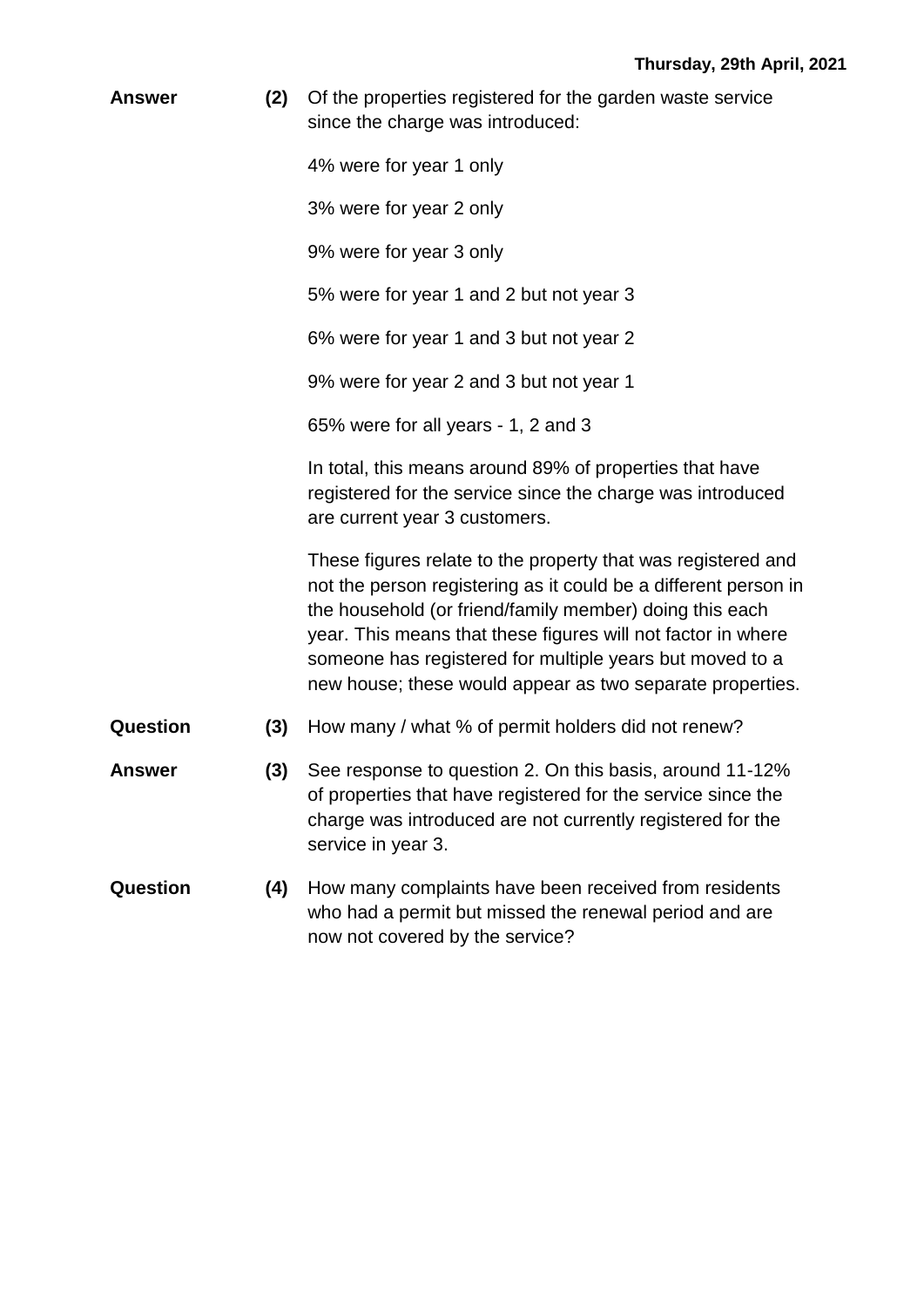**Answer (4)** Unfortunately, due to processes and the way in which enquiries, requests and complaints are categorised, it is not possible to provide this information.

> If a customer has an enquiry that the Council's Contact Centre is able to answer at the first contact, this is done without the enquiry being logged and sent to the service.

When an enquiry or complaint is logged, those relating to enquiries or complaints about missing a registration window; wanting to join the service outside of the registration window (for example, recently moved into Edinburgh); issues with registering; questions about registering/the service; changes to contact details etc are categorised together on the system.

- **Questions (5)** Of those complaints, how many / what % are from senior residents aged 65 or over (or if DOB data not known, but other data available which would indicate senior age)?
- **Answer (5)** The Council does not capture or have access to any data that would indicate someone's age other than if this is stated within the customer's enquiry therefore it is not possible to provide this information.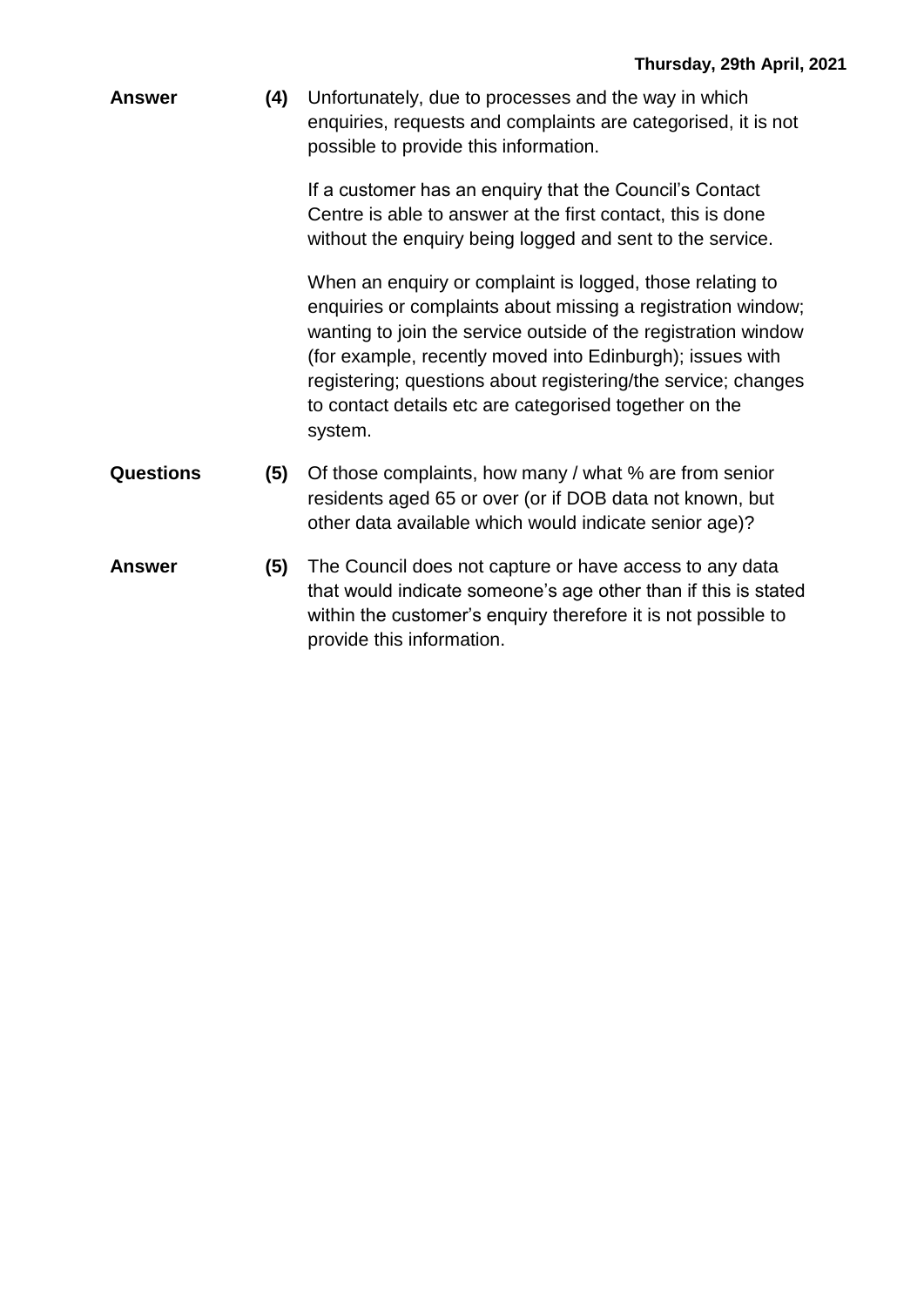**QUESTION NO 15 By Councillor Rust for answer by the Convener of the Education, Children and Families Committee at a meeting of the Council on 29 April 2021**

- **Question (1)** Given we have an SNP led Council Administration can the Convener confirm what plans have been progressed for a standalone GME secondary school in central Edinburgh?
- **Answer (1)** Given we are in the middle of an election we are not in position to clarify if there has been a change in the national strategy. When a new administration is formed in Holyrood we will clarify if there is likely to be a change in the national plan to develop Gaelic which will affect the council's proposal.
- **Question (2)** Does the Convener agree that a central location is necessary?
- **Answer (2)** It should be acknowledged that presently pupils from Taobh na Pairce attend James Gillespies High school which could not be considered to be in 'central Edinburgh'. To my knowledge this has not been seen as a barrier for parents sending their children to Taobh na Pairce. It should also be noted there is a section in the report that outlines how a sustainable travel strategy can be achieved using the Liberton site.
- **Question (3)** Is the Convener aware of the new national strategic approach?
- **Answer (3)** Discussions on the proposed site have taken place over a two-year period. The Scottish Government has been closely involved in these discussions and at no time have they indicated that the plan to site a new dedicated Gaelic secondary school on a shared learning campus at Liberton was against the national strategy for the expansion of Gaelic in Scotland.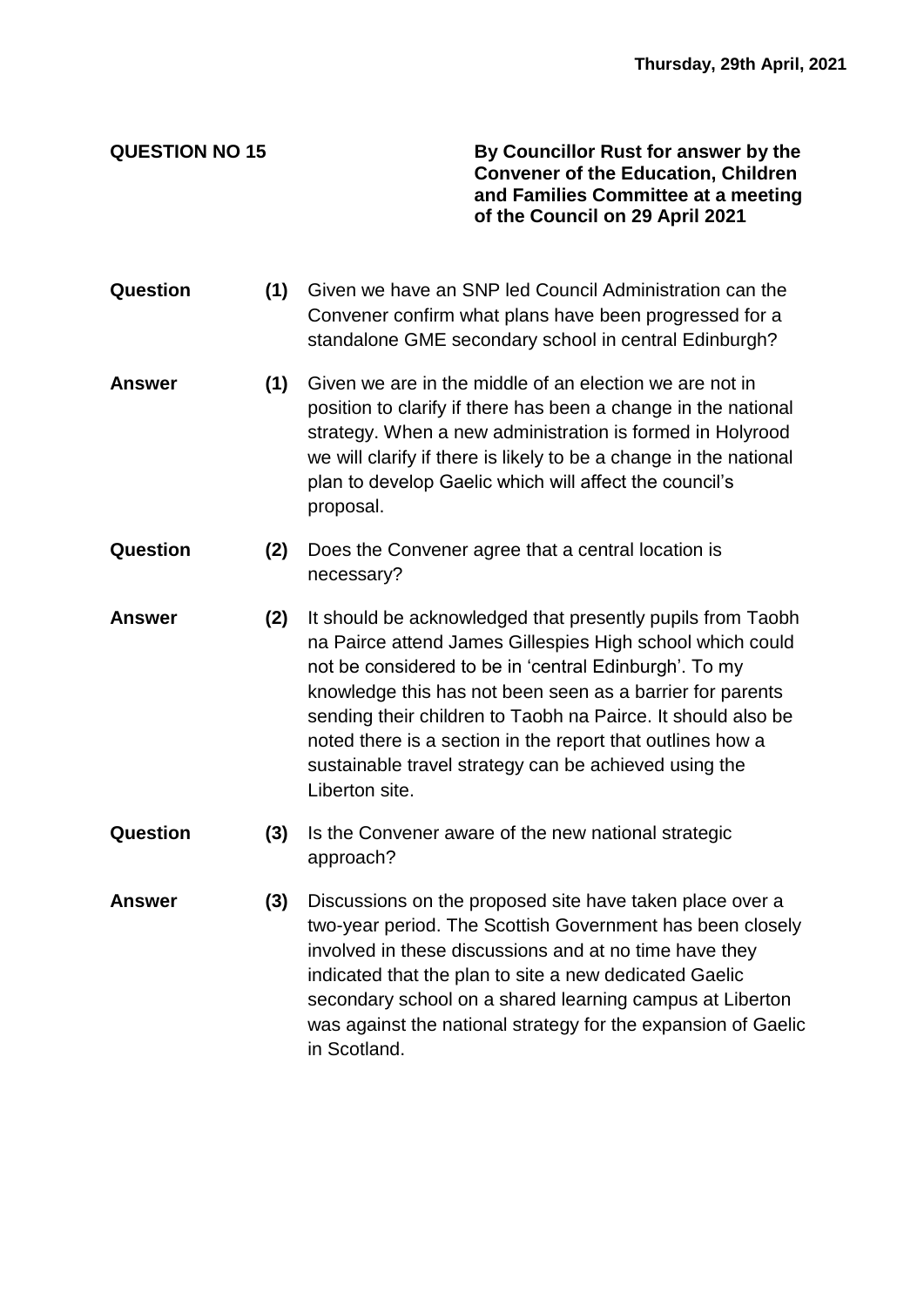| <b>Supplementary</b><br>Question      | Thanks Lord Provost, thanks Convener for his answer. In<br>Answer 2 the Convener acknowledged that "presently pupils"<br>attend James Gillespie's High School which could not be<br>considered to be in 'central Edinburgh'," yet the Education,<br>Children and Families Committee papers of 24 May 2016<br>item 7.8 gave the location of James Gillespie's High School<br>as "central". What has changed since 2016? |
|---------------------------------------|------------------------------------------------------------------------------------------------------------------------------------------------------------------------------------------------------------------------------------------------------------------------------------------------------------------------------------------------------------------------------------------------------------------------|
| <b>Supplementary</b><br><b>Answer</b> | I think my reference to central Edinburgh in Answer 2 was in<br>reference to the manifesto commitment of the SNP and that<br>clearly had central in a much more tight area because they<br>talked about it serving the whole of Lothians therefore if<br>you're talking about the railway station, the bus station, that<br>type of thing, that's what I think they meant.                                             |
|                                       | The central bit is not an issue for me because if it's a<br>question of the transport links into a school, and as I say in<br>Answer 2, it's not been a barrier for the present parents to<br>get to Liberton because of the sustainable transport we've<br>got, so central for me is not an issue.                                                                                                                    |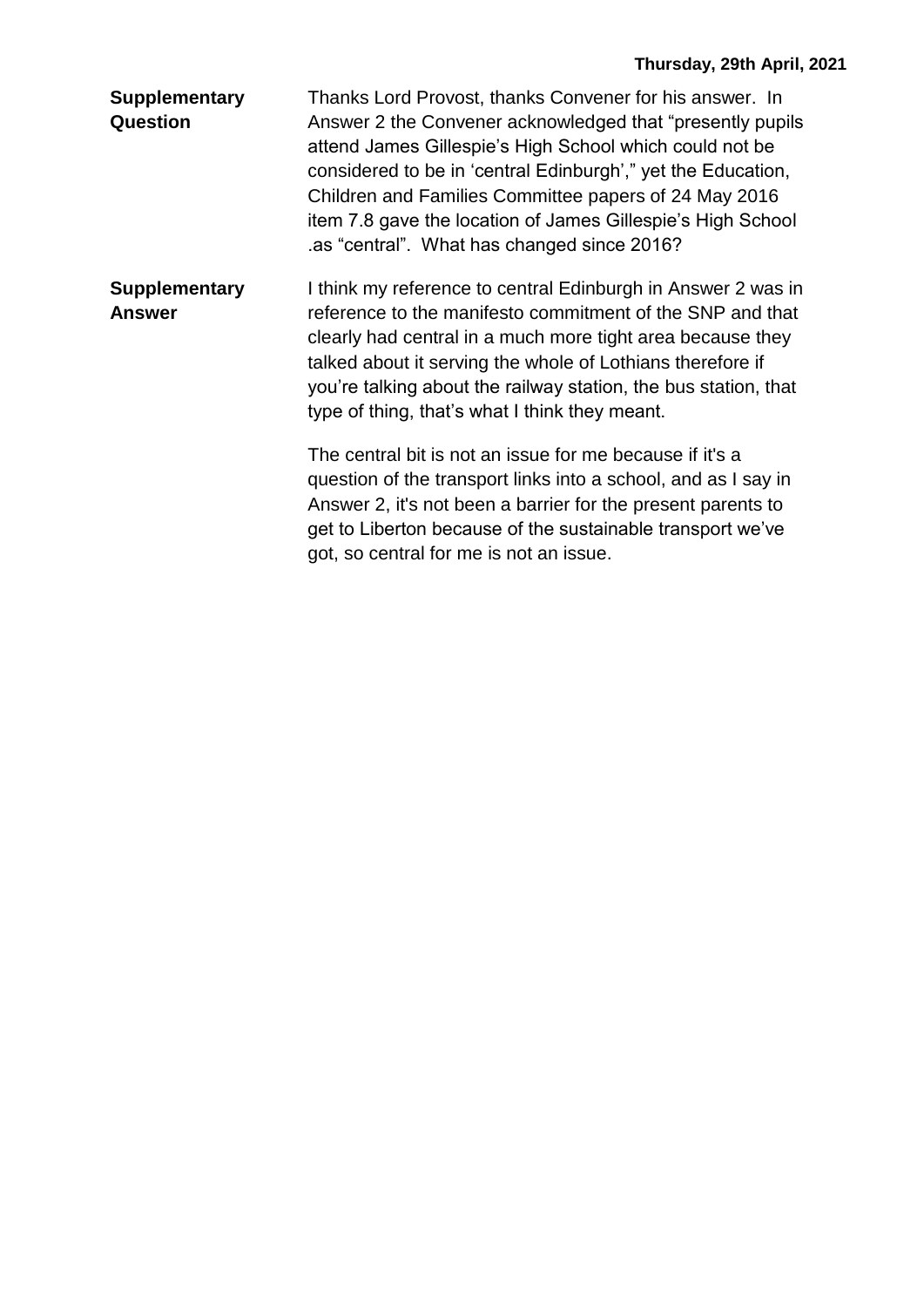### **QUESTION NO 16 By Councillor Mowat for answer by the Leader of the Council at a meeting of the Council on 29 April 2021**

**Question** Could the Leader detail what meetings have been had with members of the Hospitality and Retail industries in the city to develop a plan for their recovery and when any plan developed will be shared with Committees and Councillors?

**Answer** There have been extensive meetings and discussions with representatives from the Hospitality and Retail sectors in the city, including Business Improvement Districts (BIDs), Traders Associations (old and new), Scottish Hospitality Group and individual businesses. These discussions have been through the Economic Advisory Panel, ETAG's Strategic Implementation Group (both of which cover representatives across FSB, Chamber of Commerce, Essential Edinburgh and other members from the retail sector) and a host of other direct meetings between local businesses and officers as well as myself as Council Leader, The Deputy Leader and Convenor and Vice Convenor of the Housing Homelessness and Fair Work Committee and others. Discussions have been focused on the support available from the Council and some of the actions already implemented include the commitment to simplify the planning application process for outdoor structures and to suspend charges for tables and chairs as well as forward planning with a specific focus on the City Centre.

> Some output has already been to Councillors for approval, information and scrutiny, such as the Council's continuing support for the Forever Edinburgh campaign, which is focused on supporting retail and hospitality as well as tourism. The campaign is encouraging all businesses to sign up and become part of 'team Forever Edinburgh'. A business briefing was well-received on 21 April ahead of the relaunch of the campaign which took place on 22 April.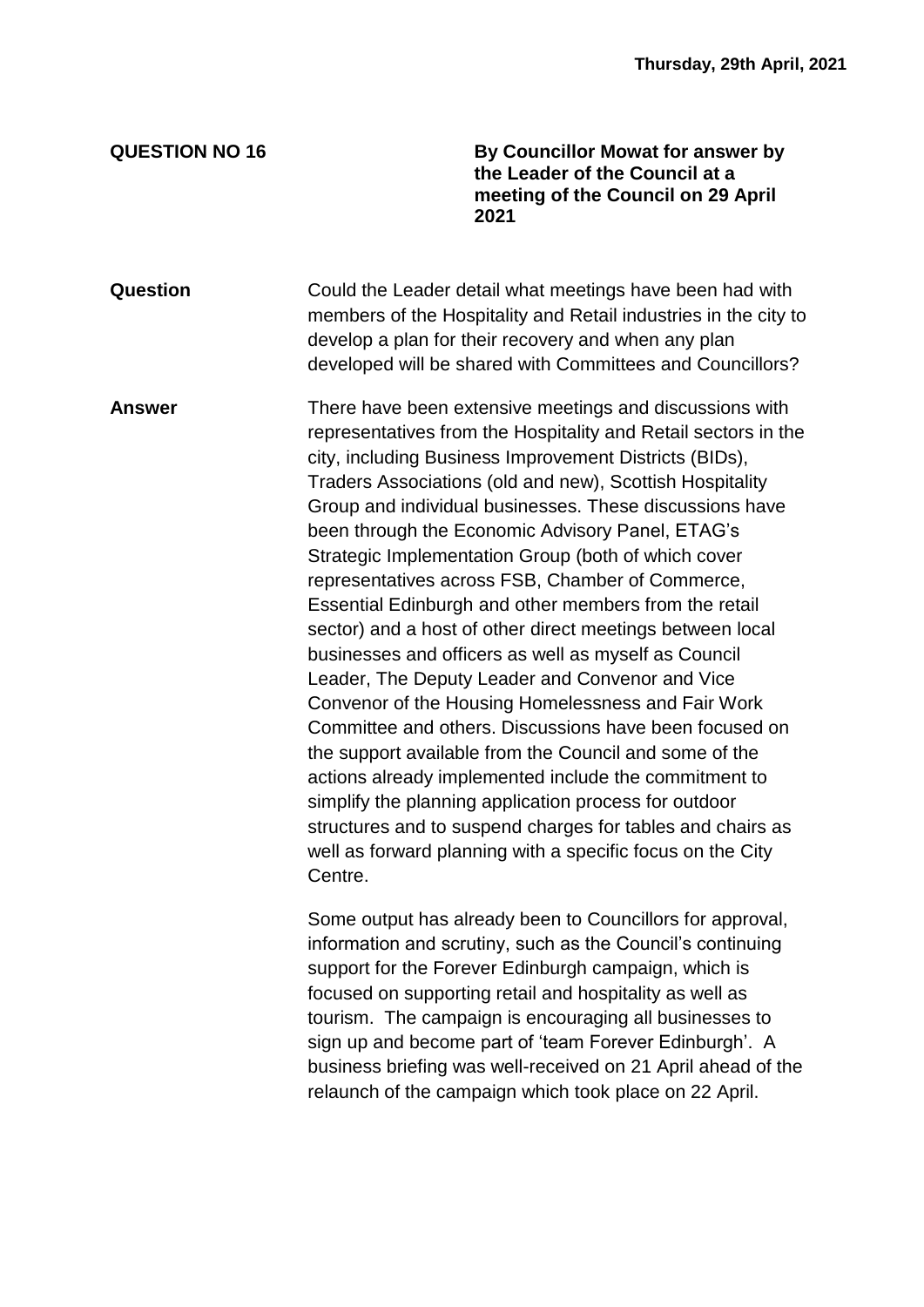This engagement has been extremely useful and I'm very grateful to businesses for their engagement.

I note Cllr Mowat still refuses to accept that she made comments at October's Council meeting which falsely attributed comments to me in relation to these meetings. As the convener of the committee responsible for Governance within the Council, and as a longstanding councillor who is well aware of the importance of upholding standards of conduct in public office, it is particularly disappointing that Cllr Mowat is yet to withdraw this false and unsubstantiated allegation or to apologise for making the accusation. I would, again, ask Councillor Mowat to withdraw and apologise.

In addition to meetings with businesses as Council leader I also sit on the Scottish Government's National City Centre Task Force along with other City leaders and the Cabinet Secretary to establish a coordinated approach to support the City centre. This is now actively working across 4 crosscutting themes to support our City centre and major city centres across Scotland. Actions requiring Council approval from that work will come back to Council/Committee, actions under delegated authority will be progressed with urgency.

The revised Economy Strategy, taking account of the engagement and feedback from businesses and business representatives will go to Policy and Sustainability Committee in June.

**Supplementary Question**

Thank you Lord Provost, I wish there was no supplementary to this and had Councillor McVey responded without paragraph 3 of his answer I would be happy to welcome his answer and thank him for the reassurances he's given which will be very welcome to the businesses that have come to me. However, as he has chosen to raise the issue of October's Council meeting, perhaps he could acknowledge that we did have extensive correspondence post that Council meeting where I explained my unwillingness to name the person who had made the comment at a semipublic meeting because I was concerned that they were extremely upset by the issues, by the state of business in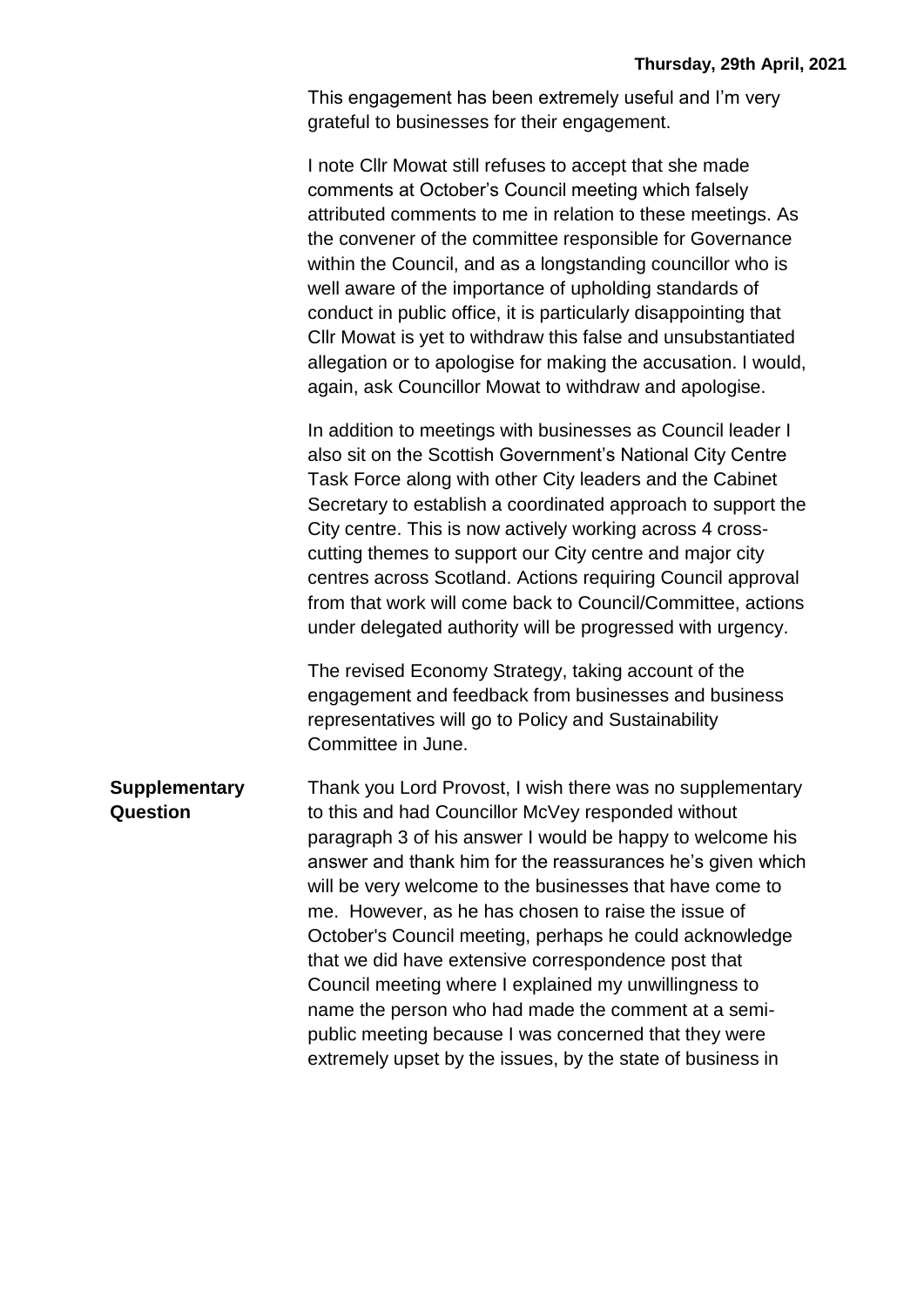## **Thursday, 29th April, 2021**

|                                       | the city centre and also drew his attention to a press article<br>in the Scotsman of 1 October 2020 and I only have to quote<br>one sentence, "an official announcement from the local<br>authority said it had became clear that the best place to<br>experience Edinburgh's Christmas and Hogmanay will be<br>from home", which is what I had asked Councillor McVey<br>about whether he said that, the article goes on to quote<br>Councillor McVey extensively so I presume given it was an<br>official statement it had his blessing and he had approved it,<br>so perhaps Councillor McVey can tell me when he will reply<br>to my last correspondence with him on this matter of 17<br>October 2020 which is outstanding, thank you Lord Provost. |
|---------------------------------------|----------------------------------------------------------------------------------------------------------------------------------------------------------------------------------------------------------------------------------------------------------------------------------------------------------------------------------------------------------------------------------------------------------------------------------------------------------------------------------------------------------------------------------------------------------------------------------------------------------------------------------------------------------------------------------------------------------------------------------------------------------|
| <b>Supplementary</b><br><b>Answer</b> | Thank you Lord Provost, obviously didn't say that, obviously<br>didn't say that at a meeting, Councillor Mowat has failed to<br>present any evidence whatsoever that I did, the last<br>correspondence from her was not what I've asked for which<br>is for her to withdraw the false remark and apologise and I<br>think what Councillor Mowat has just displayed is the modus<br>operandi of accountability from the Conservative party,<br>which is none.                                                                                                                                                                                                                                                                                             |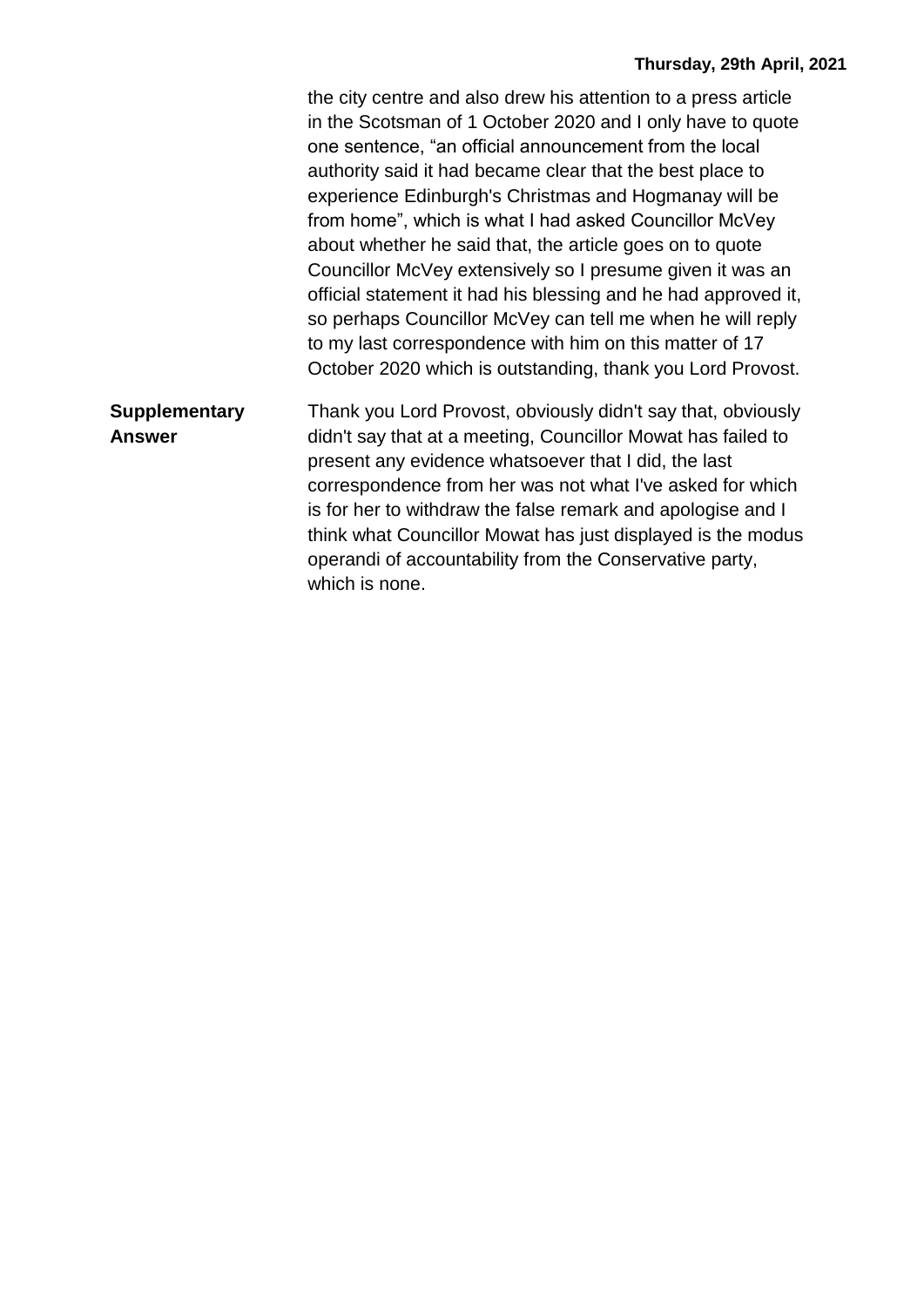### **QUESTION NO 17 By Councillor Mowat for answer by the Convener of the Transport and Environment Committee at a meeting of the Council on 29 April 2021**

The West End of the City Centre has seen two significant interventions on the road network – the introduction of the tram which led to the closure of Shandwick Place and the current proposals for the introduction of the City Centre West to East Link a significant new cycle route across the City Centre. Promised assessments on changes in traffic routes and volumes have not been carried out, nor has the third tram TRO been brought forward which was to have addressed changes in vehicular traffic patterns caused by changes to the road network. With another change to the road network in this area residents are concerned about further impacts which may displace additional traffic onto streets which are almost exclusively residential, and indeed are becoming more so as more properties are converted from business use into residential use.

- **Question (1)** Could the Convener confirm what work was carried out as part of planning for CCWEL on traffic diversions and displacement.
- **Answer (1)** As noted in the Council's submission to the Public Hearing on the legal orders for the West End section of CCWEL, extensive traffic modelling of the proposed route has been undertaken. The modelling concluded that "a 'QuietRoutes' compatible cycle route can be created through the city centre with only minor impacts on buses, trams and general traffic".
- **Question (2)** What traffic counts have been carried out to enable comparisons to be carried out pre and post CCWEL construction.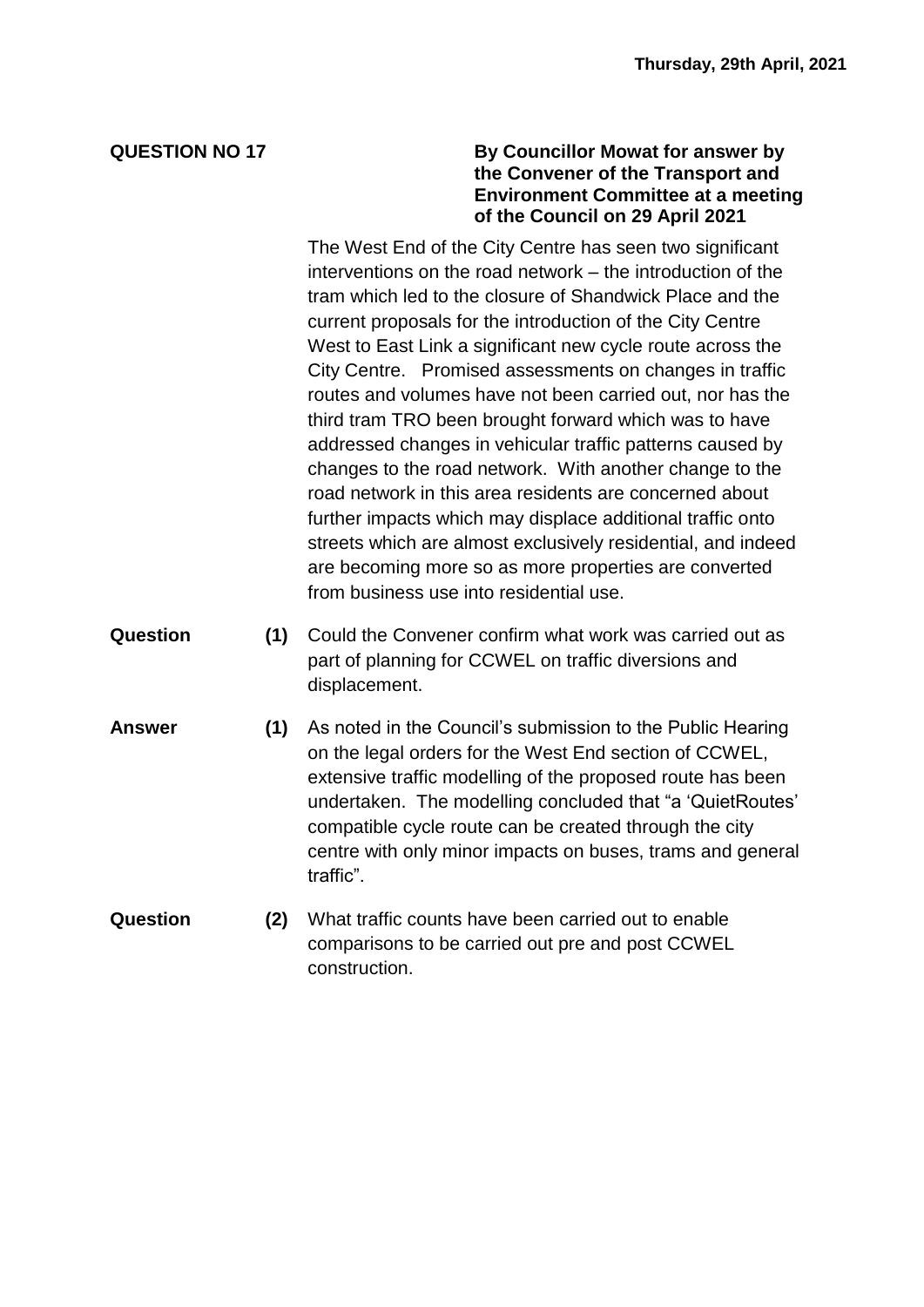**Answer (2)** A number of counts have been carried out to date as part of a package of before and after monitoring looking at a range of impacts of CCWEL. Two separate runs of counts were carried out in 2018. The first focussing on 'The Crescents' between Haymarket Terrace and Palmerston Place at the following junctions:

> Magdala Crescent/ Haymarket Terrace Coates Gardens/ Haymarket Terrace Roseberry Crescent/ Haymarket Terrace Grosvenor St/ Haymarket Terrace Douglas Crescent/ Palmerston Place Glencairn Crescent/ Palmerston Place Grosvenor Crescent/ Palmerston Place

The second in order to inform our detailed traffic signals designs at the following locations:

Roseburn Terrace/Russell Road Haymarket Terrace/Haymarket Yards Shandwick Place/ Canning St/ Coates Crescent (Atholl Crescent/ Stafford St) Queensferry Street/ Randolph Place Charlotte Square/ Rose Street Charlotte Square/ George Street Charlotte Square/ Young Street St Andrew Square/ George Street Queen Street/ North St David Street York Place/ North St Andrew Street St Andrew Square / North St Andrew Street

Finally, in 2020 early autumn counts were carried out at the following locations:

## **Streets**

Ellersley Road Murrayfield Road Corstorphine Road Roseburn Terrace Coltbridge Terrace Henderland Road Roseburn Place Chester Street **Junctions** Roseburn Street / Russell Road Magdala Crescent / Haymarket Terrace Randolph Place / Queensferry Street / Melville Street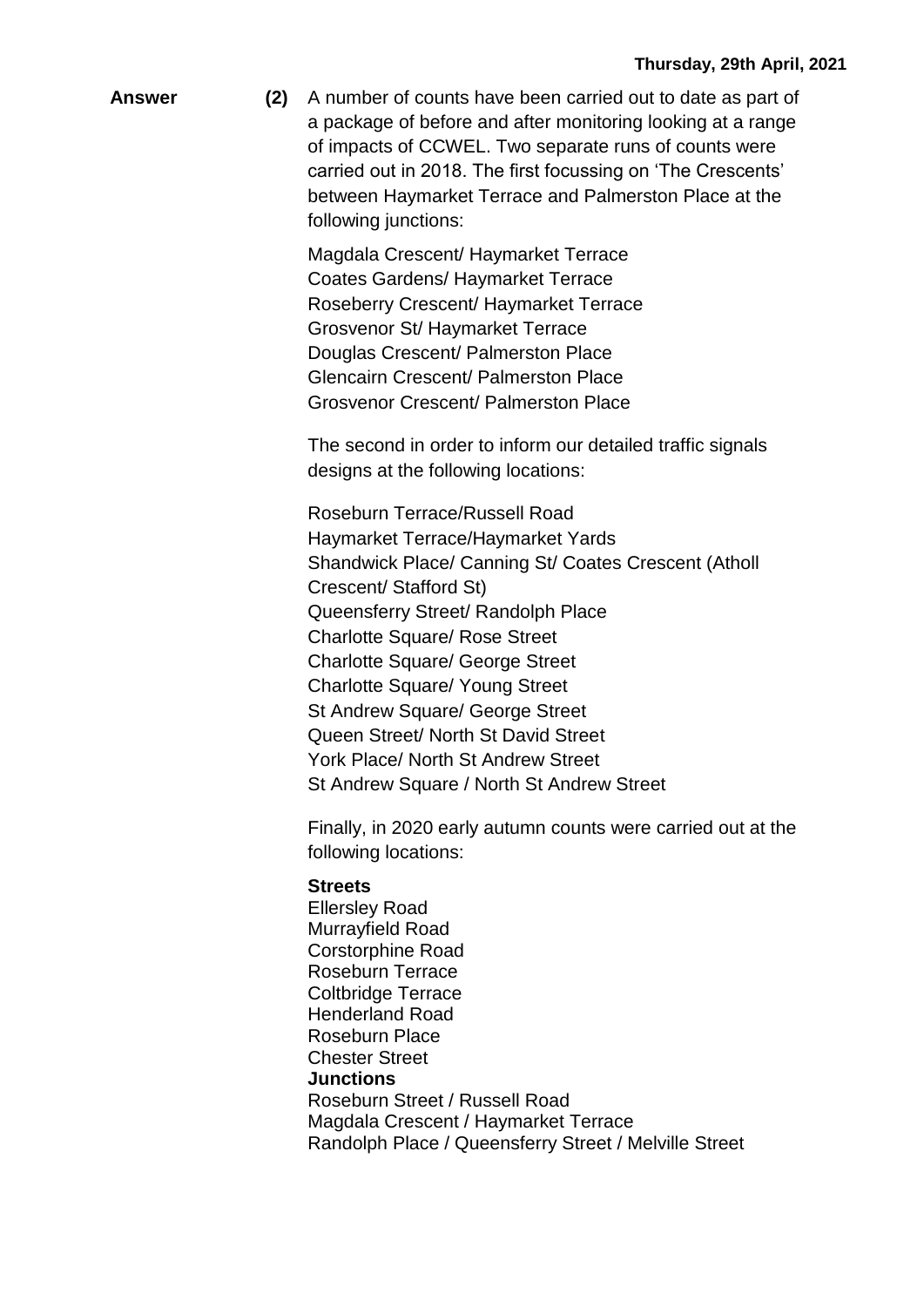## **Junctions with queue lengths**

Murrayfield Avenue / Roseburn Terrace / Corstorphine Road

Roseburn Terrace / Roseburn Street

Haymarket Junction

Charlotte Square / George Street

St Andrew Square / George Street

- **Question (3)** Whether monitoring of traffic displacement has been carried out as part of the planning work.
- **Answer (3)** The counts and modelling that have been carried out will enable an assessment to be made of traffic displacement.
- **Question (4)** Are there plans in place to review the cumulative effects of post tram traffic displacement and CCWEL construction so as to protect the residential environment of the West End – to be taken as the area bounded by Magdala and Douglas Crescent's in the west, Haymarket Terrace to West Maitland Street and Shandwick Place to the south, Queensferry Street to the east and Belford Road from its junction with Douglas Gardens to the north?
- **Answer (4)** During construction of CCWEL there will be a need for localised traffic diversions that may have temporary impacts on residential amenity. As with other construction projects, consideration will be given to any interactions between CCWEL construction and other projects including tram with a view to avoiding excessive impacts.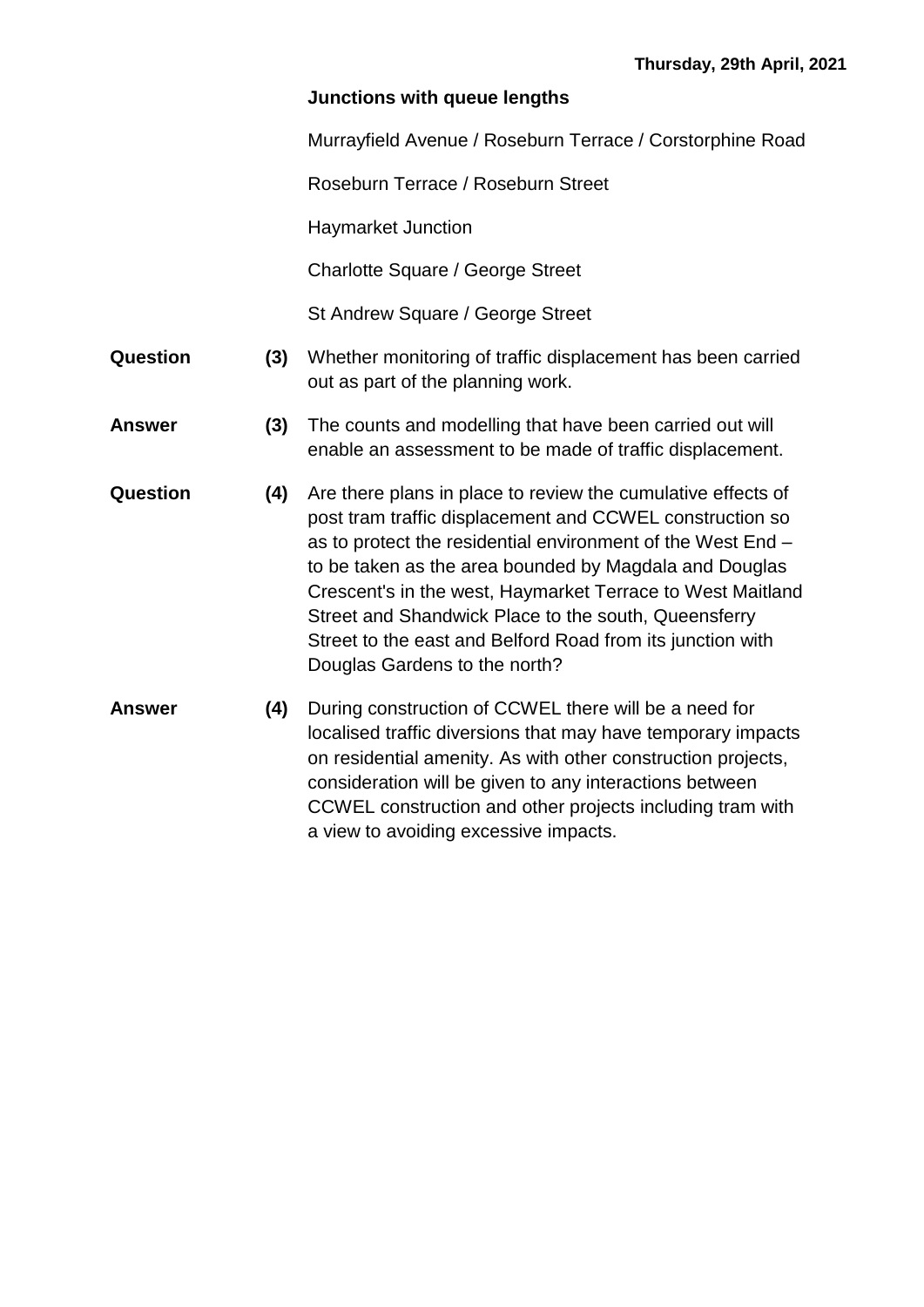## **QUESTION NO 18 By Councillor Barrie for answer by the Convener of the Regulatory Committee at a meeting of the Council on 29 April 2021**

Council notes the recent announcement that permit fees are being waved for outdoor bars in Edinburgh [https://www.edinburgh.gov.uk/news/article/13144/helping](https://www.edinburgh.gov.uk/news/article/13144/helping-restaurants-and-cafes-make-the-most-of-outdoor-space-safely-when-restrictions-ease)[restaurants-and-cafes-make-the-most-of-outdoor-space](https://www.edinburgh.gov.uk/news/article/13144/helping-restaurants-and-cafes-make-the-most-of-outdoor-space-safely-when-restrictions-ease)[safely-when-restrictions-ease](https://www.edinburgh.gov.uk/news/article/13144/helping-restaurants-and-cafes-make-the-most-of-outdoor-space-safely-when-restrictions-ease)

Council further notes that Walking Tours are low carbon when compared to motorised sightseeing in the city, are low impact sustainable experiences boosting the wellbeing of visitors, staff teams and residents. Often run by local family business, some are Living Wage employers and CEC rate payers. Council also notes that responsible Walking Tour companies mirror CEC Green City and Fair Work objectives and that their businesses have been just as heavily hit by COVID restrictions as Licensed Premises.

- **Question (1)** What support is being made available by CEC to walking tours to 'get businesses back on their feet' and will their licensing fees be similarly waived or discounted?
- **Answer (1)** The majority of walking tours do not require a licence under the current provisions of the relevant licensing legislation, as either payment is made on-line or the tour is free of charge and relies on tips.

Walking tours are encouraged to engage with and participate in the Forever Edinburgh recovery campaign. They have also had access to similar financial support as other businesses, in particular the discretionary fund in the event that they were ineligible for the Visit Scotland tour guide fund.

If walking tours can evidence income drop as an eligible business, they would also have been eligible for discretionary support funding. We are aware some walking tour guide guides qualified for the tour guide support, which was administered by Visit Scotland, businesses which received this funding would have been ineligible for additional payments through the discretionary support.